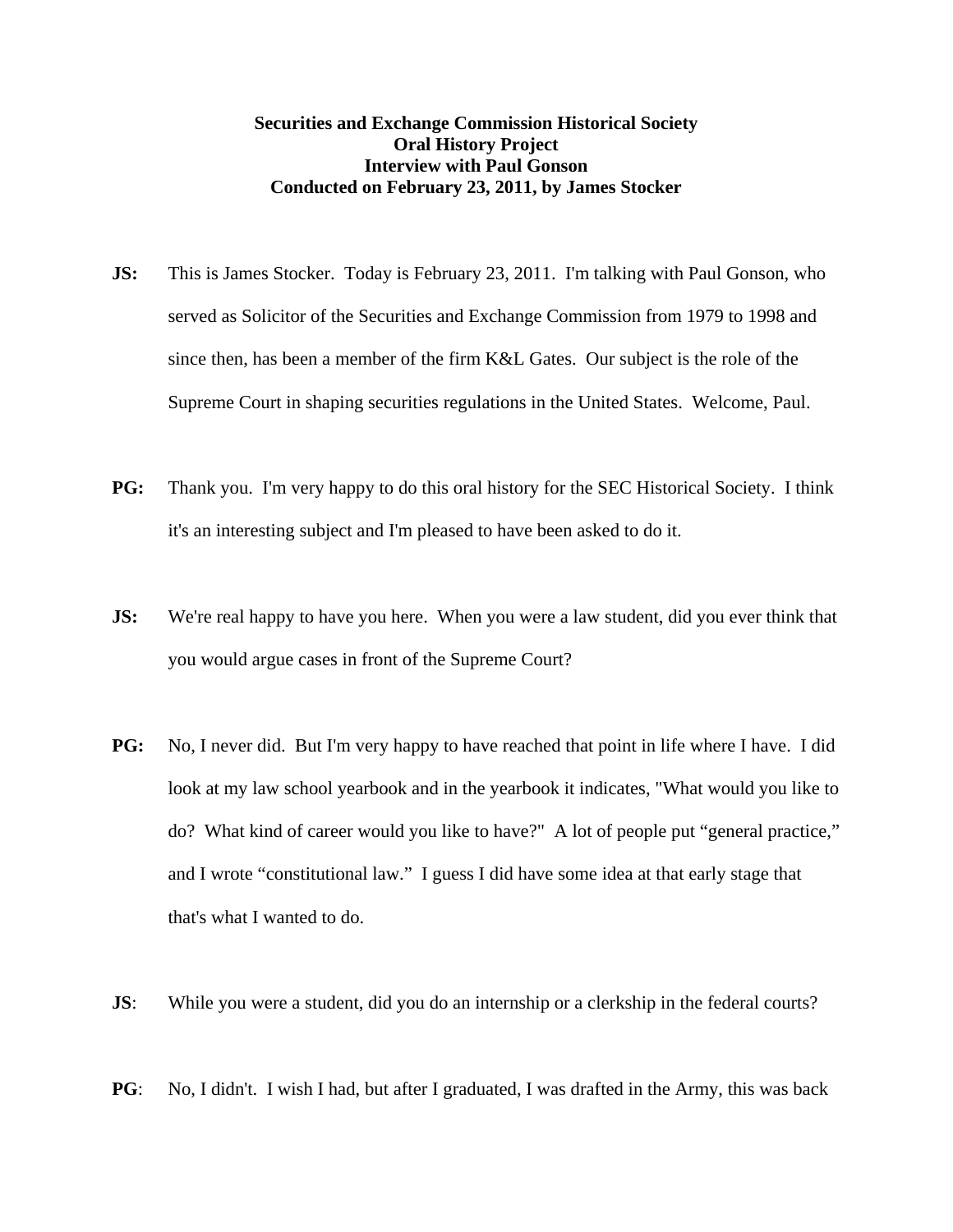in the fifties, for two years, and then went in to work for a law firm in Buffalo, New York, my home town.

- **JS:** Did your work there involve securities?
- **PG**: Not very much, although I started a law firm together with two good friends, old friends, classmates of mine. We did a little bit of securities law. Looking back, I think we were probably violating the securities law while we were doing it. We were in Buffalo and we were handling matters in Cleveland, Ohio, which wasn't very far from Buffalo, and up in Canada, which is only across the Niagara River. Thus, we were involved in interstate and international work and oblivious of the fact that that had some implications that we were then not aware of.
- **JS:** So in your early years of work at the SEC, did you work on Supreme Court cases at all?
- **PG**: Actually, I did fairly early. I came to the SEC in 1961 and by the middle-sixties, I was already involved in quite a few appellate cases in the Supreme Court and U.S. courts of appeals. There was a case early on where I did go to the Supreme Court, as a junior lawyer working on a brief with senior lawyers. Then gradually, relatively early, I got involved in Supreme Court cases in a junior capacity and of course, over the years, moved up into a senior position.
- **JS:** Do you remember what the first case, before the Supreme Court, was that you worked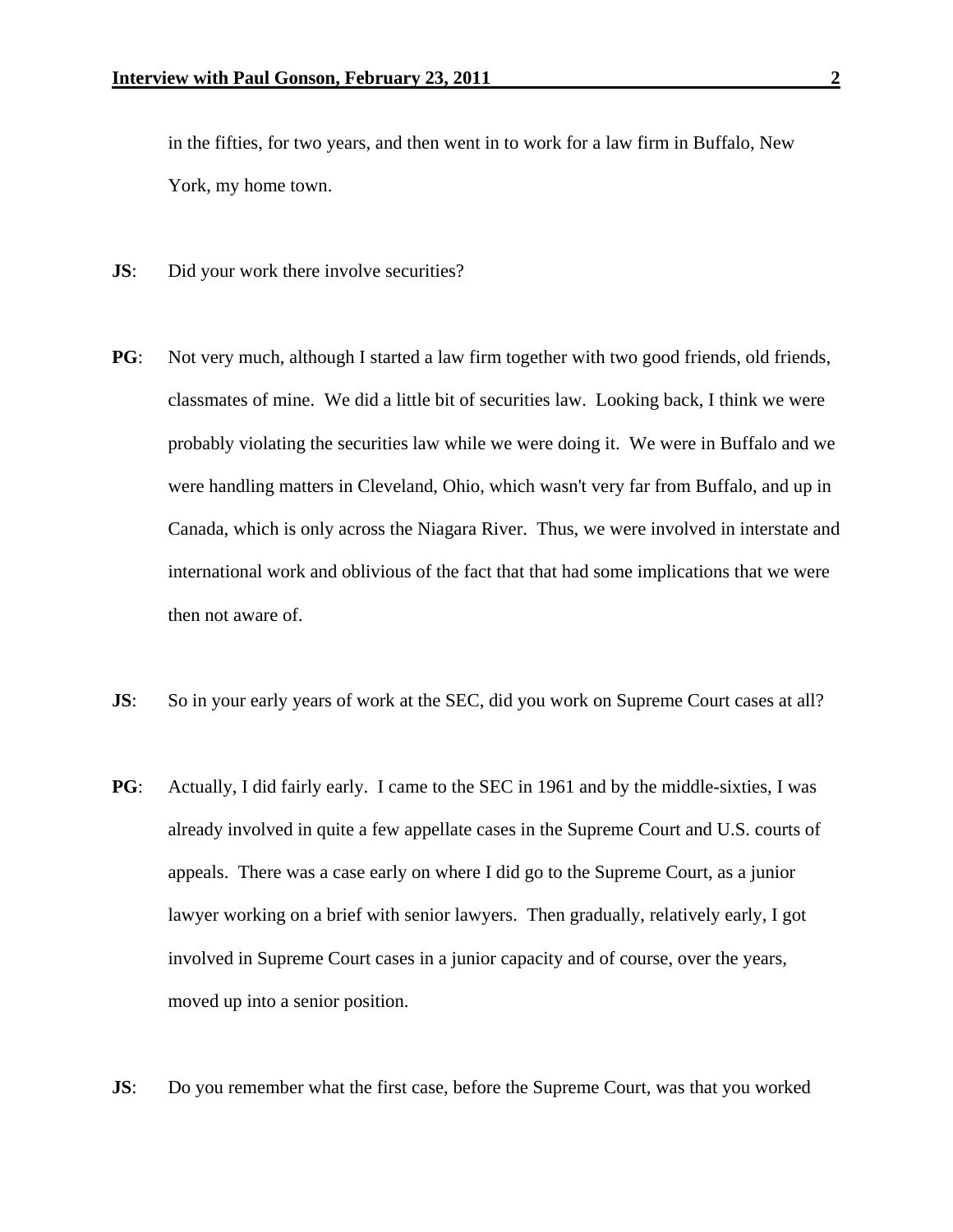on?

**PG**: Yes, the first case was called *Caplan v. Anderson*. It was a case involving the reorganization under the Bankruptcy Act of a company called TMT Trailer, Inc. TMT Trailer stood for Trans-Marine Transportation. It was the first venture in what was called piggyback freight hauling. As you know, sometimes truck trailers sit on railroad flatbed cars and are pulled along. This was an idea where they were going to put containerized freight in ocean-going vessels and move them that way.

 The company got in trouble, went into bankruptcy reorganization. I remember asking the clerk of the court what TMT stood for. He told me, "Too much time and too much trouble." That was his point of view. That case went to the Supreme Court and there was an interesting colloquy set forth in the opinion of the Supreme Court between me and the federal district judge. That was the basis on which the Supreme Court reversed the judge. Here I am quoted in the Supreme Court case. That was pretty thrilling for me.

**JS**: How old were you at that point?

- **PG**: Probably in my early thirties.
- **JS**: Oh, that's quite young.
- **PG**: Relatively.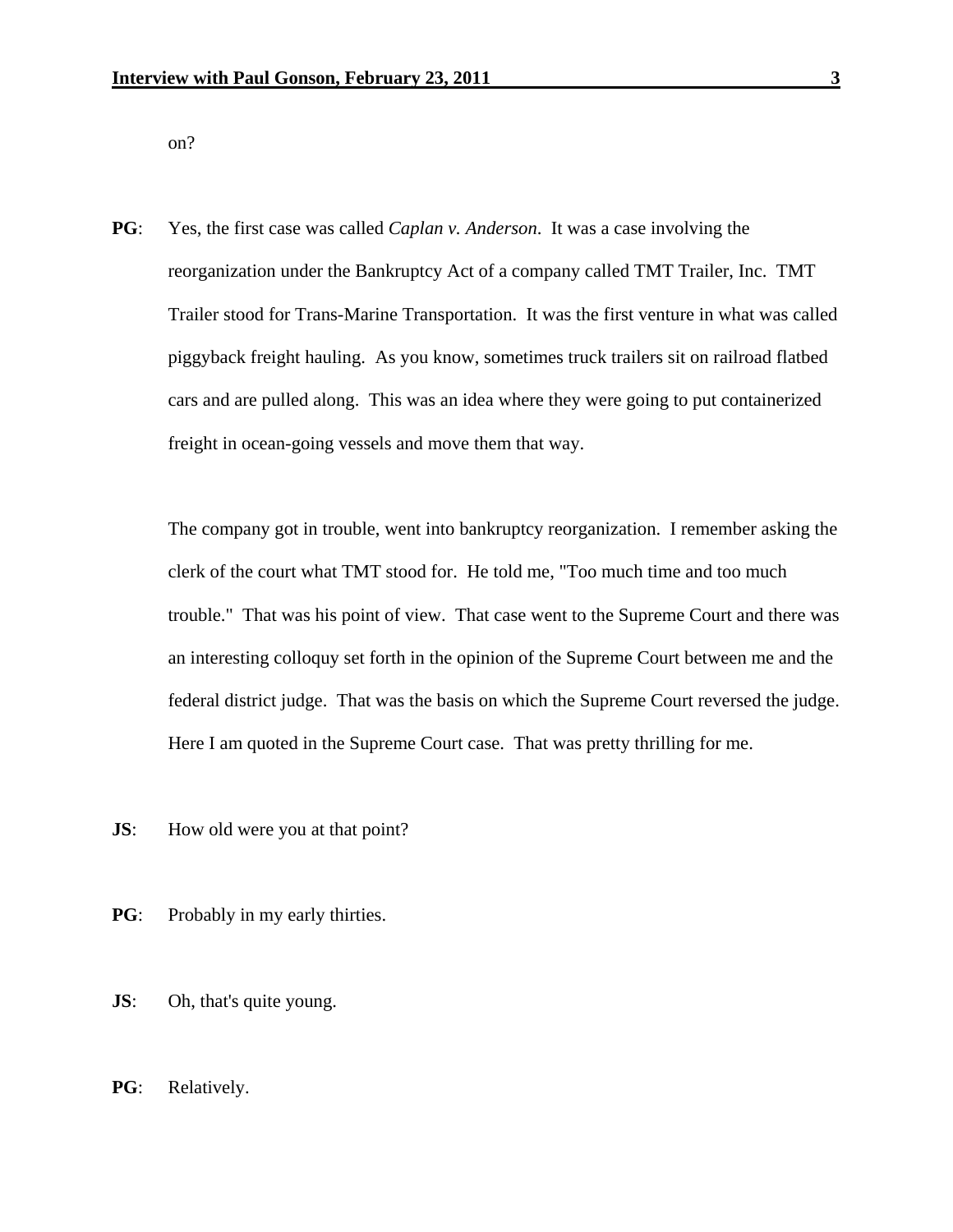- **JS:** All right, let's talk for a minute in general terms, about the role of the judicial system in financial regulation. Why does so much of the SEC's work end up in the courts, and in particular, before the Supreme Court?
- **PG**: There's two or three reasons. The first reason is that most of what the SEC does is subject to judicial review. That is, under the laws it administers, when people don't like the way the SEC has acted or rules they have promulgated or cases that they've brought against persons who have lost those cases, recourse is available to the courts. Sometimes recourse is available in trial courts, sometimes directly to a court of appeals. Eventually some of these cases will reach the U.S. Supreme Court.
- **JS**: So this is in cases of enforcement?
- **PG**: There are enforcement cases where the SEC brings lawsuits. There are also challenges that can be brought in court against SEC rulemaking, specifically provided by statute. In addition to that, there are cases that are appeals of adverse decisions by administrative law judges within the SEC. Those are also appealable to courts of appeals.

 Then there are a variety of other cases, under the Administrative Procedure Act, even Freedom of Information Act appeals. If someone who asked for information from the SEC, didn't get it, they can then appeal the denial. Then there are a handful of cases which are defensive cases. The SEC handles cases brought against it. Sometimes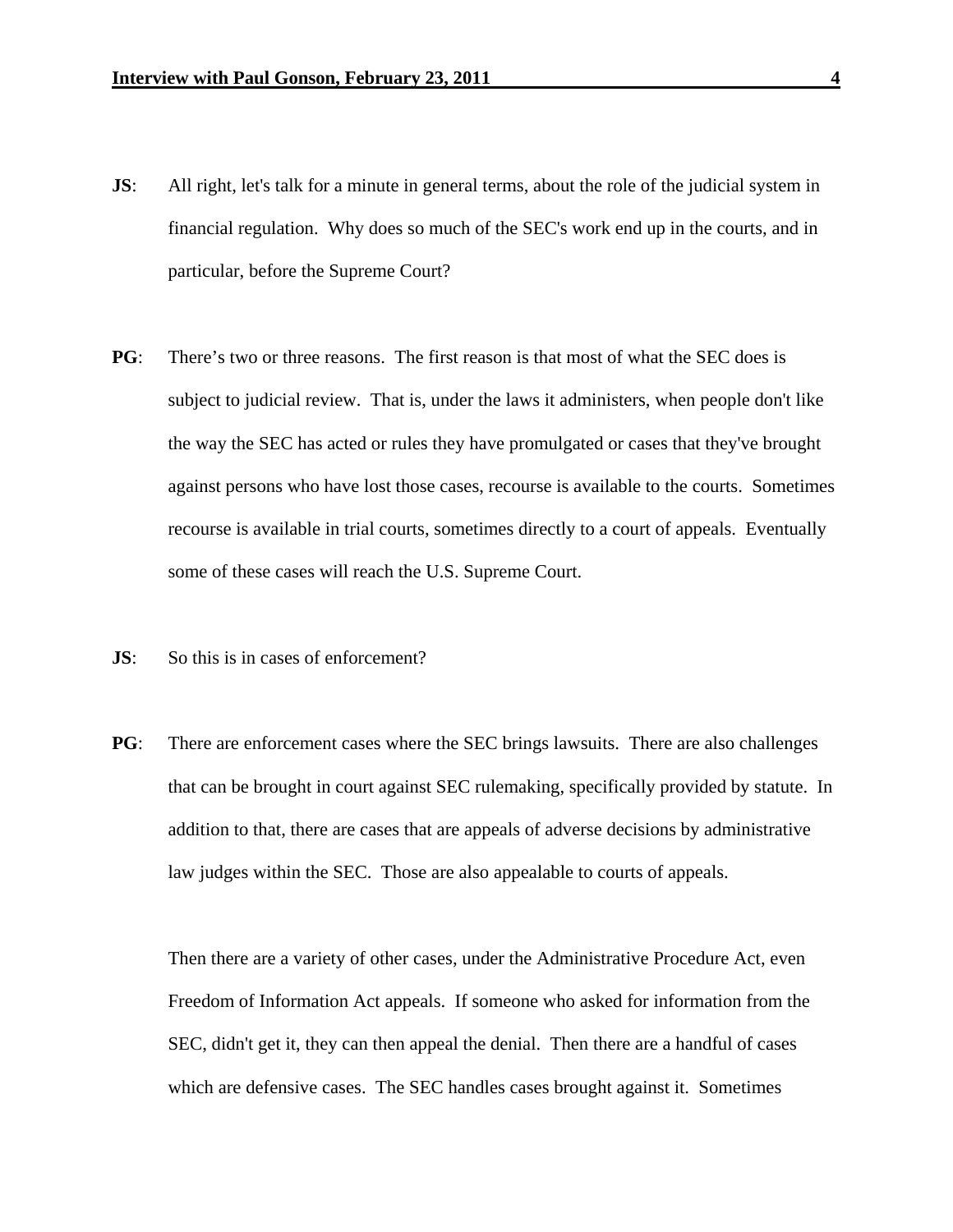appeals are taken from those cases. So there are a variety of cases which may reach the Supreme Court.

 The statistics are interesting. Every year the court takes probably at most one hundred cases to be decided on the merits. There are approximately 3,000 requests for review, maybe more. So one can see that the number of cases taken is small and the chance of getting to the Supreme Court is very small.

- **JS:** What percentage of securities-related cases in federal court end up going before the Supreme Court?
- **PG**: Are you talking about securities cases or general?
- **JS**: Securities cases.
- **PG**: A relatively large percentage, notwithstanding a very small statistical percent, as I mentioned 100 or fewer out of 3,000 requests. When the government asks the court to take a case or the government responds to somebody else's request and says it thinks the case is important, then the odds of granting review go way up, usually over 50 percent. So the chances are more than one out of two that the Court will hear the case.
- **JS:** Within the SEC, how is the Solicitor's office organized to deal with Supreme Court cases? Were there certain individuals that were tasked only with the Supreme Court or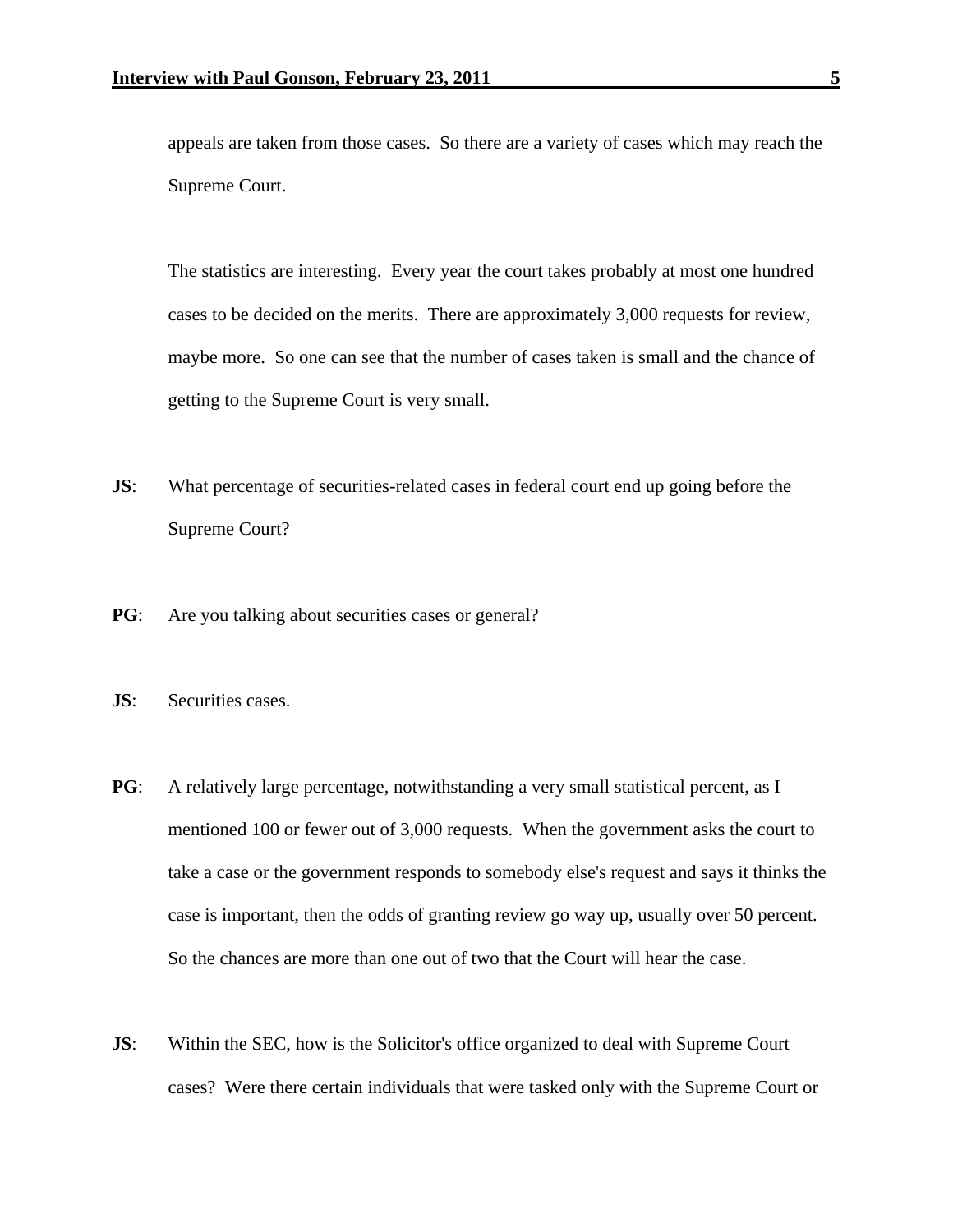did appellate lawyers work in all the different courts at different times?

- **PG**: The latter is true, Dr. Stocker. There are a group of lawyers in the General Counsel's office who specialize in appellate work. These lawyers handle appeals in courts of appeals and they also handle cases in the Supreme Court. Generally they follow the case as it goes through the courts If they've been working on a case in the court of appeals and that case eventually reaches the Supreme Court, then the same staff stays with that case. In some sense, it's the luck of the draw as to which cases will end up there.
- **JS:** Why don't you tell me a little bit about the role of the SEC in private cases before the court? Often times it files friend of the court briefs, right?
- **PG**: That's correct. We say in Latin, "amicus curiae," or amicus briefs. The SEC has a very active role in amicus briefs and sometimes even in arguing cases as amicus in the Supreme Court. The way it works is something like this. Private actions under the securities laws are viewed by the SEC sometimes as a supplement to their own law enforcement cases. After all, the SEC is a relatively small agency, given the size of the U.S. government. It administers and regulates a huge securities market. So it views private actions as a necessary supplement to its own law enforcement actions.

 Furthermore, the SEC is, for the most part, unable to recover damages for investors who have been injured, whereas investors can obtain these damages in private actions. So for those reasons, the SEC generally supports private actions. The procedure is that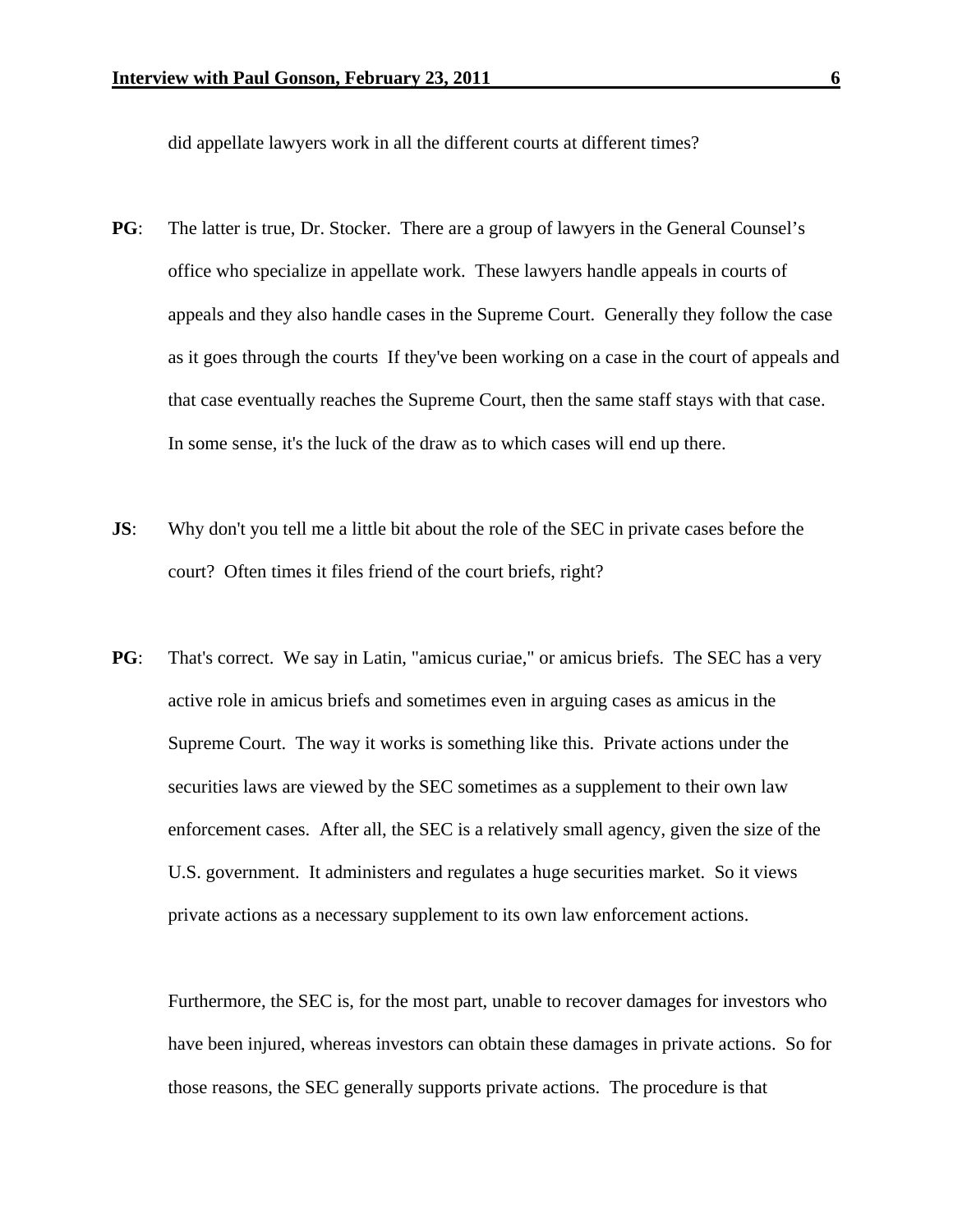sometimes a request will be made by a court for the SEC to come in. It's not unusual for the U.S. Court of Appeals for the Second Circuit, the federal appellate court in New York City, to ask the SEC to come in and give their views on certain issues they might find difficult.

 The Supreme Court, several times during the year, will issue a one-line order to the Solicitor General, who is a senior official at the Department of Justice. The Solicitor General is the person who handles cases for the U.S. government in the Supreme Court. That one sentence order will say something like, "The Solicitor General is invited to submit his views on this such-and-such case." If could be any kind of a case. If the case involves securities, then typically the Solicitor General will then ask the SEC to draft a brief that would respond to the Court's invitation. Much more often, however, the SEC on its own initiative keeps its ear to the ground, follows litigation around the country, particularly important litigation, and seeks on its own initiative to enter these cases.

- **JS:** Was this the practice before you became Solicitor?
- **PG**: Yes, it was.
- **JS**: About how many amicus briefs are filed a year, would you say? It may change from year to year.
- **PG**: In all courts, not just the Supreme Court, my guess would be around forty or fifty, quite a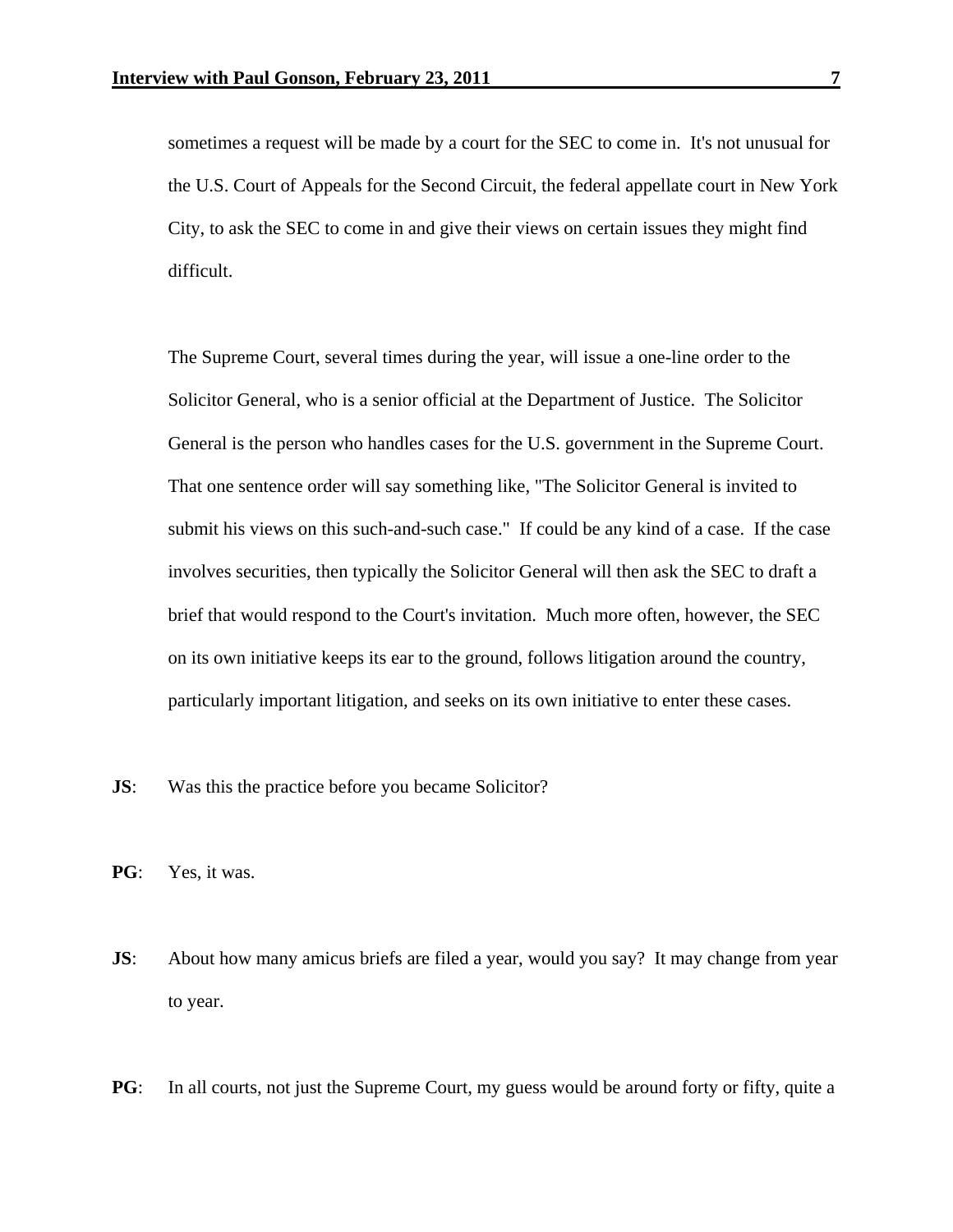few.

- **JS:** Do you think that number changed during your time as Solicitor? Do you think you filed maybe more or fewer than the previous Solicitor?
- **PG**: My guess it was about the same. I think since I retired in 1998 and my former deputy, Jake Stillman, with whom I worked closely for many, many years, became Solicitor, I think that practice has continued. I think it runs about the same.
- **JS:** Let's talk for a minute about different subject areas in which the Supreme Court has played an important role. First, the definition of securities. When you joined the SEC, you must have been aware that the question of the definitions of securities was likely to be a difficult question that you would face time and time again in court.
- **PG**: Yes, it was. It is very interesting that although the securities laws do contain a definitional section, defining what a security is, that issue goes to the courts frequently. The section will say, for example, a security is a stock, a bond, a note, a certificate of indebtedness, an investment contract, and so on. But even those definitions are then subject to different kinds of constructions.

 There were some early cases on the definition of security that went to the Supreme Court. In those days, relatively early days, the courts of appeals had a very restrictive view of what was a security, and so novel or unique kinds of transactions were held not to be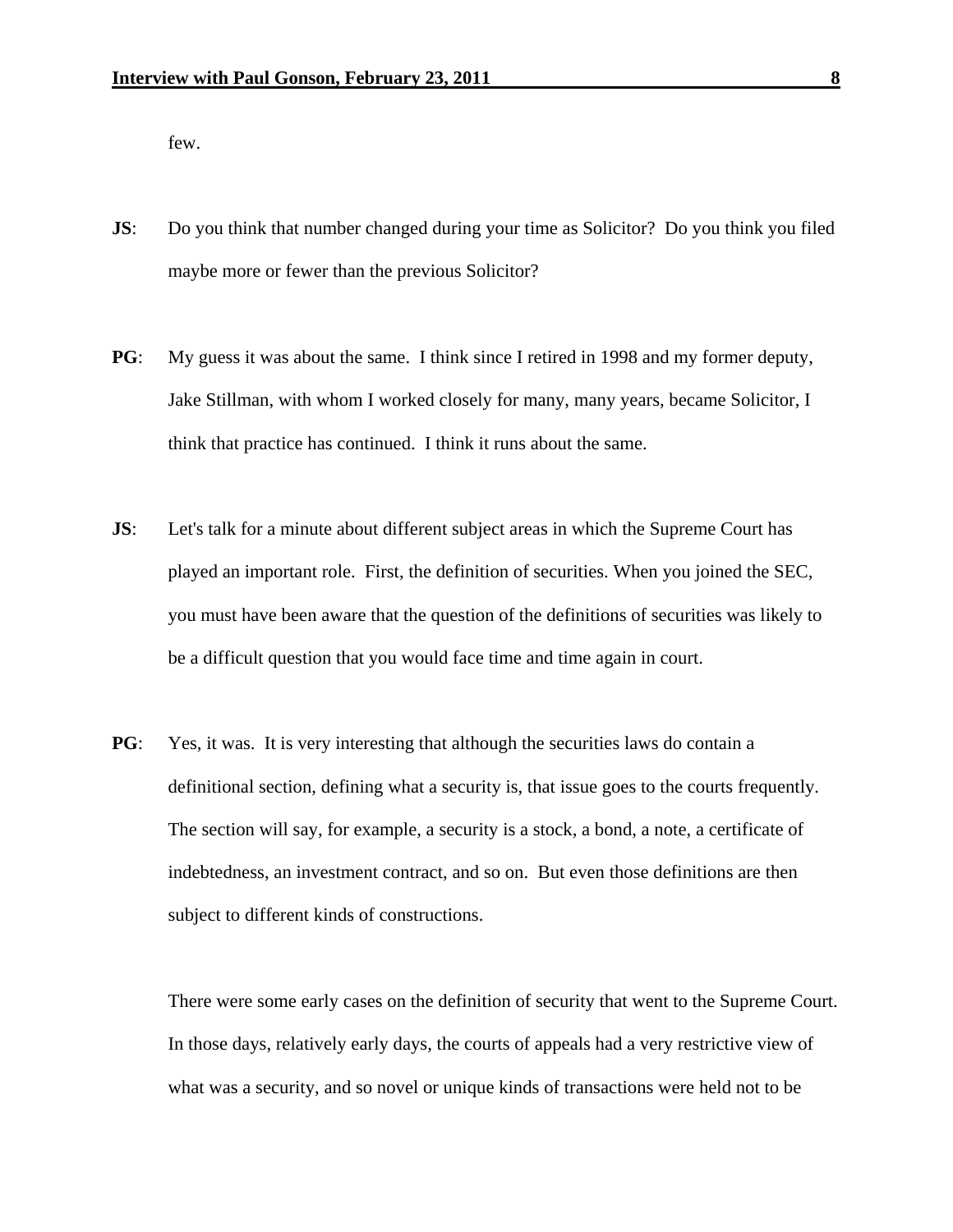securities. In the first five cases that went to the Supreme Court on the definition of a security, the courts of appeals held in every one of those cases that the transaction was not a security. In every one of those cases, the Supreme Court reversed and held that it was a security.

 One of those cases was a case called *Joiner*. That was an interesting case where promoters were selling interests in land adjacent to operating oil wells. The pitch was not that the buyer was going to sink an oil well, but that he was going to benefit incidentally from the increasing value of land because it was located next to an oil well. The SEC said that that was a security. The lower court said, "No, it's real estate." The Supreme Court reversed it and said, "Yes, that is a security."

 The next case was a very famous case called *Howey*, which involved the definition of an investment contract in the definitional section of what is a security. There, a promoter was selling orange groves in Florida together with a contract to harvest and market the oranges. It wasn't expected that any of these buyers would actually go down to Florida and pick their oranges.

What they were doing was a combination of buying a small piece of the orange grove and entering into a contract to manage it. The lower court, again, said that this was real estate, not a security. The Supreme Court said, "No, it is a security because it's an investment of money, a joint enterprise with the results, the profits, to come from the efforts of others."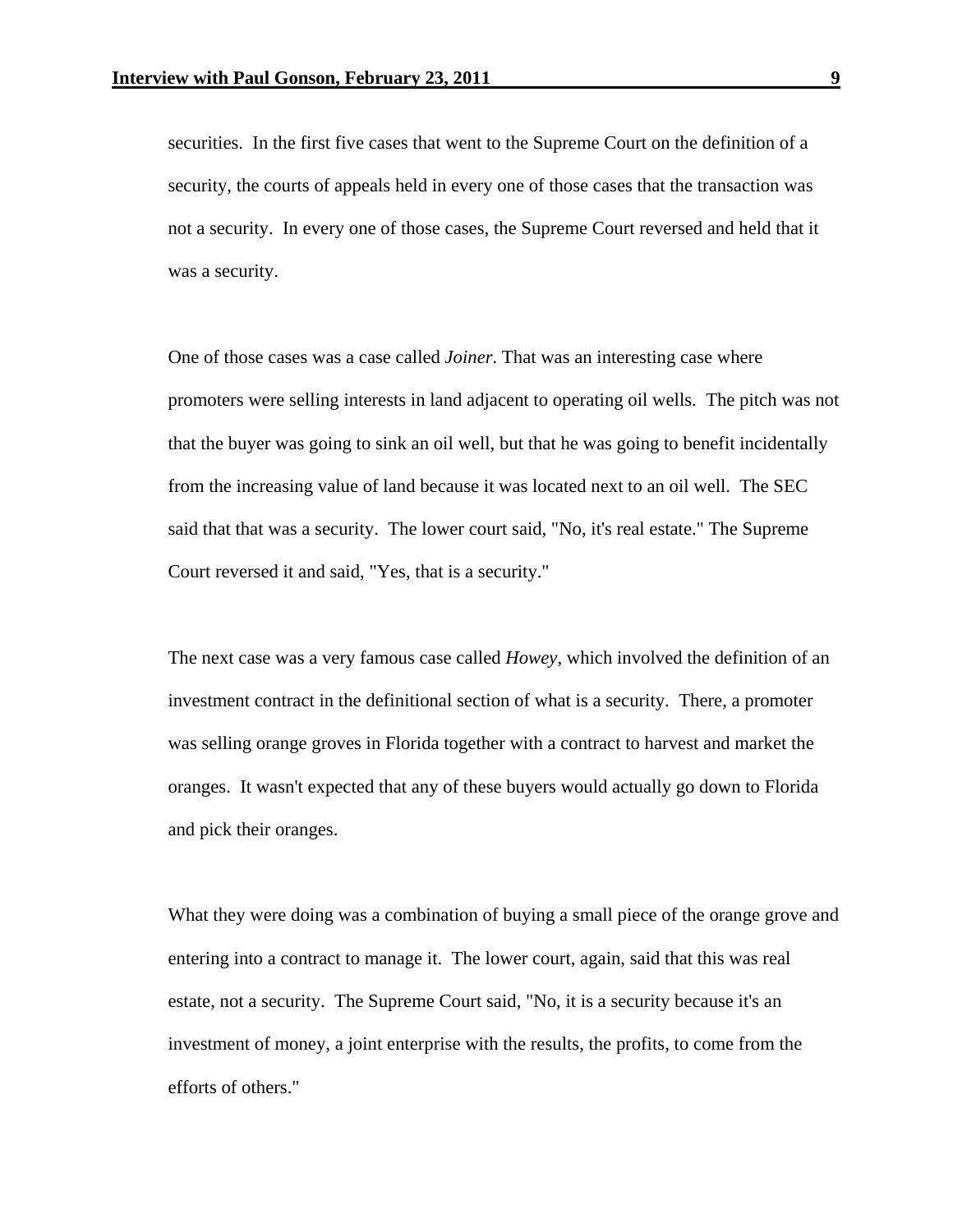- **JS:** That's the so-called Howey test.
- **PG**: That's the great, famous Howey test still used today, a very important test. The next two cases were insurance cases. One was called *SEC v. Variable Annuity Life Insurance Company* and the acronym was VALIC, so is called the VALIC case. The next case, shortly after that, was *SEC v. United Benefit Life*.

 In those cases, there were insurance policies that were sold where the return on the policy was not based on the life of the insured; it was based upon the results of investments in the stock market. These were called variable annuities, which was why the company was called the Variable Annuity Company. Variable annuities were held to be securities, because the results were dependent on the stock market.

In a case called *Tcherepnin v. Knight*, the Supreme Court held that, with drawable shares in a credit union were securities, were akin to stock in a company. Those were the five cases we sometimes call the expansion area or the expansion phase of the definition of a security.

**JS:** Were all these cases before you joined the Solicitor's office?

**PG**: These were all before I joined, except for Tcherepnin.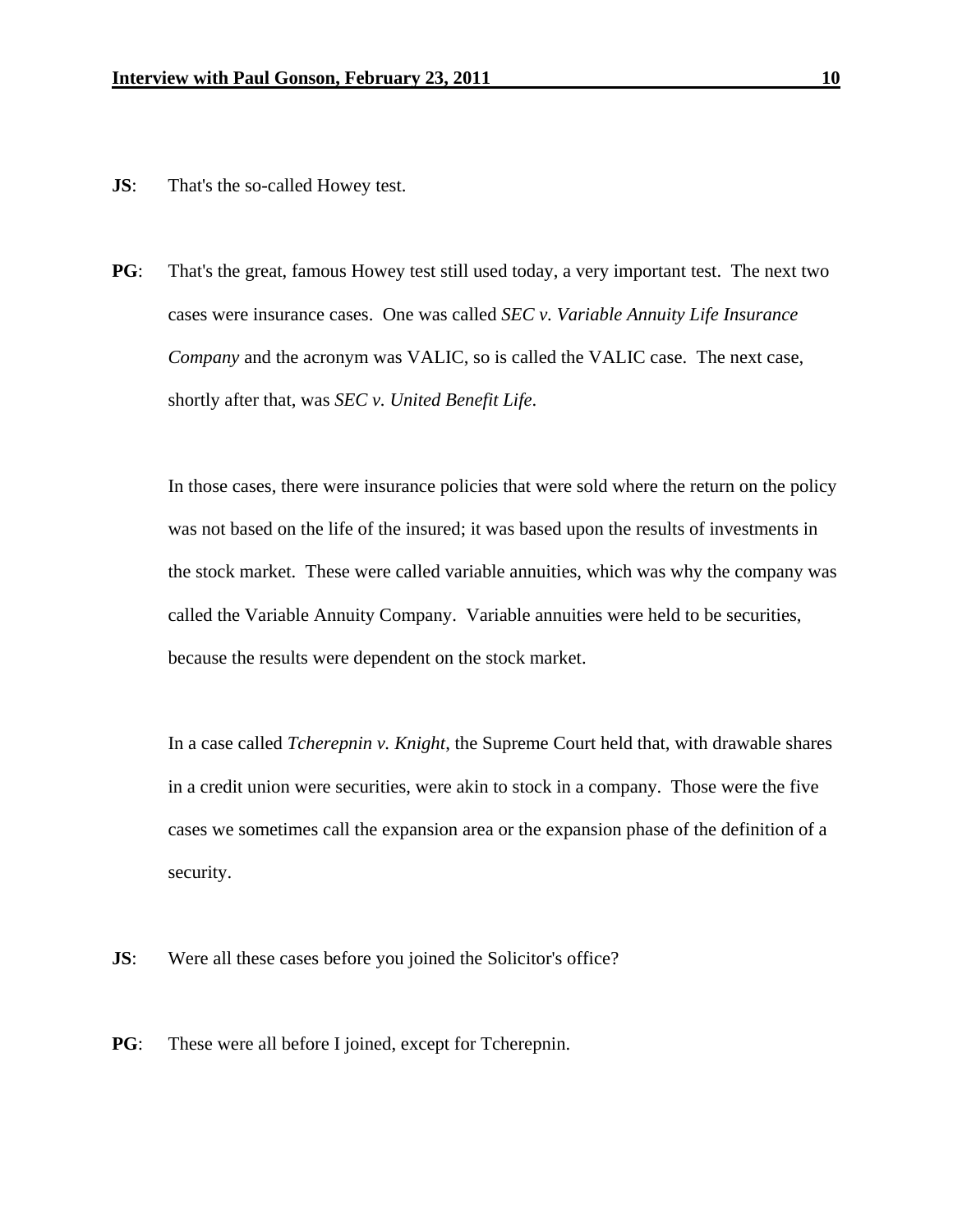- **JS**: So after *Tcherepnin v. Knight*, what changed?
- **PG**: Well, then it was really interesting. The message being given to the lower courts was that the Supreme Court in these decisions was expansive in the definition of a security. So they got the word and they–trial courts and courts of appeals –started construing the transactions before them as securities.

Then the Supreme Court entered, and as scholars sometimes say, the pendulum swings back again. Now we have a more restrictive era, where the Supreme Court takes these cases where the courts of appeals had held they were securities and reverses them and says, "No, they're not securities."

- **JS**: This is beginning in the 1970s?
- **PG**: Around the 1970s, that's correct. That coincides with the arrival on the Supreme Court of Justice Powell. I don't mean to suggest that Justice Powell was the sole influence, but he was a very influential person on the Court. Justice Powell had been a corporate and securities lawyer in Richmond, Virginia and was the only justice on the court that had a background in corporate and securities law. He was influential with his colleagues, none of whom had a similar background. He also was a very conservative man and his opinions reflect that conservatism.
- **JS**: Did you ever meet Justice Powell?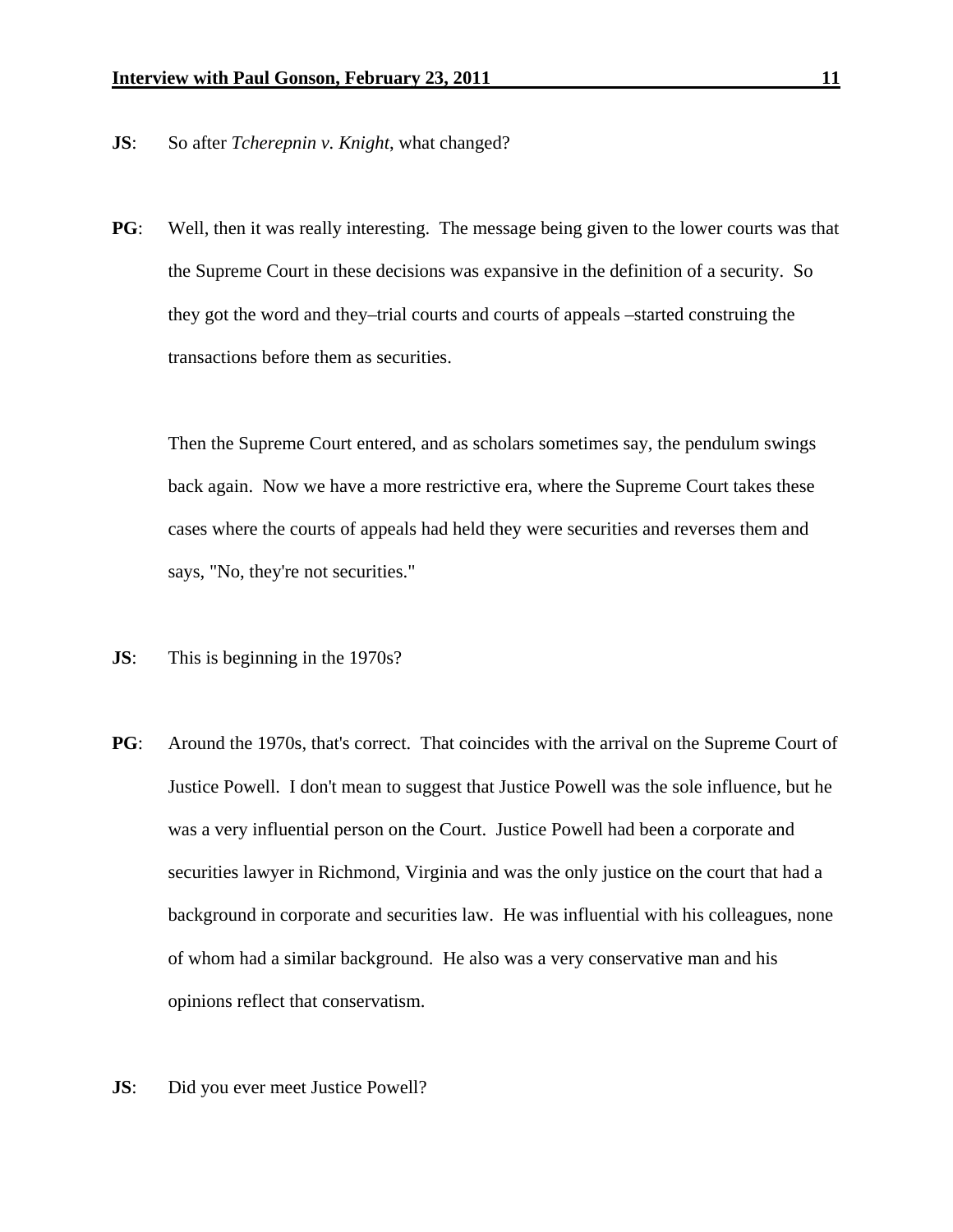- **PG**: I did, as a matter of fact. I met him on several occasions. I was once master of ceremonies of a program at the Supreme Court at which he was speaker, and I introduced him. I have a nice photograph of Justice Powell and me.
- **JS:** Was this while you were Solicitor?
- **PG**: Yes, it was. The first case, and this was what I call the restrictive era, was called the *Forman* case. The state of New York had passed a law giving special benefits to lowcost housing. Based on this law, a huge development was built in the Bronx called Co-op City.

In order to get an apartment in that development – this was a co-op development, peculiar to New York and only a handful of other states – one had to buy stock in that co-op. You bought the number of shares dependent upon the number of rooms in your apartment. So if you were buying a five-room apartment, you'd buy five shares of stock.

This was a private action. In this private action, the persons who had bought this stock and who, for one reason or another became disillusioned with the apartment project, took the position that this was a security, and that, under the securities laws, they should've been given a lot more information than they were given. They sued and the Second Circuit Court of Appeals in New York held that it was a security. The Supreme Court reversed and said, "No, it's not a security. It's real estate." The Court said that this was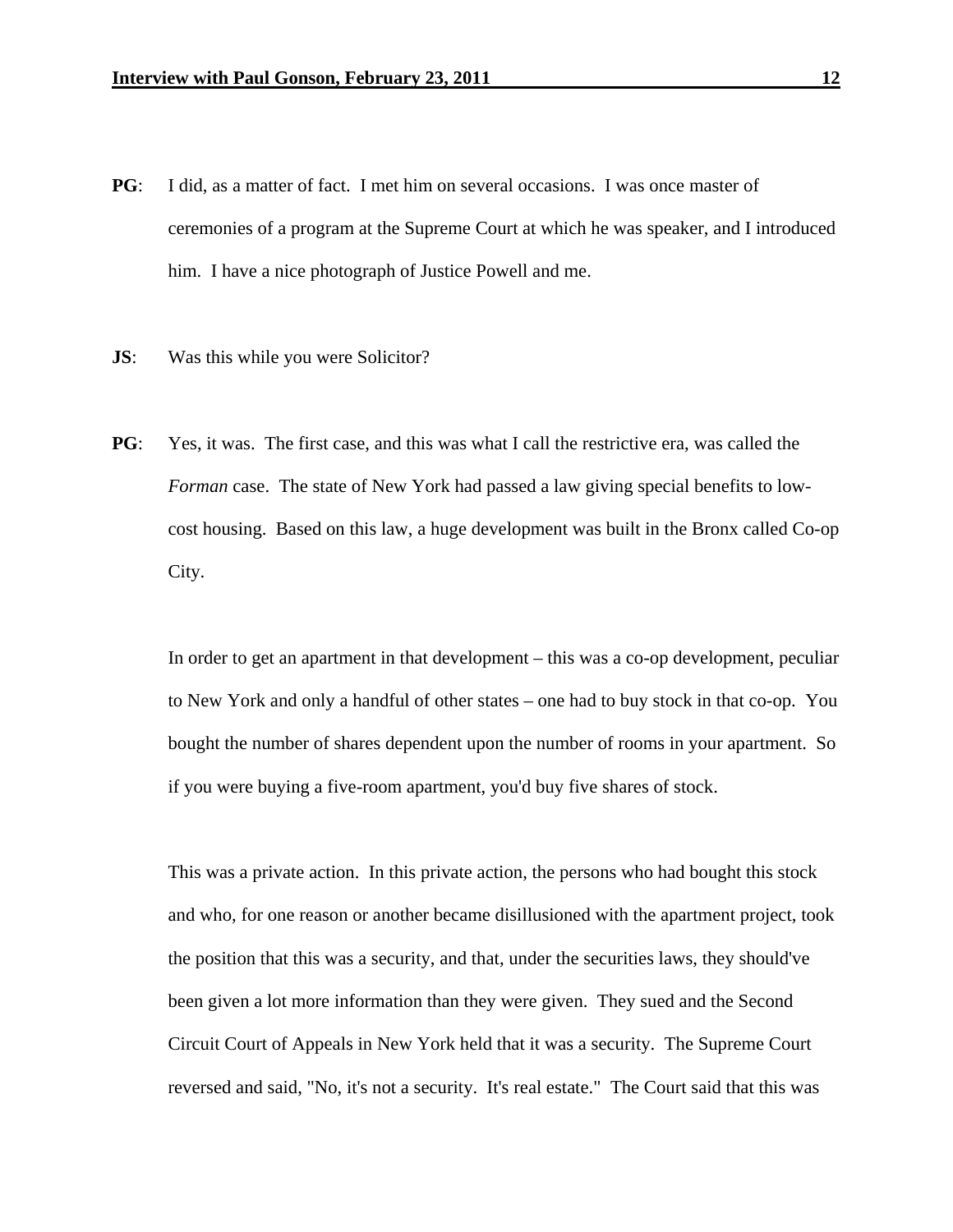an effort by the State of New York to provide low-cost housing. It's just a peculiarity of the way you get into the housing that you have to buy "stock." Then they defined what the attributes of stock were, which would exclude this kind of stock purchase.

There was an interesting byplay. Justice Powell spoke with a soft Southern accent. He was a very gracious gentleman. I argued that case for the SEC. When I argued that the provision in the securities law called the intrastate exemption from SEC registration, that is, if stock is offered and sold only within one state, it doesn't have to be registered with the SEC , would have exempted this entire issue, he jumped all over me.

I never saw him so angry. He said something to the effect that, "Don't you know that any lawyer worth his salt would never rely on that intrastate exemption, because just one incidental sale to an out-of-state person will void it and then everybody will get in trouble." It reflected his own personal interest and knowledge of the securities laws. I was really quite taken aback at the strength of this Southern gentleman's remark to me.

- **JS:** So what was the SEC's position in this case?
- **PG**: The SEC argued that it was a security. There had been one case in the Second Circuit and then a second case following, also in the Second Circuit. There had been three judges on one panel in the Second Circuit and three judges on the second panel. So you already had six federal judges saying it was a security. I thought that was a respectable number of judges to support the SEC's position.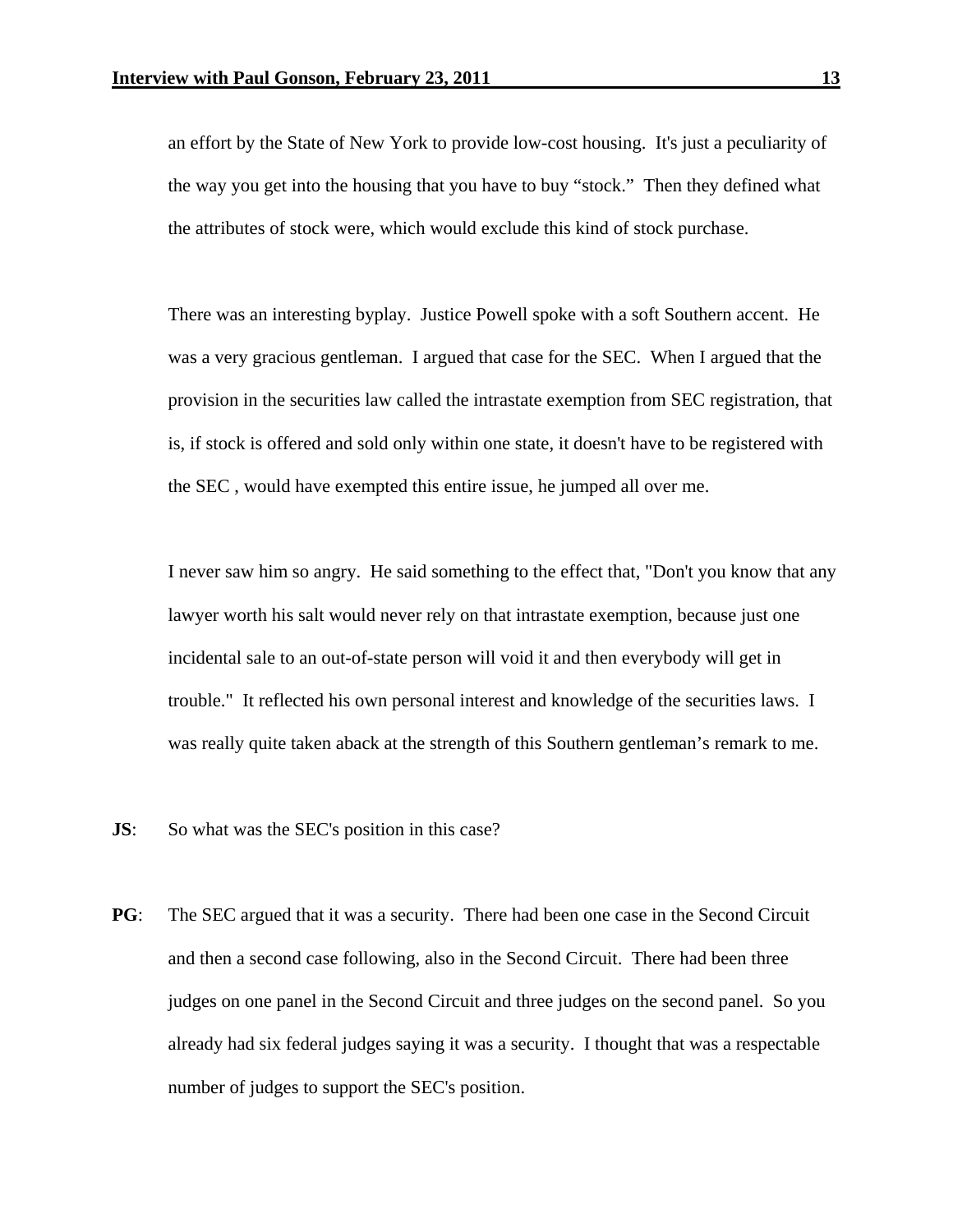- **JS:** Did you expect opposition from various members of the Court?
- **PG**: Well, we did, yes. We're realists and we expected that this would be uphill. It did prove to be uphill because the Court, as I said, did reverse. I always like to count the noses, although it doesn't help. The case, I think, was six to three. So you had six Supreme Court justices saying it was not a security and you had three saying it was. When you added the three who dissented to the six in the Second Circuit, you had nine federal appellate judges in favor of the SEC's position and only six opposed to it. But, of course, that's not the way the system works.
- **JS:** Was this your first time to argue before the court?
- **PG**: Yes, it was.
- **JS:** And how did you prepare for that?
- **PG**: I prepared for it very studiously, as you can imagine. I used to prepare a notebook, which I would take with me. The notebook would have the argument I would give. But you never give the argument that you want to give. We lawyers like to say that when you're arguing in the Supreme Court, you really make three arguments. The first argument you make is the argument you intend to make. The second argument you make is the argument you actually do make. The third argument is, when you walk out of the Court,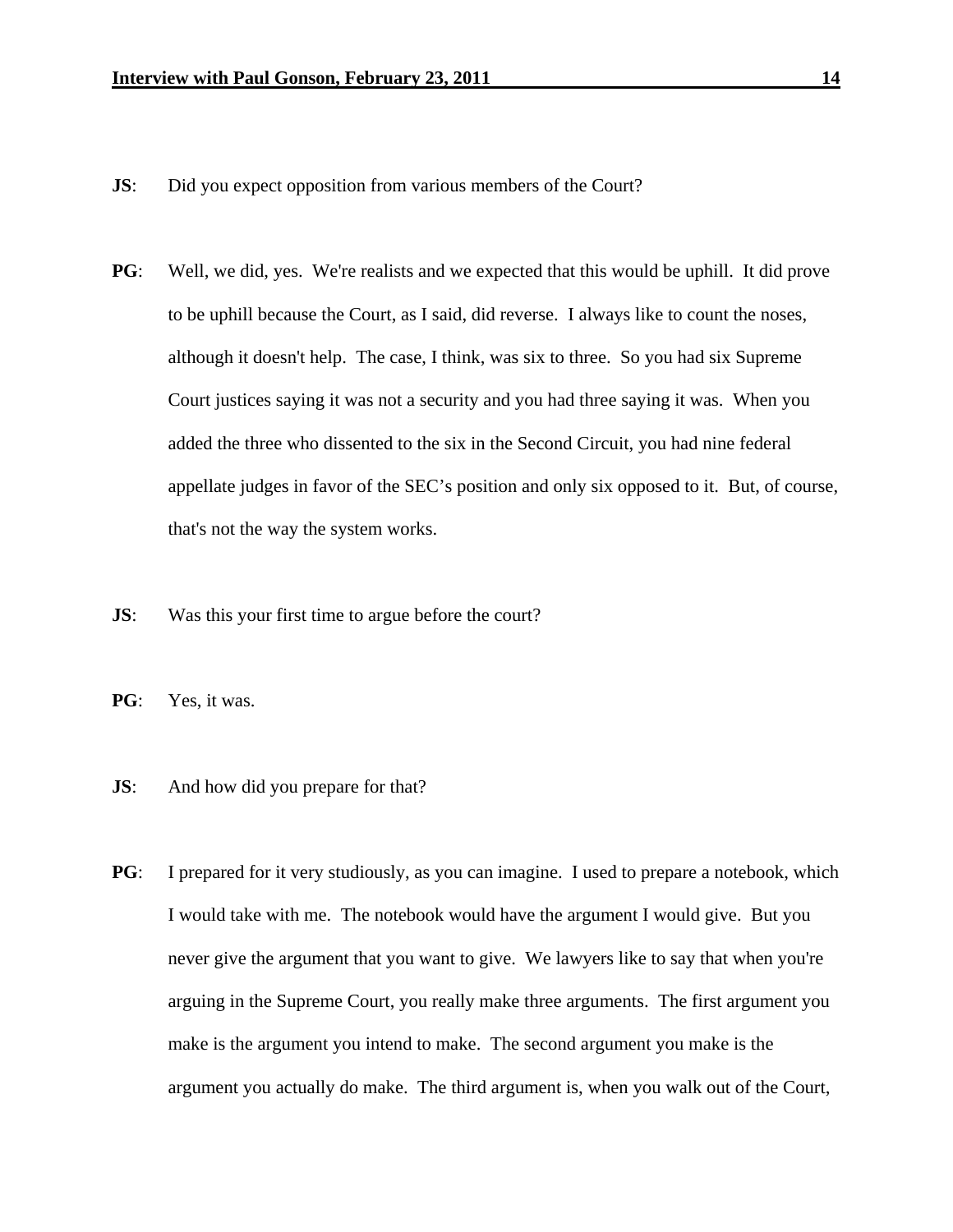the one you wish you had made.

The way it works in the Supreme Court is that it's mostly a question and answer session. You get a few words out; you get your name out, and maybe one or two opening sentences. Then some justice will ask a question and another justice will ask another question and it's all questions and answers. The reason for it is you're not there to give a speech to impress your wife and kids and your parents, who are in the audience.

You're there to try to persuade the Court. The Court is only interested in what it's interested in, so it's only going to ask you questions about what it thinks it wants to know. The art, of course, is trying to weave into your answers the arguments you hope to make.

Also, you have to try to anticipate the questions. The reason I used the notebook was I would anticipate as many questions as I could that might be asked and then I would have a separate page with the answer for each question, and a tab on the edge of the page. So if the question were asked that I had anticipated, I would flip the tab on the relevant page in the notebook and I would have notes to answer the question.

As many times as I went to the Supreme Court – others have said this too – one is always impressed with the majesty and the dignity of the court and what it stands for.

**JS:** Within the SEC, did you have a team of people that were helping you to prepare for that?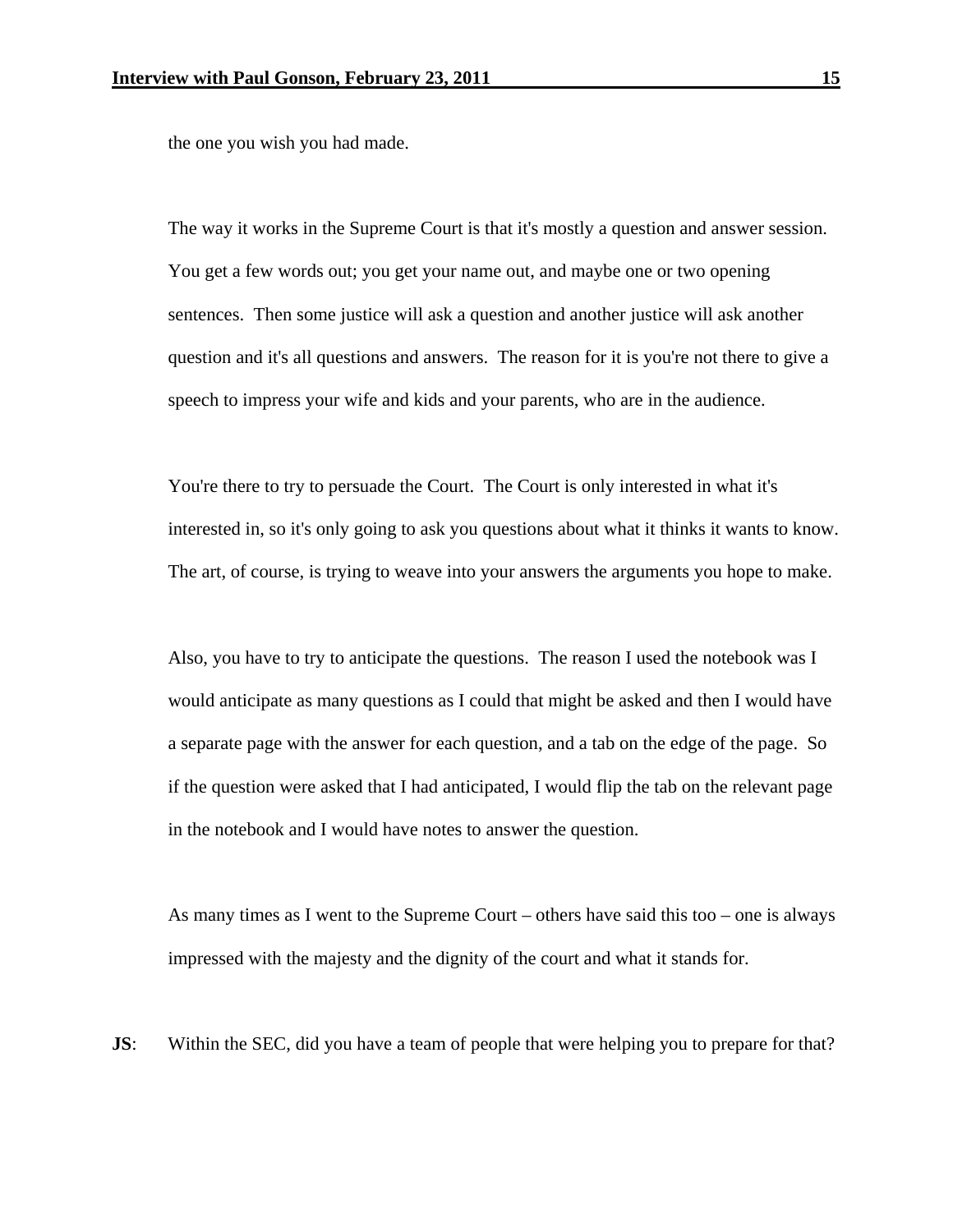- **PG**: Oh yes, indeed, of course. There were a lot of helpers. The SEC goes to the Supreme Court through the Solicitor General. As I mentioned, the Solicitor General is a high official with the Department of Justice and represents the government in the Supreme Court. So in addition to having SEC lawyers being helpful, there are lawyers in the Solicitor General's office who also work on this brief and who are very experienced in Supreme Court practice. They're very helpful.
- **JS:** When you argued before the court, the Solicitor General was there with you at the time?
- **PG**: Yes, he was usually there for these court hearings.
- **JS:** What other cases during the 1970s also helped to further define the definition of security?
- **PG**: Well, there was an interesting case after that called *Teamsters v. Daniel*. Mr. Daniel was a truck driver who belonged to the Teamsters Union. The Teamsters Union had its own pension plan. Instead of each employer having a pension plan, the Teamsters Union had a union-wide pension plan. No matter who the truck driver drove for, the pension plan would be administered by the union, not by the particular employer, because often truck drivers drove for different employers.

 The pension plan provided that if you served twenty consecutive years of Teamsters Union employment, you were eligible for a pension. Mr. Daniel had had a break in service for a few months early in his career and so when he retired after twenty years he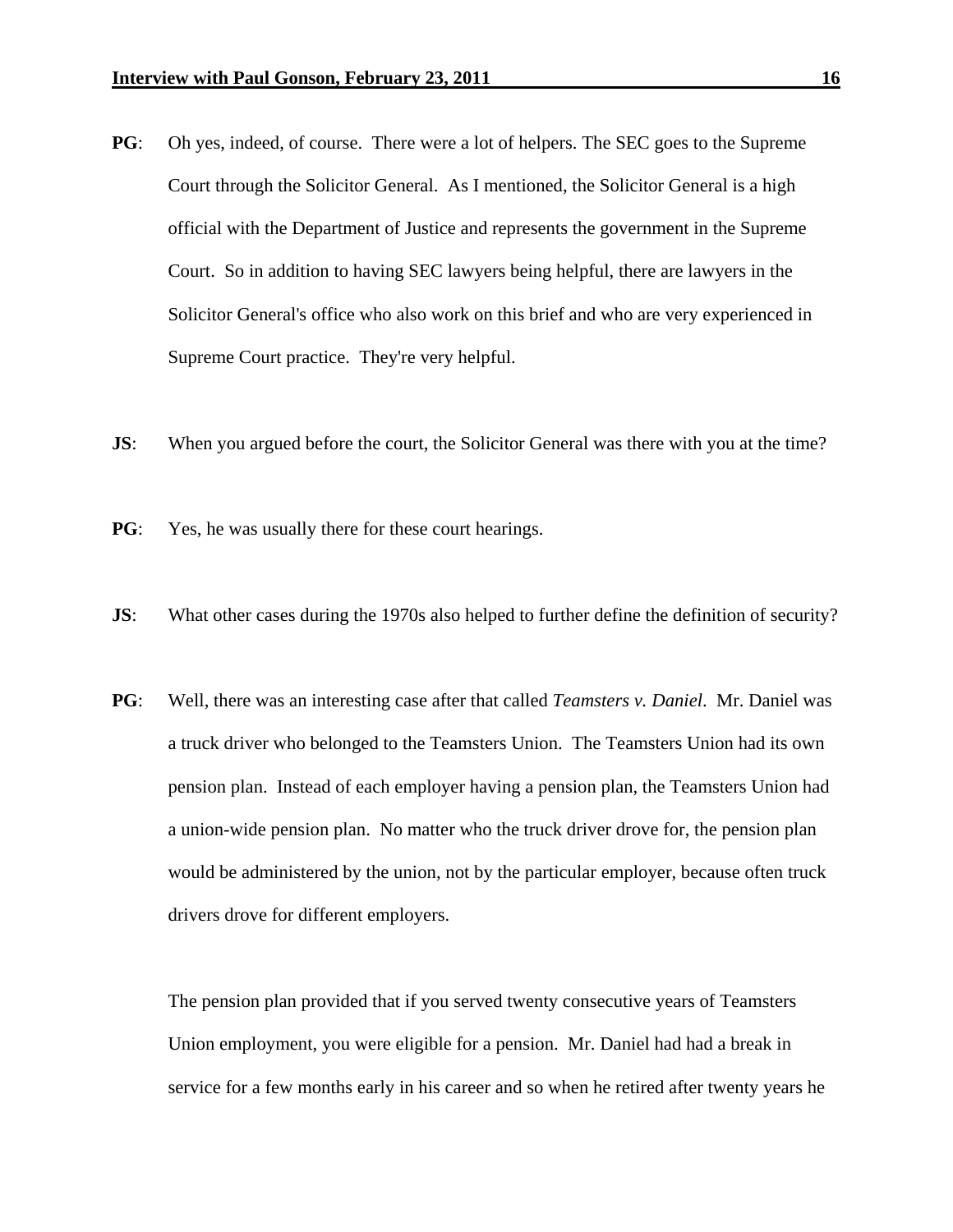was told he was not going to get any pension. Obviously he was quite disappointed.

He sued the Teamsters Union on the ground that this pension agreement was a security. He was successful in the Seventh Circuit Court of Appeals. That's the federal appellate court in Chicago. The Teamsters Union appealed to the Supreme Court. The Supreme Court reversed and held that it was not a security. It held generally that ERISA, which is the federal law governing pension plans, and the law concerning collective bargaining agreements, that is the labor laws, would be the laws that would apply, not the securities laws. The Court said it was not necessary to have the overlap of the securities law to this existing body of federal law.

- **JS:** Now this case was in 1979. That's the same year you became Solicitor, right?
- **PG**: Yes, it was.
- **JS**: So this must have been one of your first big cases.
- **PG**: Well, it was a big case. This was also a case, by the way, in which the Solicitor General supported the Labor Department, which opposed the argument that this was a security.
- **JS:** So this was one of your first experiences with intergovernmental conflicts.
- **PG**: Yes, it was.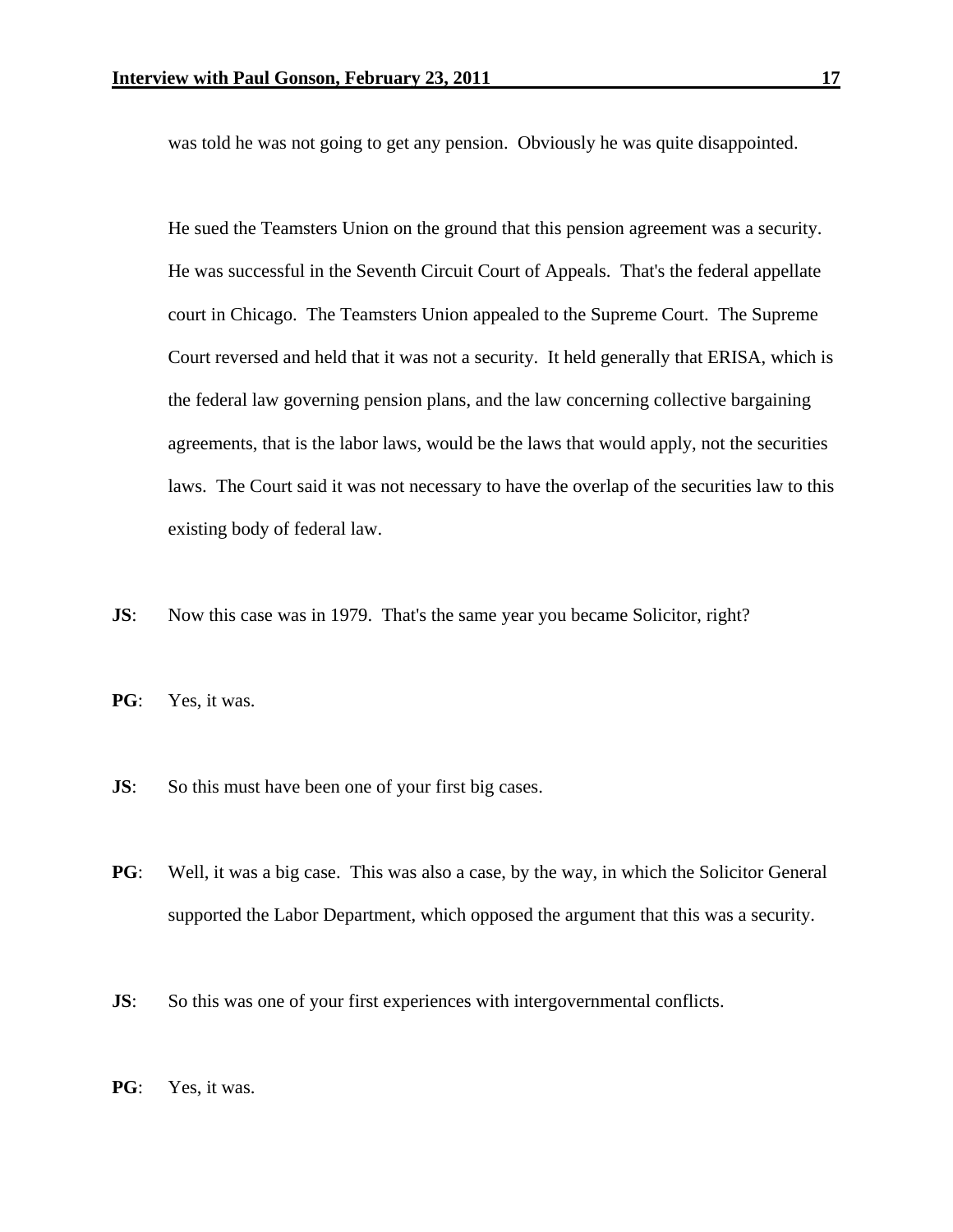- **JS:** What other cases took place during this restrictive phase?
- **PG**: Well, another case involving the definition of securities was a case called *Marine Bank v. Weaver*. That case involved a question as to whether a certificate of deposit (CD) issued by a federally regulated bank and insured by the FDIC was a security. In the lower courts – the Supreme Court people always call all courts that are not the Supreme Court the lower courts – in trial courts and in courts of appeals, the SEC and the FDIC were on opposite sides of that question. The SEC was arguing that CDs are securities and the FDIC was arguing that they were not.

 When the Marine Bank case reached the Supreme Court, the Solicitor General, who likes to say that the United States should speak with one voice in the Supreme Court, didn't like this conflict between the banking agencies and the SEC. He certainly was not going to permit briefs to be filed in the Supreme Court by the federal agencies arguing against one another.

 So he put the general counsels of the SEC and of the three bank regulatory agencies -- the FDIC, the Comptroller of the Currency, and the Federal Reserve System -- in a conference room in his suite. He locked the door and said, "You guys aren't coming out until you reach a common position that we can assert to the Supreme Court." So after some arguing and pounding on the table, we finally did reach a common position where each of us was going to be able to sign this joint brief in the Supreme Court. The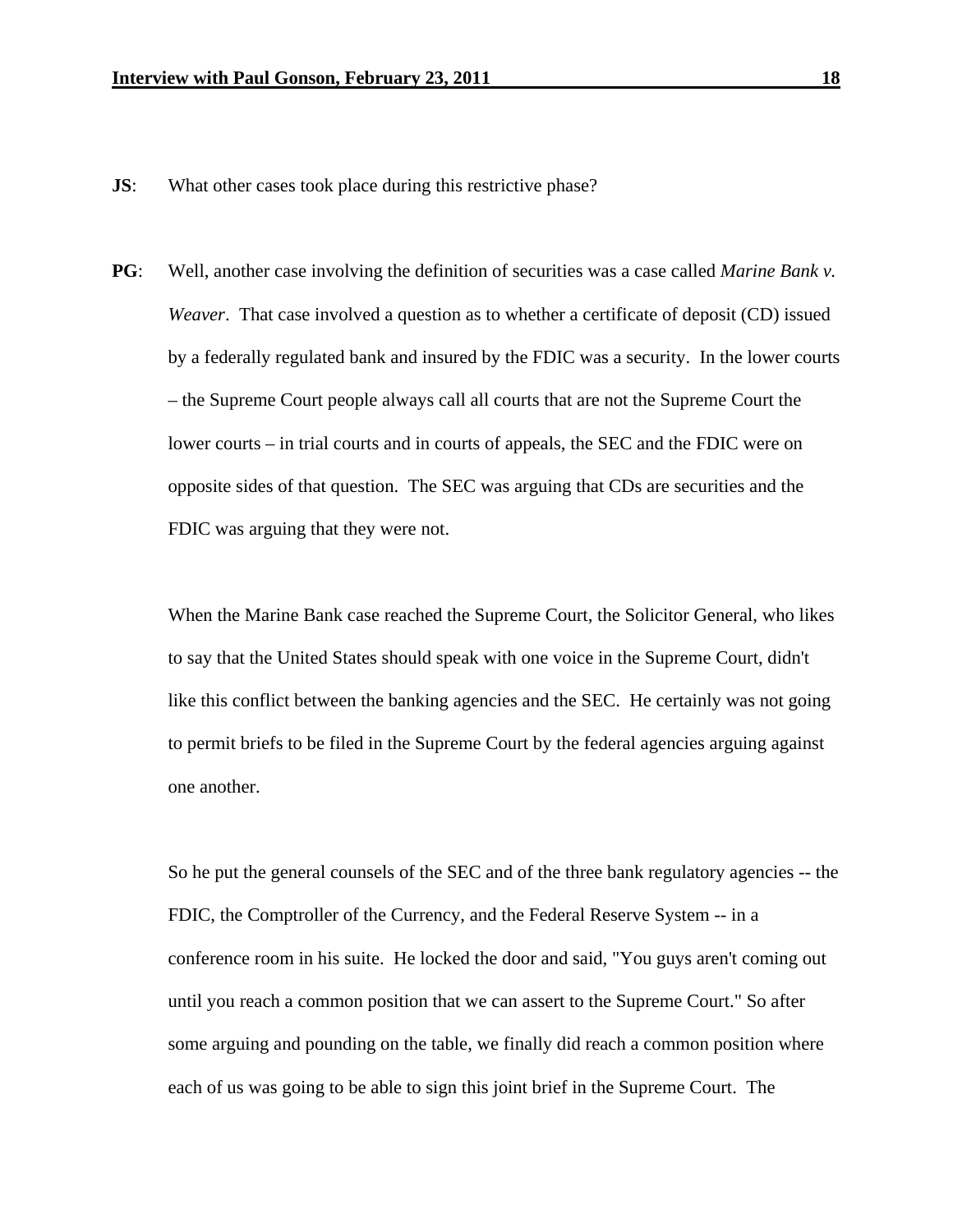common position was that CDs were not securities, but each of the agencies put in a few footnotes in that brief, reserving positions. The text of the brief said a CD was not a security, but the footnotes were giving all kinds of exceptions to the text.

 From the SEC's point of view, there were two prominent footnotes. One footnote expressed a concern that if CDs are not securities, then money market mutual funds, which are regulated by the SEC, might not then be subject to SEC regulation under the Investment Company Act, because the Investment Company Act says that these mutual funds have to invest in securities. When these money market funds would buy CDs that weren't securities, they may not be mutual funds and not subject to SEC regulation. So we asked the Court to say that in some circumstances CDs would be securities.

 The second footnote had to do with what are referred to as jumbo CDs. There was then, and still is, a market for bank certificates of deposit issued by brokerage firms in denominations of more than \$100,000. These jumbo CDs issued by brokers are instruments the SEC felt it ought to be able to regulate because it ought to be regulating the brokerage industry that sells them. So it argued in that second footnote that there should be jurisdiction in that instance too.

 When the Supreme Court decided the case, it held, as all four agencies had asserted, that CDs issued by a federally regulated bank and insured by the FDIC were not securities. Then it went on to say that in some circumstances, they could be, which was a great line. Thereafter, to make what's now becoming a long story short, money market funds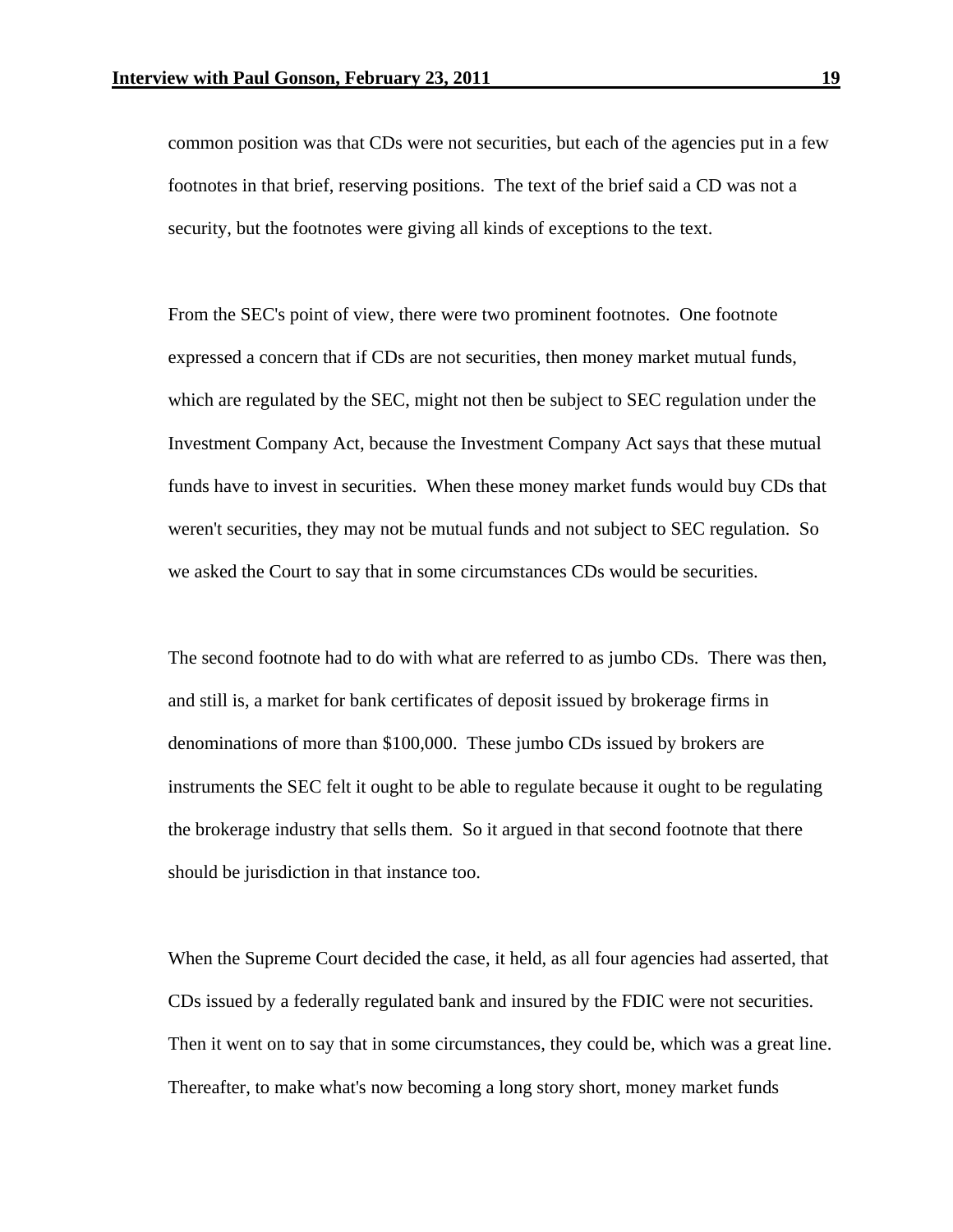eventually were held to be invested in securities and then, in that case, CDs were securities.

In a subsequent case called *Gary Plastic v. Merrill Lynch*, the U.S. Court of Appeals for the Second Circuit held that when Merrill Lynch was selling these jumbo CDs, under circumstances where it agreed to redeem them and to make a market so that they could be resold before maturity, that they were securities. So the two footnotes actually did help and it worked out.

- **JS:** So in that second case, the SEC was arguing against Merrill Lynch?
- **PG**: No, that was a case in the Second Circuit where the SEC did not participate. I'm just talking about the Supreme Court.
- **JS**: Then after *Marine Bank v. Weaver*, the Supreme Court went back into another expansive phase?
- **PG**: Yes, they did. The pendulum swung the other way. Now the courts of appeals were getting the new message that they should be very cautious and conservative defining what's a security. They started to say, "No, they're not securities," and the Supreme Court started to reverse them again. So you had this long series of cases in which the Supreme Court is reversing courts of appeals one way or the other. So the pendulum swung back to what was probably another expansive phase and there were several cases in that phase.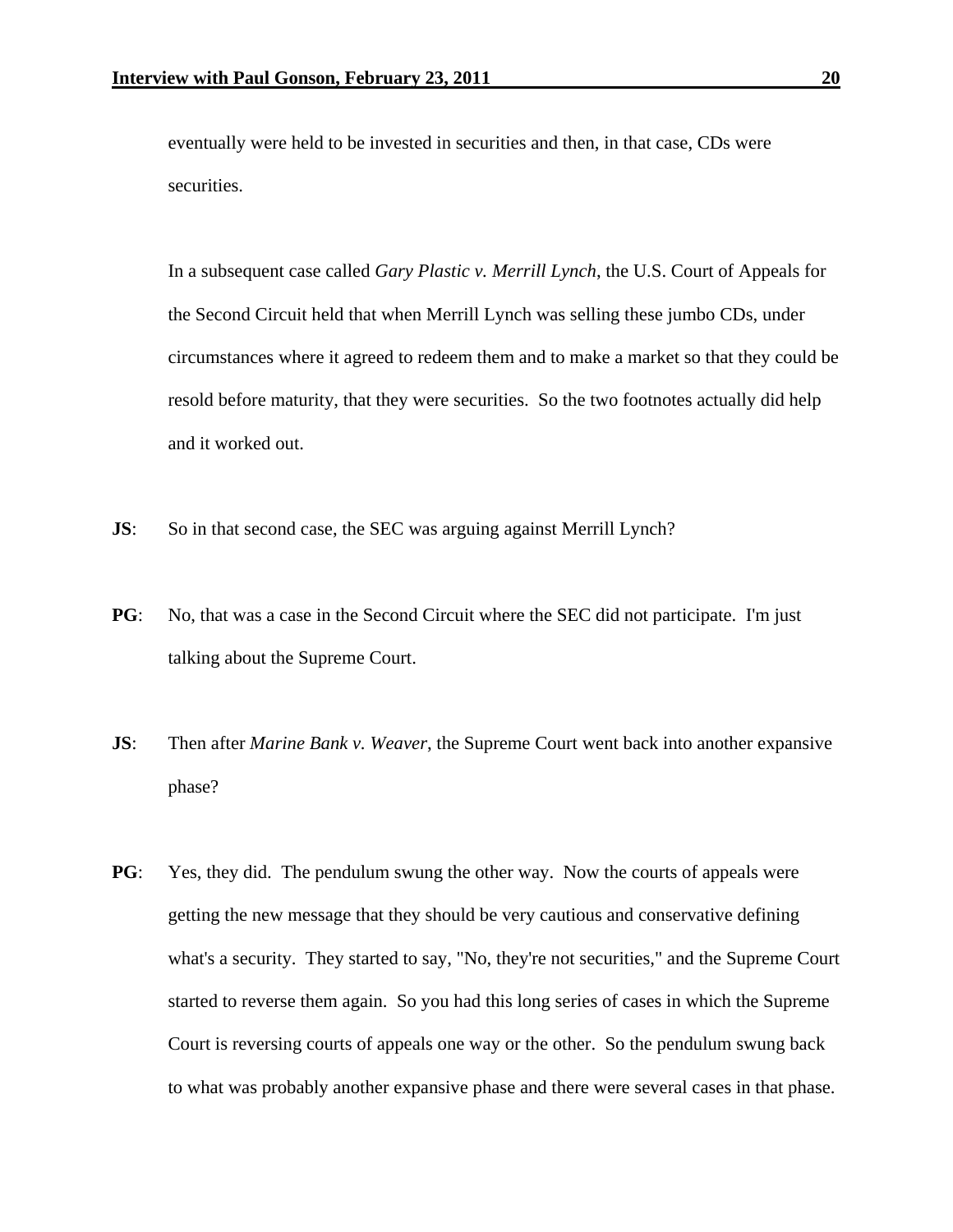I could go into some of those for you.

One was a case which involved the sale of 100 percent of the stock in a corporation. You know, companies are organized in different ways. Some are organized as partnerships, some sole owners who operated as DBA, "doing business as," filing with their local county clerks' office. Some would set up a corporation and issue 100 percent of the stock to themselves. When that kind of a company sells 100 percent of the stock, a sole owner of a company selling 100 percent of the stock to another purchaser, is that sale of the stock a security covered by the securities laws or really a sale of the assets of the company?

Over the years, ten courts of appeals around the country had decided that issue. Five of them held yes and five of them held no. The argument was made that this is the sale of a business and not of stock and so-called sale of a business doctrine precluded it from being a security. The other said, "Well, stock is stock. If it meets the requirements as defined by the Supreme Court, transferability, negotiability, limited liability, then it is stock." The Supreme Court finally took the case to resolve what is sometimes called conflicts in circuits, and the SEC supported the view that it was a stock, a security. The Supreme Court held, yes, it was stock and held that it was subject to the securities laws.

Another case was *Reeves v. Ernst & Young*. In that case the question was whether a certain note was a security. The securities laws say notes are securities, but not all notes are securities. Without going into detail, there are exceptions to the circumstances under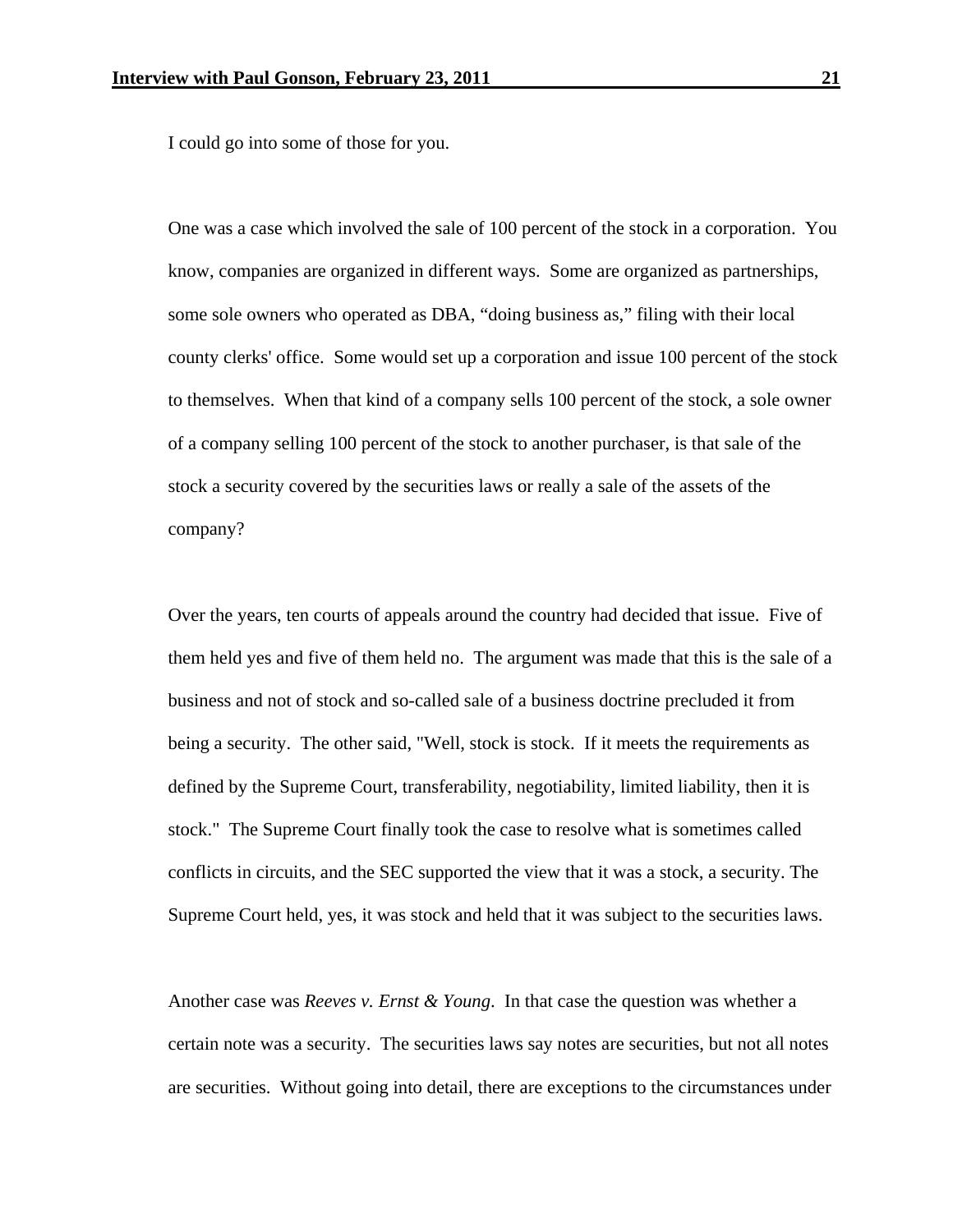which a note can be a security. These were transactions between banks, which were very sophisticated entities. The Supreme Court held that yes, that was a note and it was a security. You do have a variety of cases on that subject. The SEC did support Reeves in the argument that that note was a security.

- **JS:** Is it fair to say that, in general, the SEC takes positions in favor of a more expansive definition of securities?
- **PG**: I would say the answer to that is yes. Part of the reason is that that issue is what is called jurisdictional. That is, if the transaction or the document is a security, then the SEC has jurisdiction over it. If it is found not to be a security, the SEC has no jurisdiction because, for the most part, the SEC laws limit it to securities. If a Supreme Court case would hold that a transaction would not be a security that would mean that the SEC was no longer entitled to police those kinds of transactions. So, in part to preserve its own jurisdiction, the SEC commonly has taken an expansive position on what is covered as a security.
- **JS:** Can you think of any counterexamples to that, maybe an instance in which the SEC took a position, either before the court or in an amicus brief, that a contract or something was not a security?
- **PG**: I can think of other examples in which the SEC has taken positions against the interest of investors, but I can't, off the top of my head, remember a case in which the SEC did that.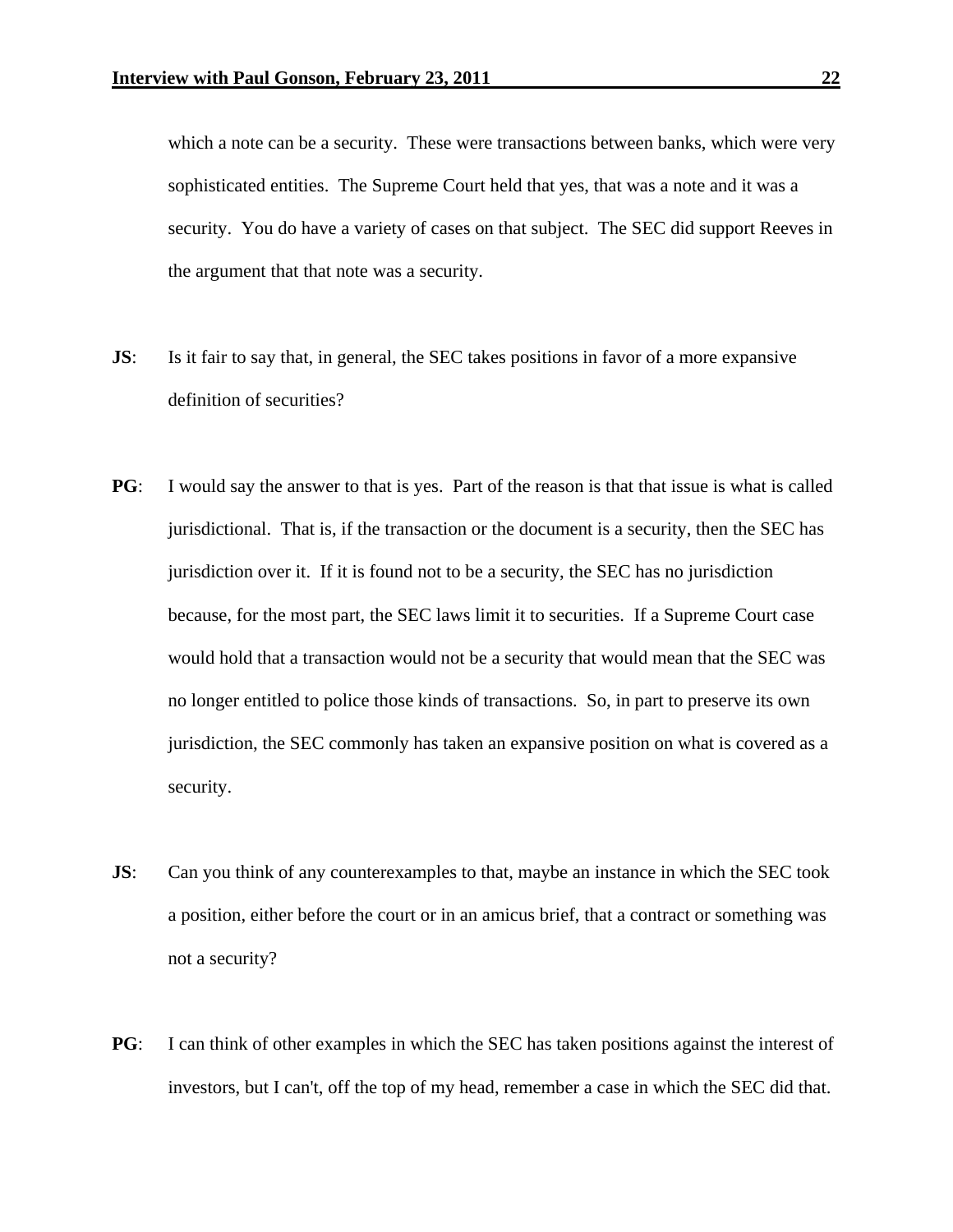- **JS:** You obviously still follow cases before the Supreme Court. Do you think that the Supreme Court has already said its last word on the definition of securities or is this likely to come back up?
- **PG**: I think it will be one of the eternal issues, because without going into detail, cases that never reached the Supreme Court have held a huge variety of things that could be securities. For example, pyramid promotion schemes, where you bring in somebody to sell cosmetics or something, and when you bring them in, you get a bonus. Those have been held to be securities.

Whiskey warehouse receipts, where you put whiskey in a warehouse and you get a receipt for the whiskey. Now you're not selling whiskey, but you're selling receipts back and forth. Those have been held to be securities. Certain coin programs have been held to be securities. Wherever there's an opportunity for investment, where somebody else is doing the work and the investor is really passive, those are securities. The SEC could, pretty vigorously, argue that those are securities.

- **JS:** Let's move on a little bit and talk about civil liabilities and the implied rights of action. What laws and SEC rules govern this area?
- **PG**: The implied right of action, of course, focuses on the word implied. There are in the securities laws express actions that give investors, for violation of laws, the right to go to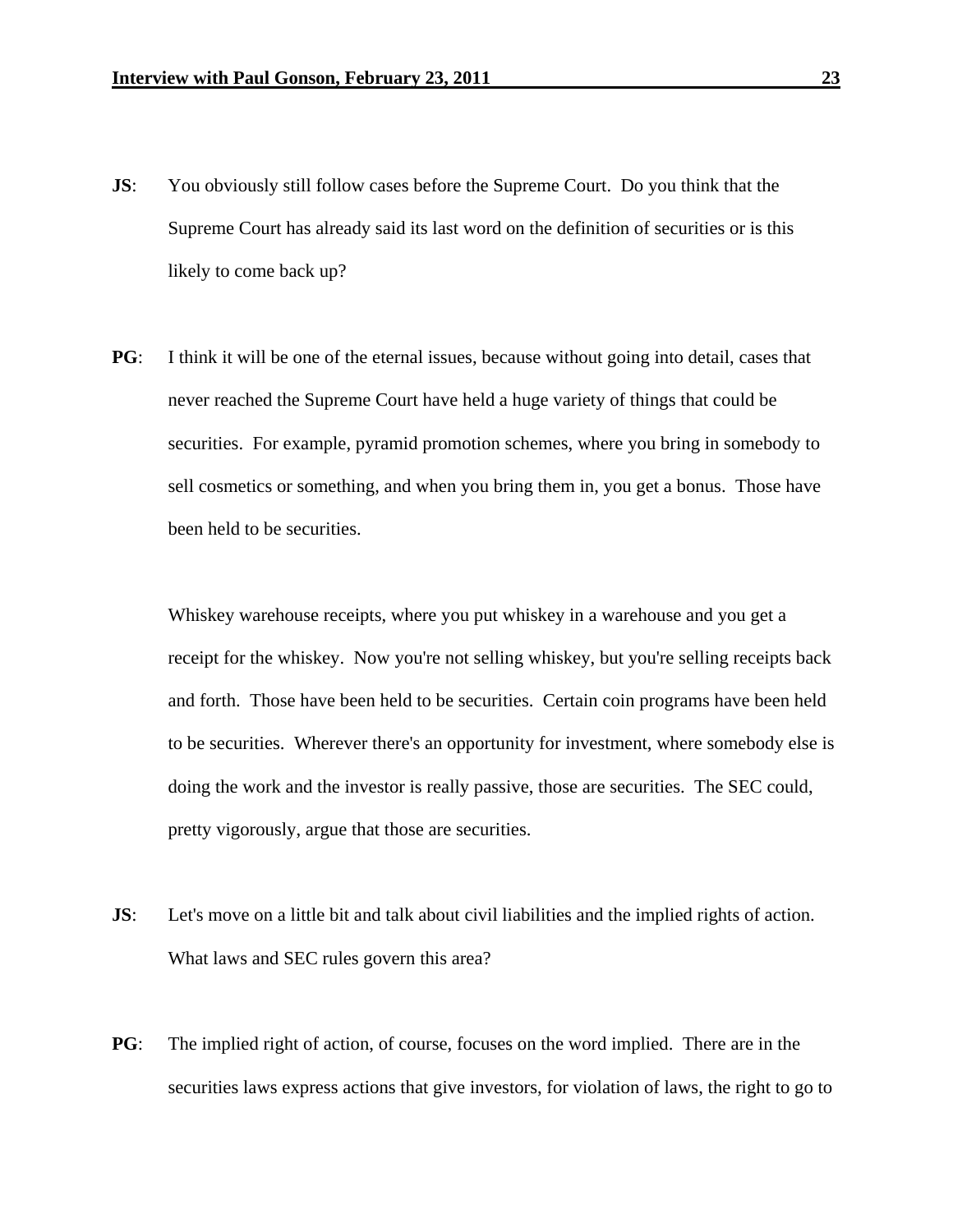court to sue. Some of these remedies are effective, some, as a practical matter, are not very effective.

There has grown up the question as to whether other SEC laws, which themselves do not have express rights of action, nonetheless allow investors to sue for violations of those laws. We call those implied rights of action or the implication of the right of action. These are by definition all private actions, not SEC actions. When the SEC participates in these cases, it's always participating as amicus since these are not the SEC's own cases.

There was, in this area, also an expansive period and, as in the definition of securities, then a more restrictive period. In the expansive period, early on the courts dealt with a very famous section of the federal securities laws, Section 10b of the Securities Exchange Act, which is an anti-fraud section, and then Rule 10b-5 that was enacted by the SEC in 1942. The statute was passed in 1934, the rule in 1942.

There is no suggestion in the legislative history at either of those times that Congress or the SEC ever thought it was granting an express action to investors. But in 1946, a federal trial court in Pennsylvania held that if someone violated that rule and an investor was injured, the investors could sue that person. The holding was based on a common law doctrine that said that if there's a right given in the law, then there should be a remedy for violation of that right.

That was a famous tort doctrine that was in the common law for centuries and adopted by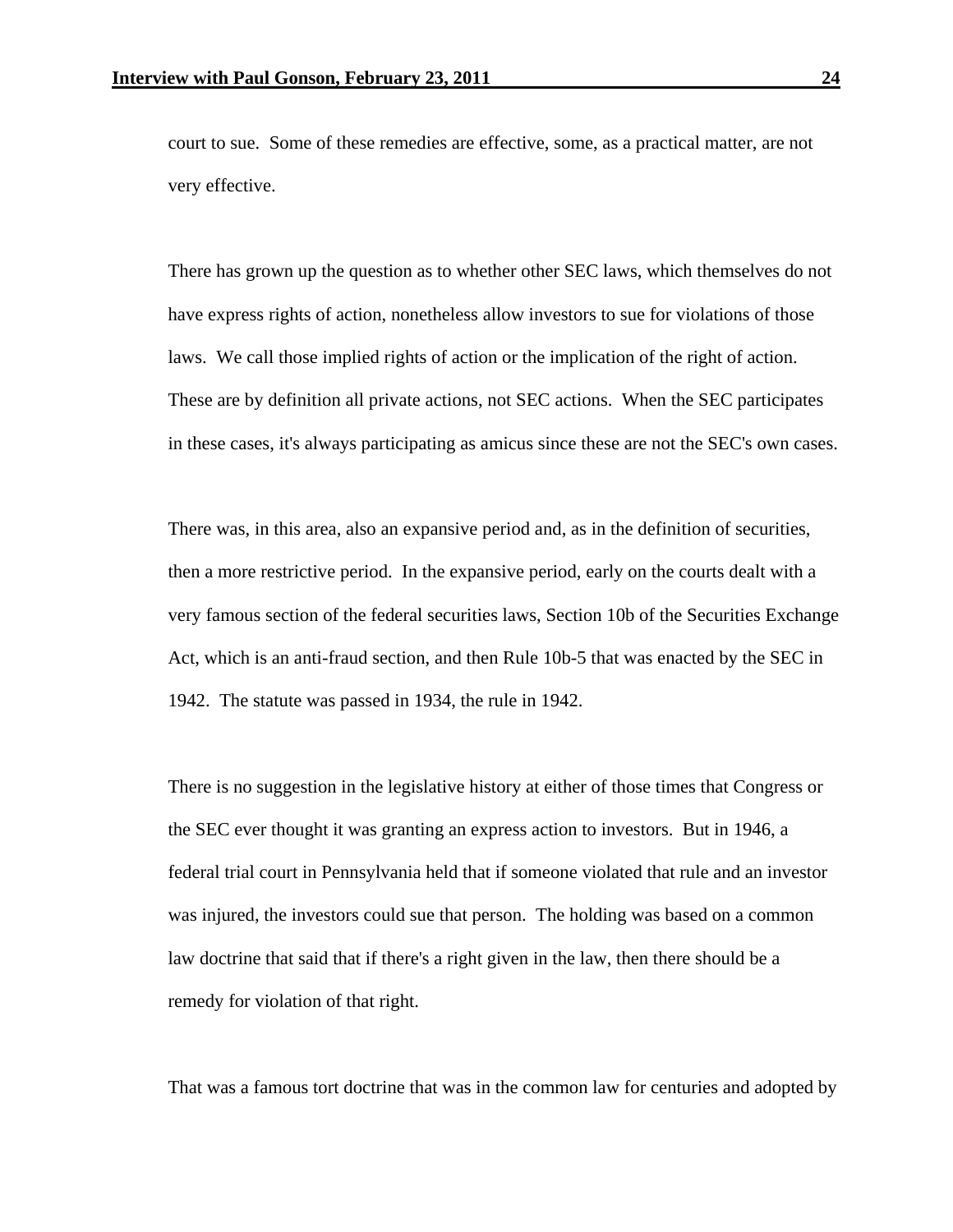the federal courts. Based on that, there was a series of cases that developed causes of action. In the Supreme Court, there was a case called *J.I. Case v. Borak,* which found that if there was fraud in a proxy, asking investors to vote for boards of directors, then that was actionable and investors could bring a lawsuit. That decision was based on the proxy section of the Securities Exchange Act, not Section 10b and Rule 10b-5.

In *Superintendent of Insurance v. Bankers Life*, the Supreme Court assumed that, under Section 10b and Rule 10b-5, there was an implied right of action. Thereafter, there were many cases in the Supreme Court that set forth elements of this private right of action, without any analysis as to whether the private right of action existed. You had embroidery on something which was not statutory and which was all judge-made.

The Court held that you have to be a purchaser or seller of securities to have standing under 10b and 10b-5 in the *Blue Chip* case. In that case, an issuer of securities had defrauded buyers of stock. The remedy was that the issuer had to offer rescission, that is, to offer those stockholders the right to get their money back. In the offer of rescission, there was fraud again. People were induced not to take that offer, and the issue then arose as to whether persons who don't buy or don't sell, but merely hold stock, based on fraud, have a right to sue. The Supreme Court said, "No, they don't, because the law says you have to be a purchaser or seller," and also for policy reasons. Since the persons were merely holders and neither purchasers or sellers, the Supreme Court said there would be no remedy.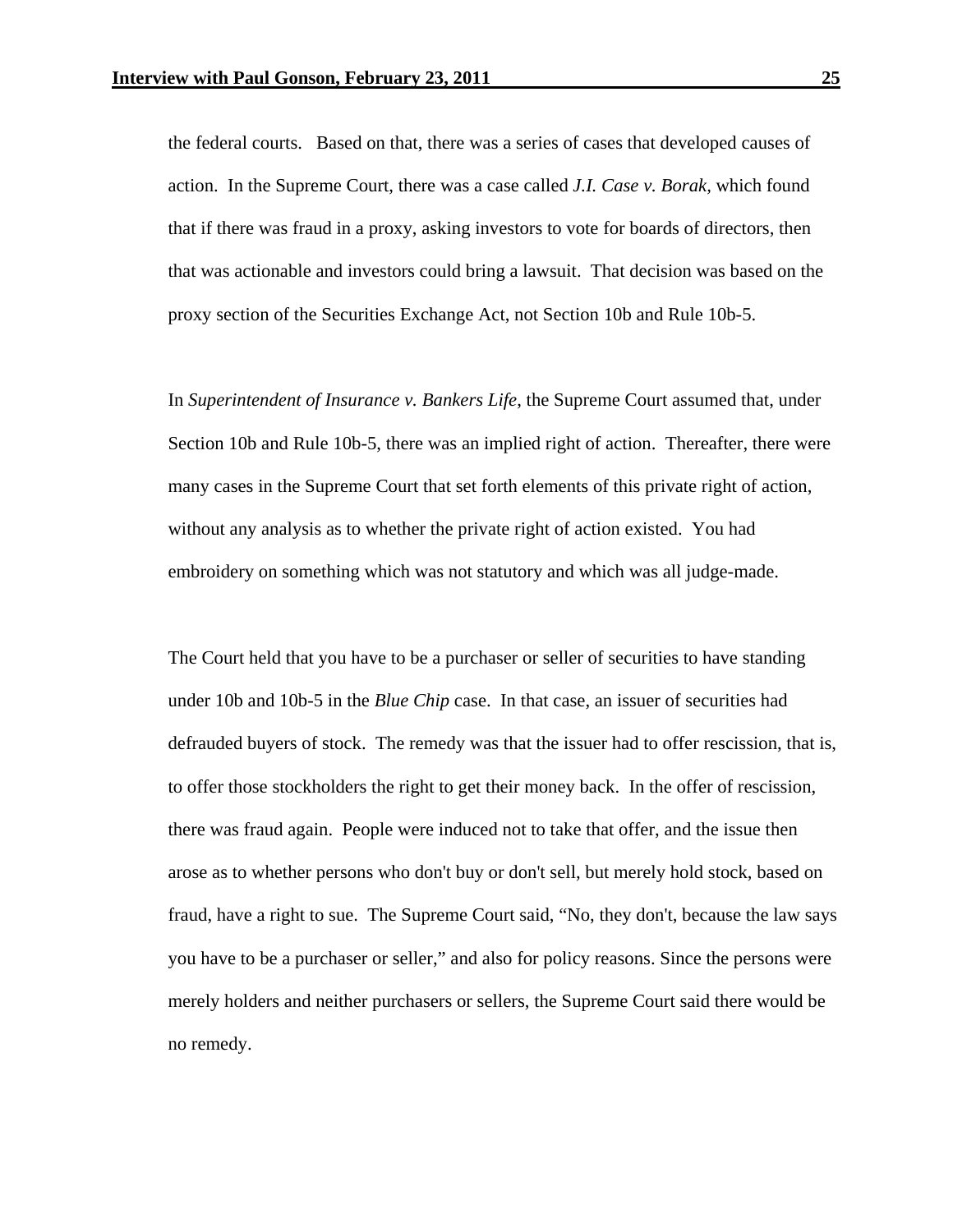- **JS:** So the SEC filed an amicus brief in this?
- **PG**: We did, in which we supported the right of defrauded holders of security to sue. But the Supreme Court said no.
- **JS**: Did you work on the preparation of that?
- **PG**: I did help on that. In a case that I argued, called *Ernst & Ernst v. Hochfelder,* the question was whether negligence would be a sufficient basis for 10b-5 liability. The Supreme Court held that this would not be enough, that the wrongdoer had to act with *scienter*, which it described as a mental state embracing an intent to defraud, manipulate or deceive.

 So unless the person had this mental state, the person would not be liable for securities fraud. The court went on to say that that scienter could sometimes be established by recklessness, you wouldn't have to have an actual intent to defraud. Many cases, thereafter, held that scienter was established by reckless conduct. The SEC argued in Hochfelder that negligence would have been sufficient.

- **JS:** Were there any other cases during your time as Solicitor that concerned this issue of implied rights of action?
- **PG**: There was a case called *Piper v. Chris-Craft.* This was a tender offer case. Instead of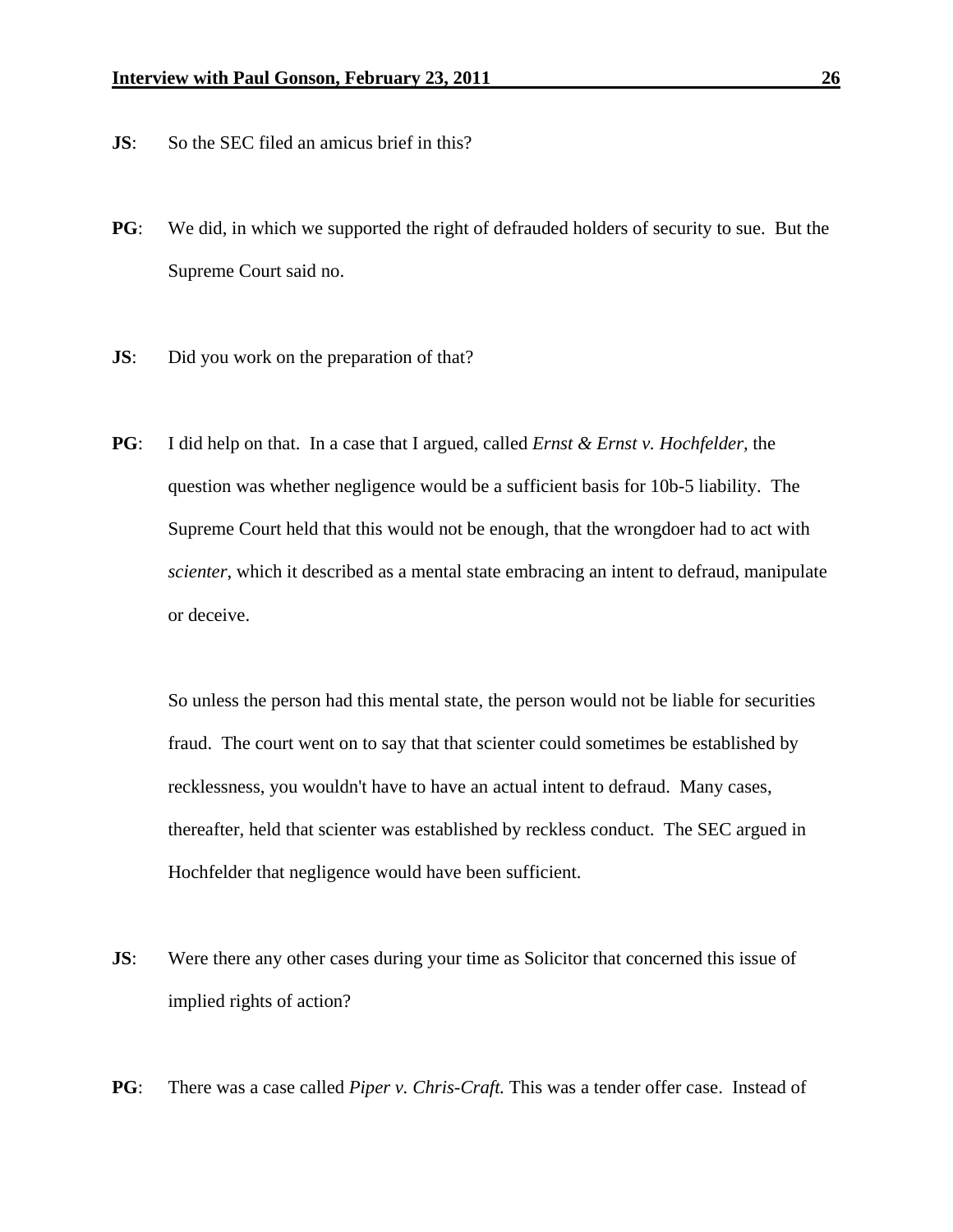shareholders suing for violation of the tender offer rules, the one who sued was the disappointed bidder, that is, the one who lost out to someone else in the tender offer. The Supreme Court held that there was no standing in a disappointed bidder to sue for violation of the tender offer rules, because they were designed to protect investors and not bidders. The SEC did not participate in that case.

- **JS**: What about the *Huddleston* case?
- **PG**: The *Huddleston* case is a case I also argued. That was a case involving the so-called overlap of remedies. In that case, there were two remedies involved: One was Section 10b that I've referred to, a very broad, blunderbuss remedy and the other was Section 11 of the Securities Act of 1933.

 Section 11 gives remedies for persons who are defrauded in the offer or sale of securities, usually in the initial offer of securities. For technical reasons, Section 11 was not available in this case. The issue was a very interesting one. Where Congress had carefully delineated, as it did in Section 11, who could sue, what the remedies would be, how much the recovery would be, which persons were liable, what the statute of limitations would be and so on, should that remedy be exclusive or could the generallyworded 10b and 10b-5 also apply?

Congress was, the argument went, expressly saying that it wanted Section 11 to apply to these kinds of cases. So, to overlay Section 10b on that, with none of those limitations or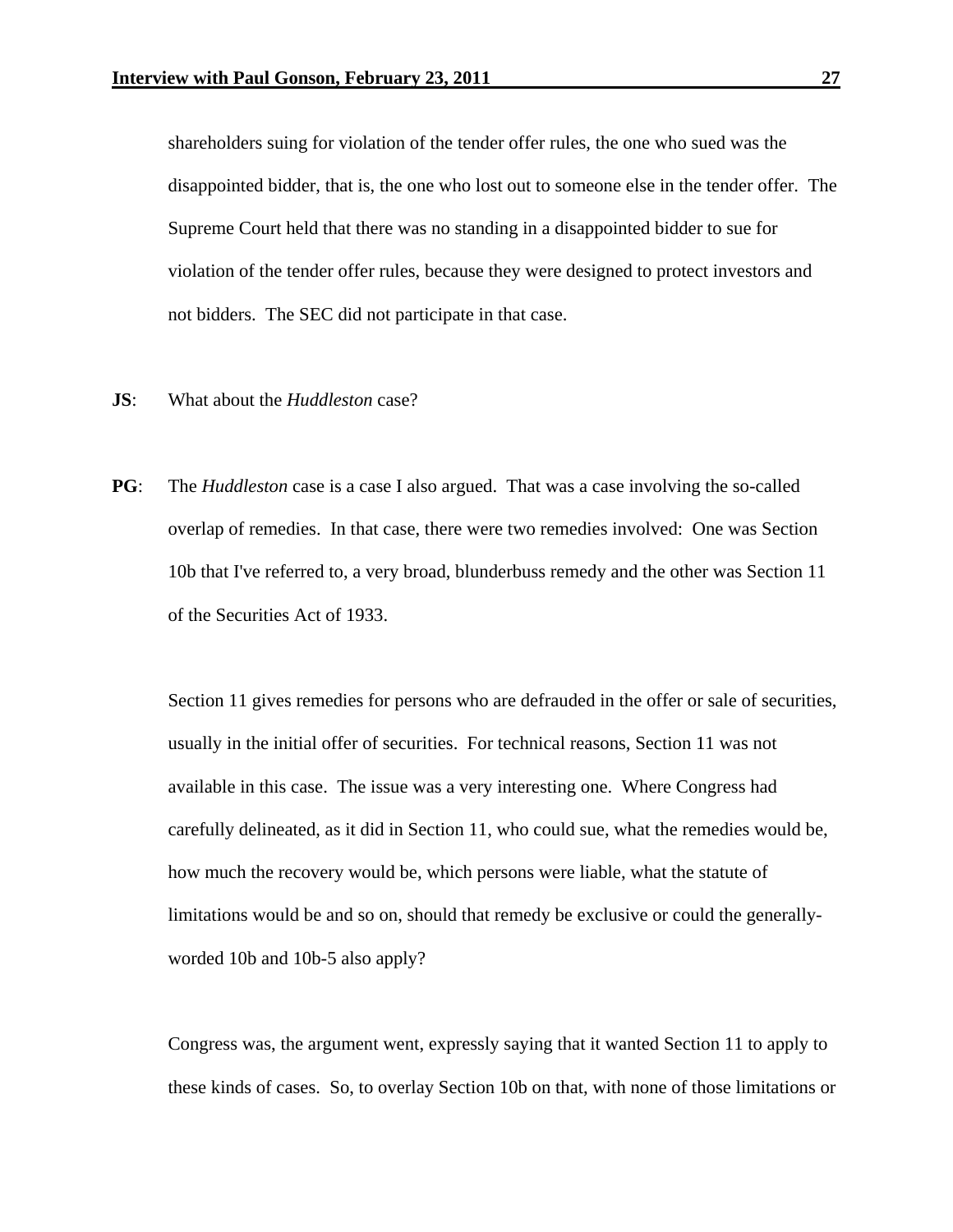restrictions, would be wrong. The Court, however, held that Section 10b did apply, that the overlap of sections is not unfortunate and that 10b could apply even though other sections as well applied. That was a win for investors and for the SEC, which supported them.

- **JS:** Were there any other cases that you'd like to talk about in this regard?
- **PG**: I think it probably is worth just a mention or two about the insider trading cases. These are cases, for the most part, which were SEC party cases. But there are a handful of cases in which private investors sued as well. Insider trading is not defined in the securities law or in any SEC rule. It grew up case-by-case in the courts and administrative decisions of the SEC's administrative law judges. There were several cases that went to the Supreme Court that helped define and shape the doctrines and the theories of insider trading.

 I was involved in several of those. I argued a case called *Dirks v. SEC* back in the early seventies. Then the last case I handled before I left the SEC in 1998 was a case called *U.S. v. O'Hagan*, a criminal insider trading case in which the Supreme Court upheld another theory of insider trading, the so-called misappropriations theory of insider trading. There are now two theories of insider trading blessed by the courts, but found nowhere in the statute. Even today, and we're talking now in 2011, there still is no definition of insider trading in the law or in any SEC rule, but many, many cases on the subject. So really, if you want to know insider trading law you have to go to case books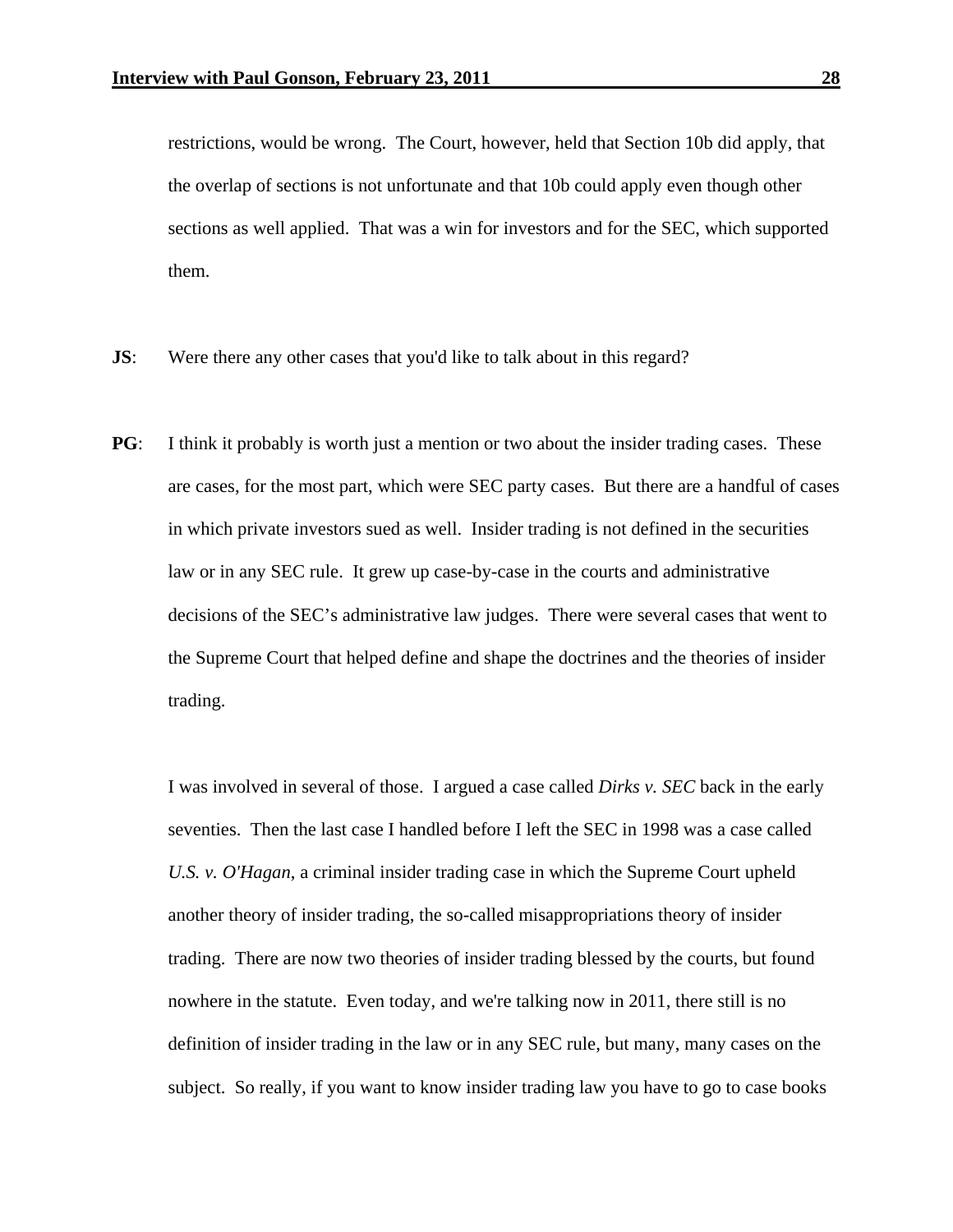and read those decisions.

- **JS:** Were there any cases before the Supreme Court that dealt with civil liability, in the case of misstatements? Or were those more in the circuit courts?
- **PG**: There were some cases. One of my favorite cases is the *Affiliated Ute* case. Affiliated Ute was an Indian tribe in Alaska and they had been given, under federal law, certain rights to stock in certain companies. There were several banks up in Alaska that were making a market in this stock. That is, they were buying stock and selling stock.

They had actually two markets. They had what was referred to as the white man's market and they had a market called the Indian's market. In the white man's market, the prices were much higher, so when the Indians went to buy stock or sell their stock, they were dealing in a lower priced market. The bank never told the Indians about this white man's market.

The Supreme Court held that that was a violation of the law. I used to teach securities law at Georgetown Law School for many years and when I taught this case, I always used to say, "Never stand mute before an Affiliated Ute." While it sounds corny, students always remembered that phrase. So it's one of these clichés you try to give to help a student remember a case.

**JS:** That sounds like a good way to do it. Let's talk about cases that were not directly related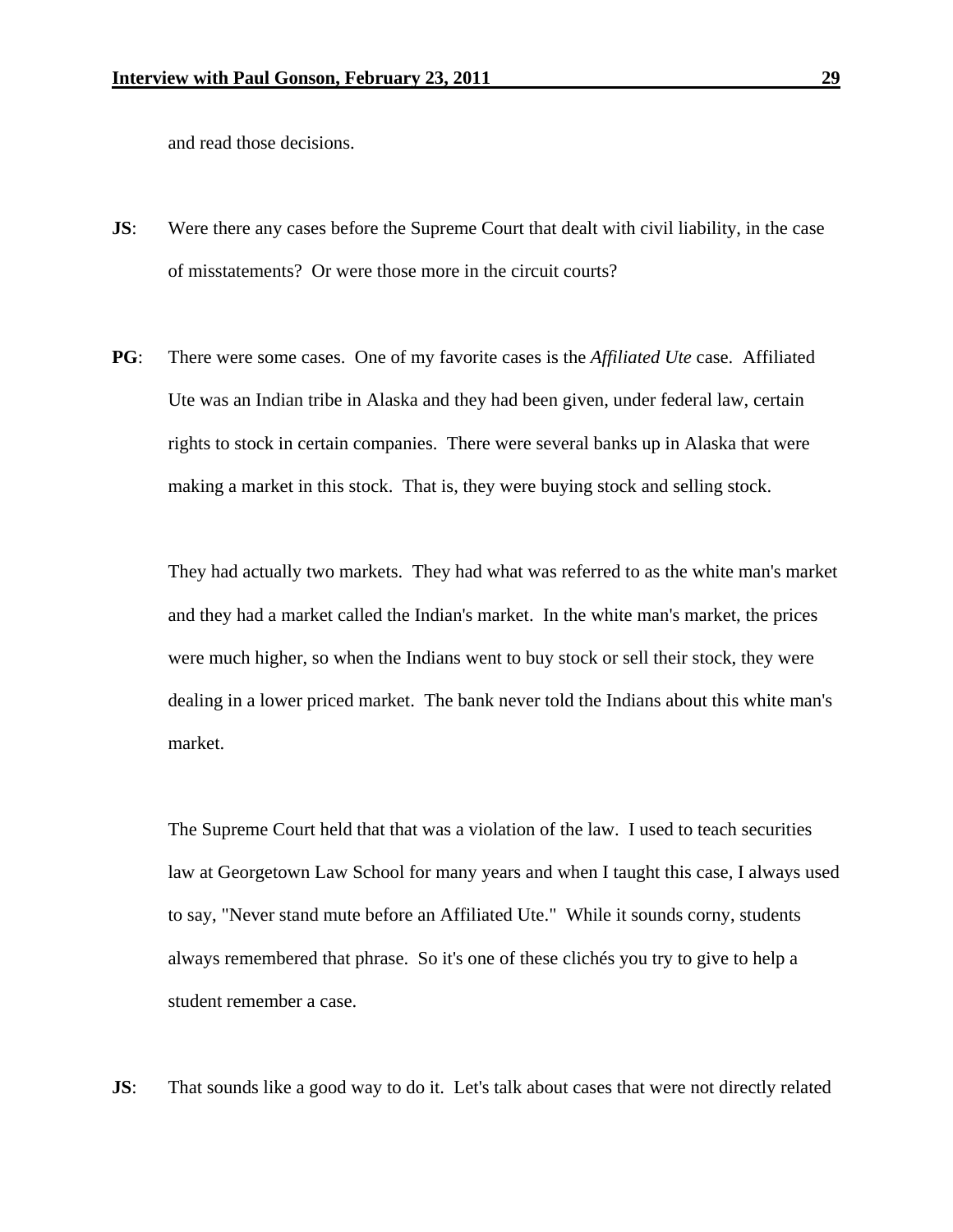to securities, but that were nonetheless considered important to the SEC's work. Did the SEC participate in cases that were not related to securities?

- **PG**: Yes, they did. The SEC used to watch all the cases that went to the Supreme Court, even in other areas of the law. The reason for that is that sometimes these cases would have an indirect impact on the SEC.
- **JS:** How did you do that? Did you have a staff of interns or clerks that would be charged with monitoring everything that came out of the Supreme Court?
- **PG**: No, we regular lawyers in the General Counsel's office monitored all the cases that went to the Supreme Court. The Supreme Court, when it grants review or certiorari, as it's called, does so in a public way. There are newspaper reports and so on. The Court takes only about eighty to a hundred cases a year, so it really isn't that many.

 So we did monitor those cases that weren't securities cases. In some of them, we would try to persuade the Solicitor General to put language in the Solicitor General's brief that might be helpful to the SEC. We looked particularly at cases involving the banking laws, the commodity laws, cases that were sort of in the neighborhood of the SEC realm. We used to call this the greater SEC metropolitan area of interest.

There's one case that's probably worth talking about, which is *Equal Employment Opportunity Commission v. Arabian American Oil Company.*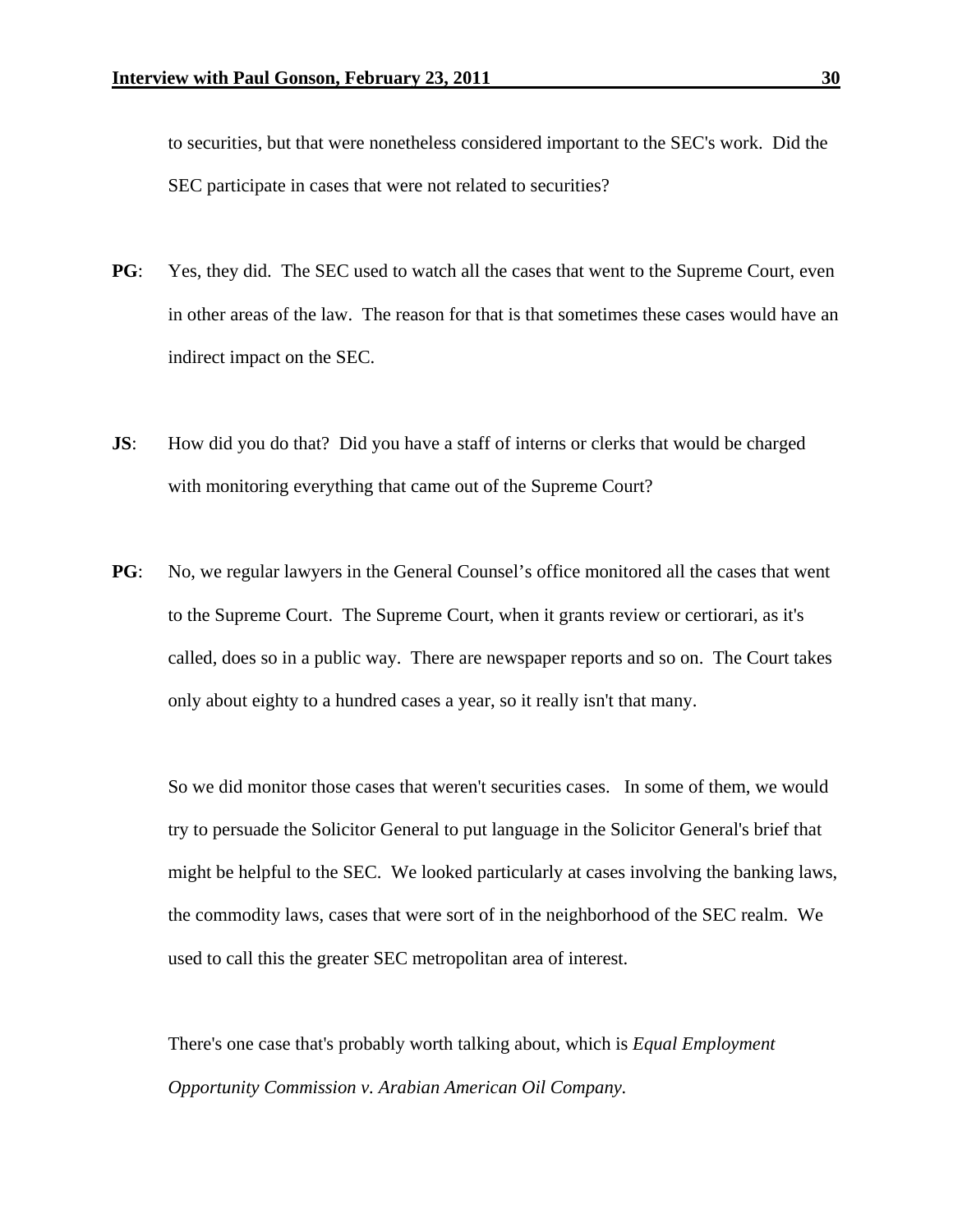- **JS**: This is in the early-nineties.
- **PG**: Right, this is sometimes called *EEOC v. Aramco*. In that case, the issue arose as to whether the Civil Rights Act, which provided against discrimination in employment, applied to U.S. citizens employed by a U.S. oil company in Saudi Arabia. The phrase that's sometimes used is whether these laws would apply extraterritorially.

 The SEC was concerned about this case, because the SEC chases wrongdoers all over the world. It tries to find money that's hidden all over the world and it applies its laws extraterritorially. We were concerned that if the Supreme Court would hold, and we thought it was going to hold, that the civil rights laws did not apply outside the United States, thereafter we would be faced in our own court cases with defendants who would say, "Look, the Supreme Court said that there is no extraterritorial jurisdiction."

 We went to the Solicitor General and the antitrust division of the Department of Justice, which had similar concerns, because it was seeking to apply U.S. antitrust laws extraterritorially. The government was opposing the extraterritorial reach of the civil rights law in that case. We said, "We'd like to put something in the government's brief that reserves the extraterritorial power of the SEC and the antitrust laws." The Solicitor General agreed to that.

We wrote up some material, which was put in that brief and it worked very well. The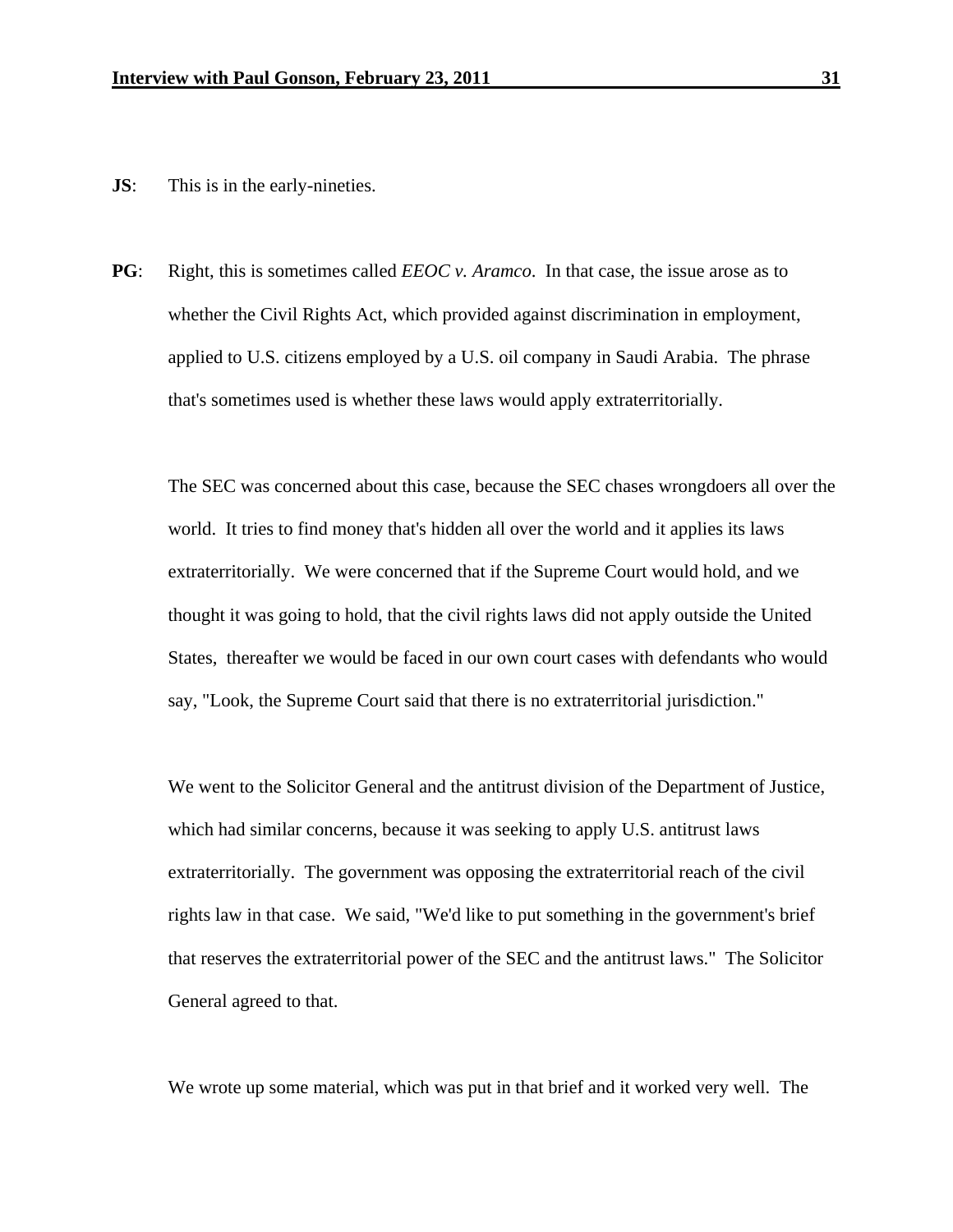Supreme Court held, as we had expected, that the civil rights laws did not apply overseas, but said that it is well recognized that the securities laws do apply extraterritorially. That's an example of one case which was quite successful.

- **JS:** I can imagine that other agencies within the government were concerned about this as well, the Justice Department, for instance.
- **PG**: Yes, they were concerned about this. But we wanted to be specific enough to have language that wasn't general language, but also language that said that the securities laws would apply. The Justice Department was on the other side. Their concern was against extraterritorial reaches. But the Solicitor General was amenable to highly specific language, which worked.
- **JS**: Were there any other cases you'd like to talk about, perhaps *Morrison v. Olson*?
- **PG**: Well, that's kind of a complicated case. In *Morrison v. Olson*, the issue concerned the special counsel, which no longer exists. There was a law at that time giving the special counsel the right to investigate and to prosecute government officials for wrongdoing. The special counsel could be removed only for cause. That is, that the attorney general or the president could not remove the special counsel unless the special counsel did something wrong.

The special counsel was not serving at will, as for example, the attorney general serves.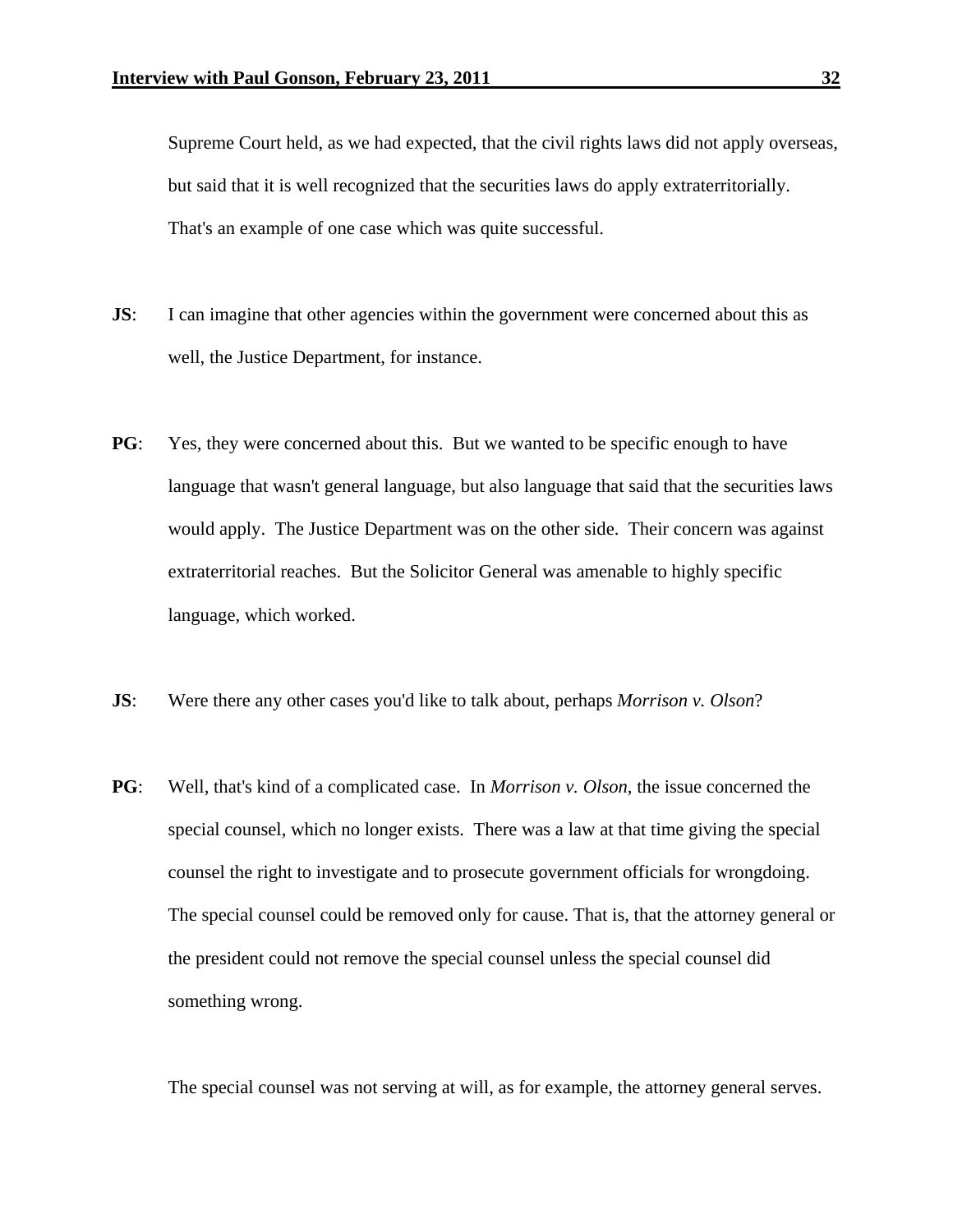The issue then was a technical one as to whether, under our system of government, high officials could serve who were not being able to be removed at will by the president or by the attorney general.

The reason for the SEC's interest was that, around that time, defense lawyers were arguing in SEC cases that SEC cases could not be brought by SEC lawyers. They argued that SEC cases had to be brought by Department of Justice lawyers. That was because, they said, the five SEC commissioners, the chairman and the commissioners of the SEC, served for fixed terms. They can be removed only for cause and not at the will of the president. Therefore, this became, they said, a constitutional issue. Article II of the Constitution provides that the president shall take care that the laws be faithfully executed. This is the so-called Take Care Clause.

The defense lawyers argued that since the SEC commissioners, who approved bringing of SEC lawsuits, could not be removed by the president, then the president was not able to take care that the laws were being faithfully executed. On the other hand, the attorney general can be removed by the president for any reason. Therefore, they asserted, it has to be his lawyers, or the Department of Justice lawyers, that bring these cases. The SEC's argumentwas that the president can take care that the laws be faithfully executed in many other ways, other than having the ability to remove the officials at the agency that authorized these lawsuits.

When this special counsel case, *Morrison v. Olson*, came up, we felt that we wanted to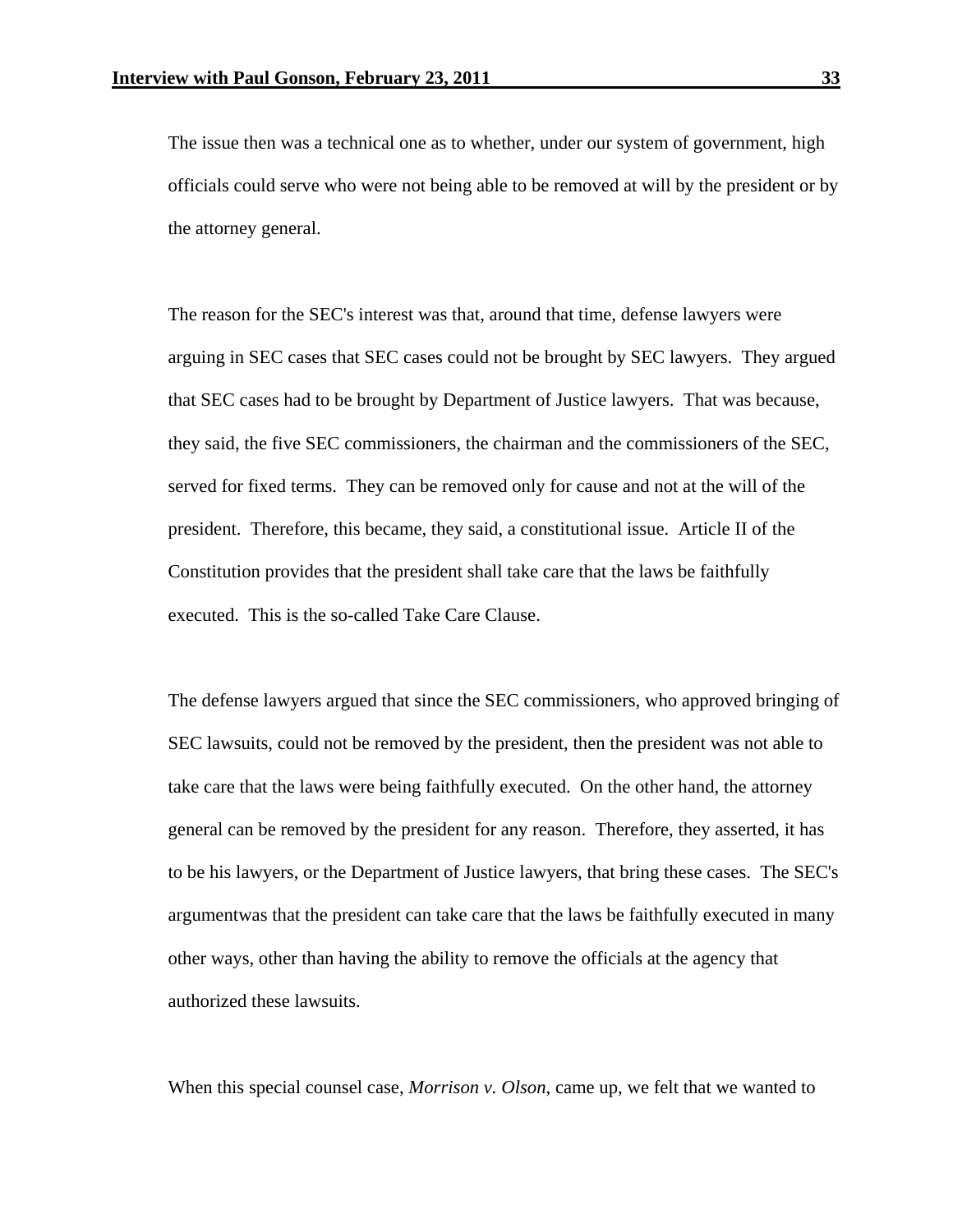come in there and support the notion that someone like the special counsel, who can be removed only for cause, nonetheless is a valid appointee. The court held yes, it was. That was our interest in that case.

There's some interesting footnotes. Morrison, the plaintiff, was Alexia Morrison, who had been the chief trial counsel for the SEC at an earlier stage in her career. The Olson was Theodore Olson, who later became Solicitor General and who argued *Bush v. Gore* in the Supreme Court after the 2000 Presidential election

- **JS**: Quite a mix of personalities there.
- **PG**: She was trying to say he had done bad things. Eventually she dropped the case, after her authority was upheld.
- **JS:** So how would you describe the interaction between the SEC and other agencies of government, in regards to Supreme Court actions? Was it genuinely positive or were there times at which they conflicted?
- **PG**: I would say that they have been generally positive. The SEC has enjoyed, over the years, in my tenure there, which was over thirty-five years, very good relations with the Solicitor General personally and with his staff. The Solicitor General's staff is usually composed of a mix of younger lawyers and seasoned ones who had a stint as clerks to Supreme Court justices. They are very bright, hard-working and very good lawyers.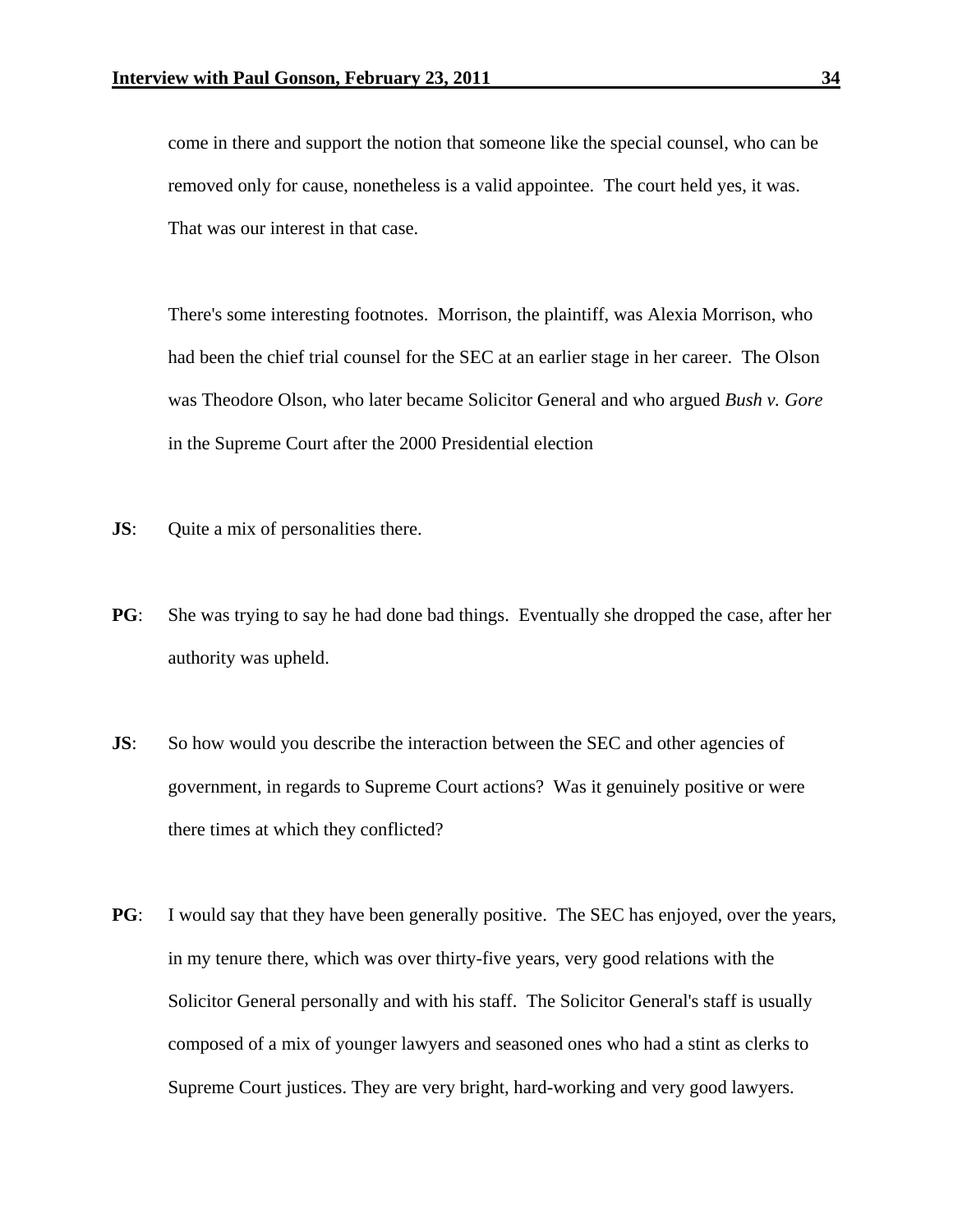Over the years the senior lawyers in the Solicitor General's office often told me that they thought that the SEC's appellate shop had the best appellate lawyers of any agency in the government; of course, not including the Solicitor General's office, which they always said was number one. The SEC did have, and still has, very good relations with the SG. Sometimes they would get into disputes with other agencies. I mentioned earlier the dispute concerning the Marine Bank case, whether a bank CD was a security and how the bank agencies and the SEC disagreed. The Solicitor General was able to get that dispute resolved.

- **JS:** How much of this depended on the personality of the SG and how much of it was related to the subject area in which there were natural conflicts between the interests of, say, the Justice Department and the SEC?
- **PG**: I would say that I think it almost always depended on the merits. I never thought individual Solicitor Generals were trying to make personal points. I think they conscientiously agreed or disagreed with the views of the SEC. For the great majority of cases, they generally did agree, or at least went along with the SEC's positions.

 The Solicitor General likes to say, as I mentioned before, that the government speaks with one voice in the Supreme Court, and that, of course, is his voice. The independent agencies like to say, and certainly the SEC has been vigorously saying, that when it has a construction of its own statute, it thinks it ought to be able to go to the Supreme Court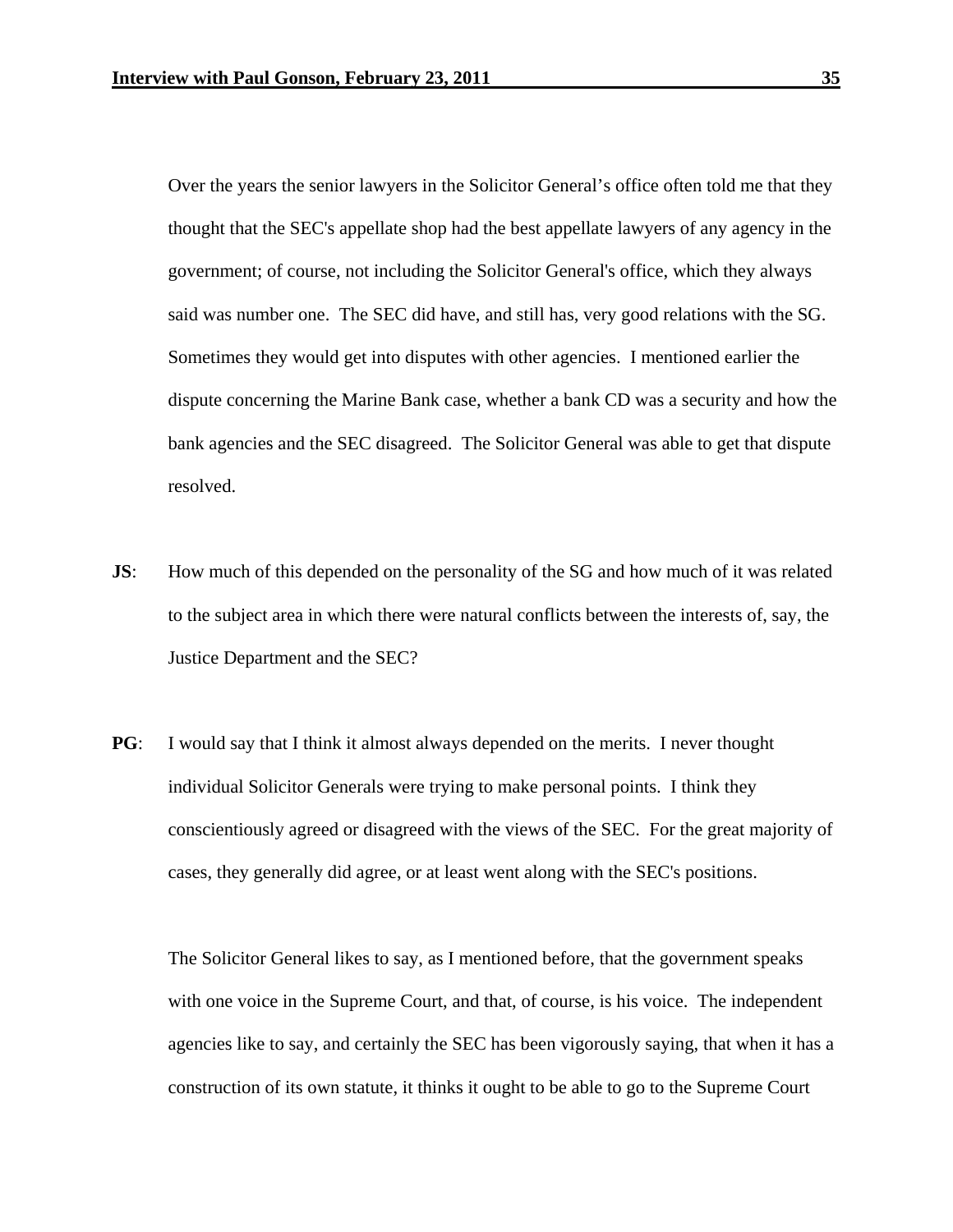and give its views as to how the statute that it administers ought to be interpreted. So you have, to some extent, this sort of philosophical difference, which rarely, but sometimes, comes up.

 One example was a very famous insider trading case that I had argued in the earlyeighties, called *Dirks v. SEC*. This was a case in which the then-solicitor general, Rex Lee, a very fine man, disagreed with the SEC's position in that case. Dirks had lost in the D.C. Circuit, that is, the federal appeals court in the District of Columbia. Dirks was the one who asked the Supreme Court for review.

 At what we call the certiorari stage – certiorari being the fancy name by which one asks for review and sometimes it's called "cert," when we say in shorthand that the cert is sought or cert is denied or cert is granted. At that stage, although the Solicitor General disagreed with the SEC's position, it allowed the SEC to oppose Dirks' petition for review and to argue its position in the opposition. But the Solicitor General added a footnote, stating his view that the SEC position was in error.

 After the Court decided to take the case, a dispute arose between the SEC and the Solicitor General. I said that an independent agency ought to be able to express its own views to the Supreme Court as to the proper construction of a statute that it administers. He said he disagreed with that and that he represents the government in the Supreme Court.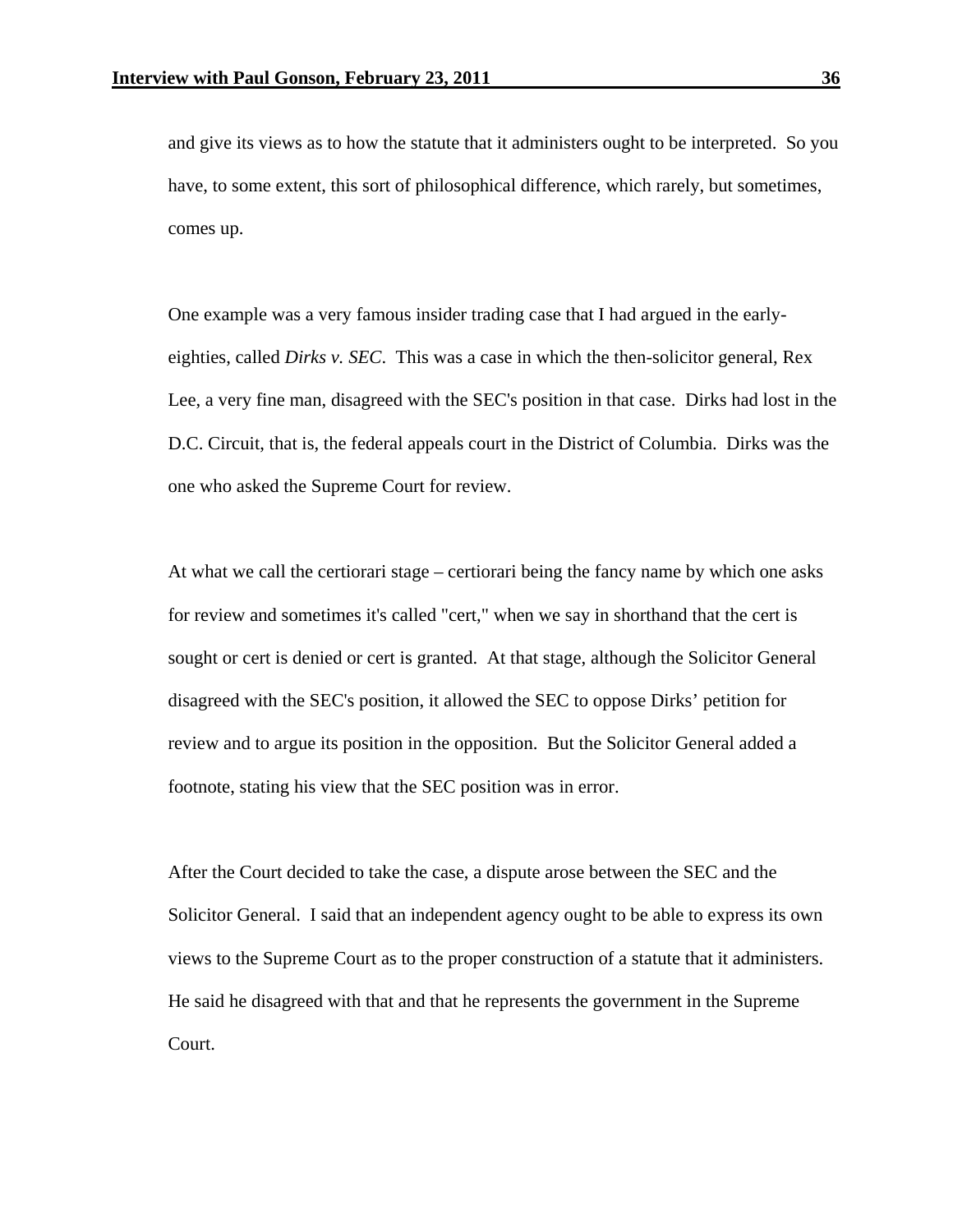We had a little to-do back-and-forth about this and I told him that I would recommend to the SEC commissioners that they authorize me to file a brief on behalf of the SEC in the Supreme Court, whether he approved or not. His response to me was that he would not authorize the filing of that brief, and he thought the Supreme Court clerk would not accept it for filing if it did not include an endorsement on it that the Solicitor General approved of its filing.

 I responded that the SEC would then file with the Supreme Court a document called a petition for a writ of mandamus, fancy words for a request that the Court direct the clerk to accept the brief for filing. This procedure, of course, would then require the Court to decide whether or not it was going to let the SEC file a brief and maybe be precedent for the question as to whether individual agencies can submit briefs in their own cases when the Solicitor General differs on the merits. Apparently not wishing for that test case, the Solicitor General acceded to the SEC filing its own brief.

- **JS:** Did this itself set a precedent, maybe not in legal terms, but in terms of practice?
- **PG**: As a practical matter, no, because in subsequent cases, the Solicitor General's position hardened on that.

In Dirks, the Solicitor General filed its own amicus brief, interestingly enough, not a party brief. The SEC was the party. It filed an amicus brief setting forth its opposition to the SEC interpretation. But at the SEC's request, his brief did include some generalized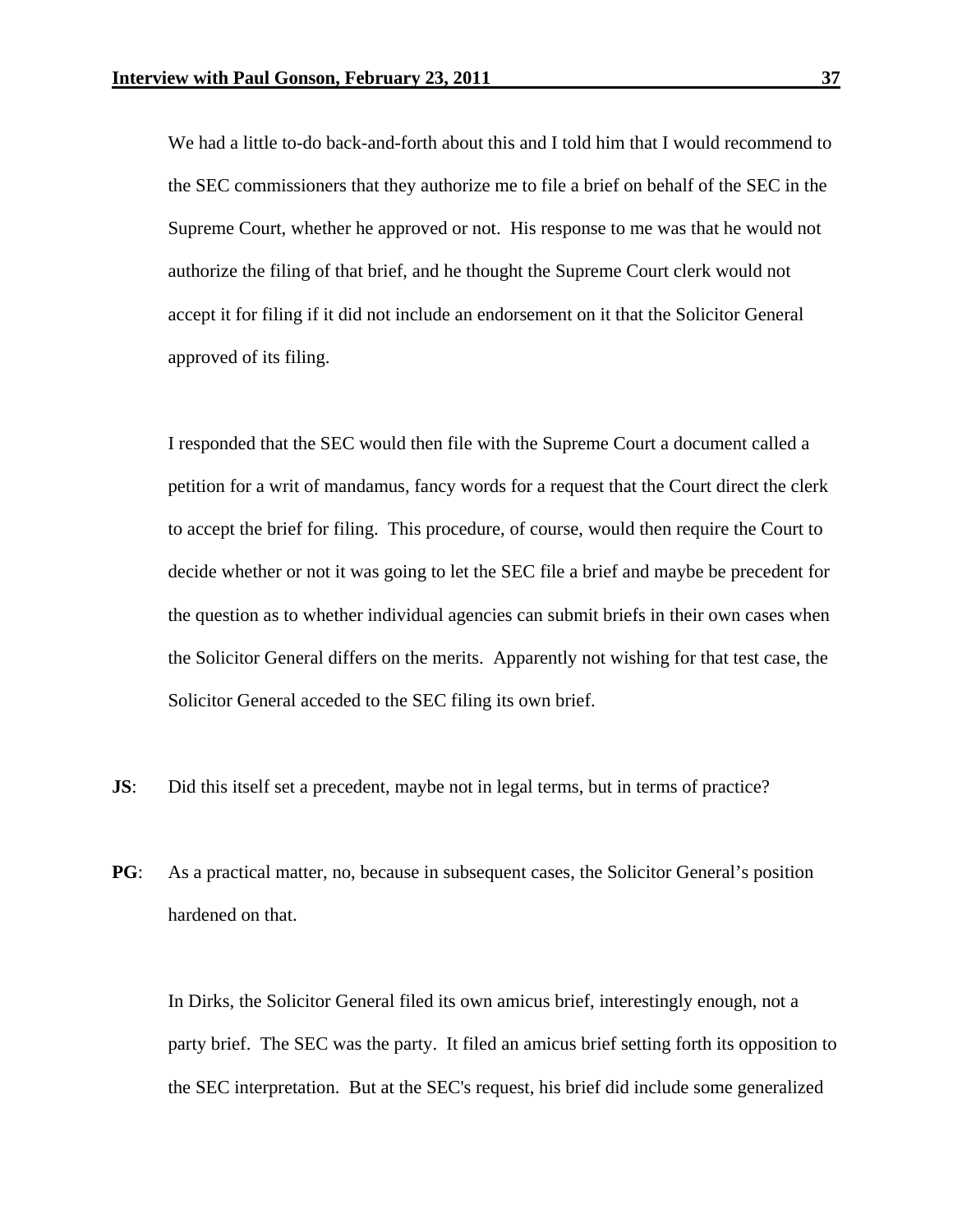statements of support for the SEC's insider trading program. We wanted to make sure, and he agreed, that his brief focused narrowly on the specific issue involved in the case and he wasn't opposed generally to the insider trading program.

 I presented an oral argument on behalf of the SEC in the Supreme Court. The Solicitor General did not present an oral argument, but just relied on his brief. The SEC lost that case, but not on the ground the Solicitor General had asserted. The Supreme Court ignored his position and simply went for Mr. Dirks on his position.

 Notwithstanding that, the relations remained good between the Solicitor General and the SEC. Rex Lee was a very good man, and I don't think there were any personal animosities that resulted from that.

- **JS**: It's nice that everyone could remain professional.
- **PG**: I liked him because he used to jog during the lunch hour. You'd see this guy, this younger man in those days, who would run on the mall. I would sometimes run into him on the mall. I used to be a jogger too. We used to chitchat.
- **JS:** Were there any disagreements with other agencies in cases that concerned the definition of securities? For instance, in the case of Marine Bank?
- **PG**: Well, we talked about Marine Bank and how the Solicitor General put us in his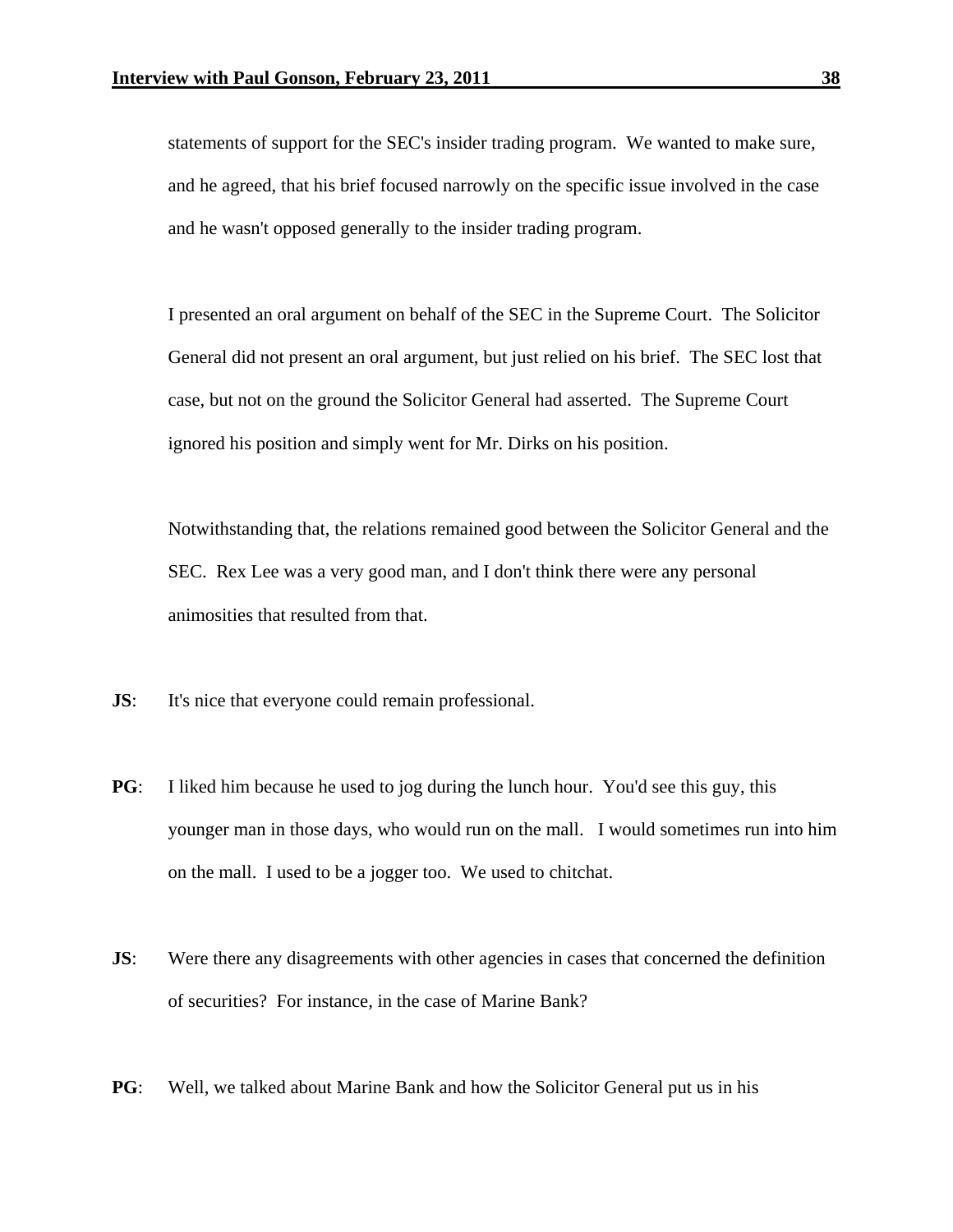conference room and locked the door and said, "You guys aren't coming out until you reach an agreement." There was another dispute between the SEC and the Solicitor General in a 1987 case called *CTS v. Dynamics,* where the United States and the SEC were amicus in a private action.

 A question arose as to whether the Indiana Control Share Acquisition Act, sometimes called a state anti-takeover statute, violated the Constitution and should be struck down. Both the SEC and the Solicitor General agreed that this Indiana statute violated the Commerce Clause in the U.S. Constitution, but we disagreed as to whether the Williams Act, which is the federal statute dealing with takeovers, a statute that the SEC administers, preempted Indiana's state law.

 Currently, there seems to be quite a few preemption cases in the Supreme Court. That is, whether federal law means that state law would not apply. The SEC had argued in lower courts, in courts of appeals, that the Williams Act did pre-empt, took away the power, of these state anti-takeover statutes.

He disagreed with that and so we worked out a compromise, which I thought was very subtle. On the Commerce Clause issue, the brief that was filed jointly on behalf of the United States and the SEC said that the SEC and the United States believed that the Indiana law violated the Commerce Clause. On the preemption issue, rather than note the SEC's differing view, the brief simply asserted that the United States believes that the Indiana law is not preempted by the Williams Act. A sharp-eyed reader of the brief could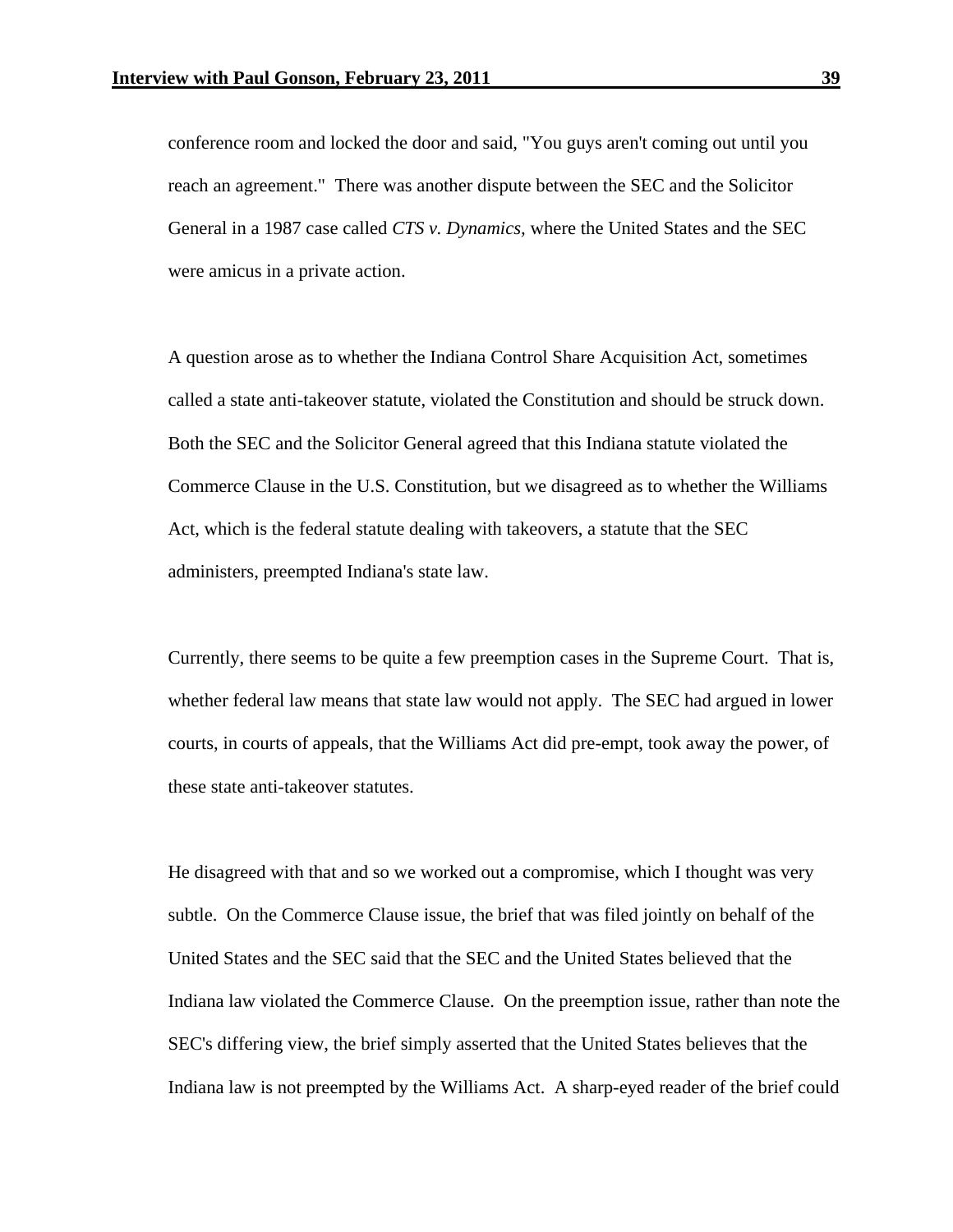infer that the mention only of the United States and not of the SEC and the United States signaled the SEC disapproval of the Solicitor General's views on the preemption argument. Although I thought this was subtle, in no time at all, the newspapers, the trade publications, and later the law reviews, all pointed that out. It wasn't that subtle at all.

- **JS**: How did the court rule on that?
- **PG**: The court ruled that the statute survived.
- **JS**: It ruled that it was not a violation of the Commerce Clause?
- **PG**: I believe it did.
- **JS**: So united in defeat, unfortunately.
- **PG**: There is another interesting example, which was here a dispute between agencies. The Solicitor General – this was Kenneth Starr, with whom I had close relations and we had many cases together –would not offer a compromise in this case. This involved a case in the Seventh Circuit, the federal court of appeals in Chicago, titled *Chicago Mercantile Exchange v. SEC* in 1990.

 The SEC had granted permission to stock exchanges to trade so-called index participations as securities. The CFTC, Commodities Futures Trading Commission, the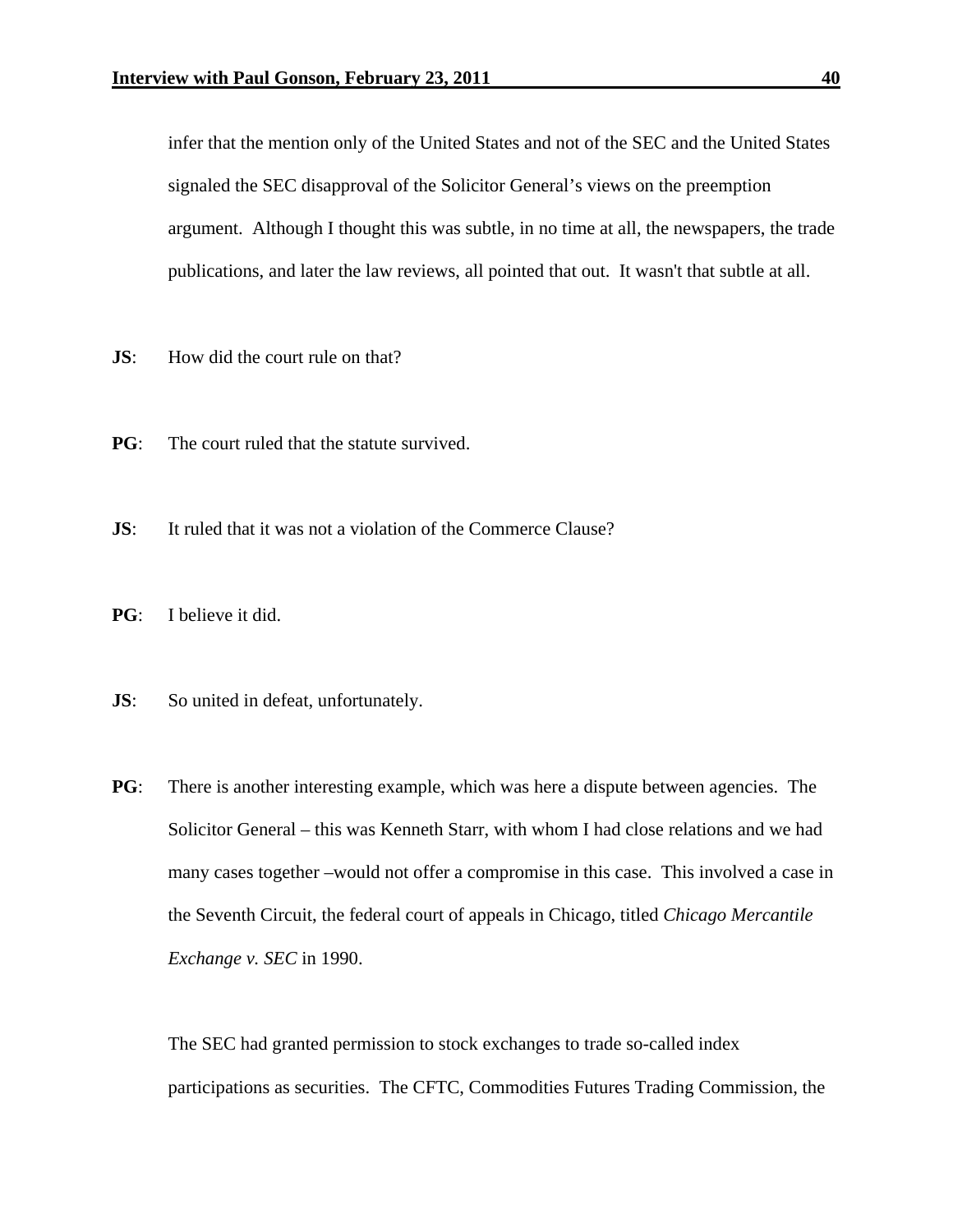agency that regulates commodities, had successfully opposed this SEC interpretation in the Seventh Circuit, arguing that these index participations were commodities subject to CFTC and not SEC regulation. The Seventh Circuit agreed with that.

 Unfortunately for the SEC, the Commodities Exchange Act has a winner-take-all clause. It says that if certain things are commodities, then it doesn't make any difference whether they're also securities, they win. So, consequently, even though these index participations could've been securities, if they're also commodities, there's exclusive jurisdiction in the CFTC.

 The Solicitor General agreed with the CFTC on the merits and opposed the SEC's attempt to support review in the Supreme Court, even though the SEC was a named party in the case. The Solicitor General did not allow the SEC to file its own brief. Instead, he wrote his own brief, in which it summarized the SEC's views, but rejected them.

 I had argued the Seventh Circuit case. I pressed Solicitor General Starr hard to get to the Supreme Court. I said to him, in effect, "Well, you know, you may agree or disagree, but this is an important issue and we should let the Supreme Court decide that." He said no, he was not going to let that happen. But to his credit, he was very careful to present the SEC's views accurately in the brief and he gave me opportunities to read the drafts and to comment on them.

There was an interesting personal epilogue, I don't know whether it fits or not, but I like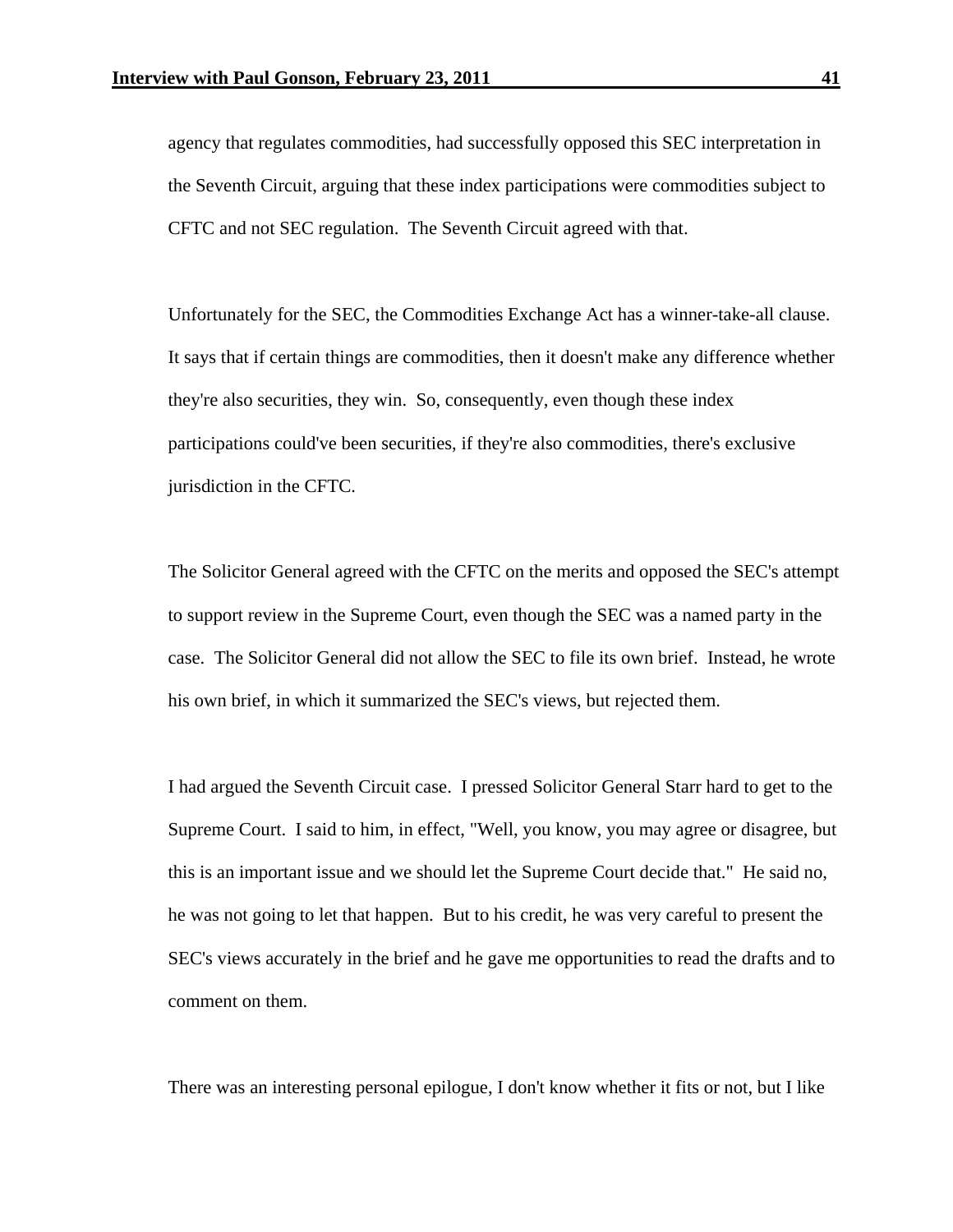to tell it. We finally reached a point, or at least I did, where you know that you lost. I said to myself, I've lost the game. This was on the Friday before Memorial Day weekend. My wife and I were going for the weekend to Point Lookout, Maryland, a very nice state park, where the Potomac River goes into Chesapeake Bay.

We had our kayaks on our car and our tent in the trunk. Frequently we would go out there to tent camp and then kayak. Unfortunately, because I was being delayed in Judge Starr's office, I didn't get out as early as I hoped. My wife and I got off late and we got to Point Lookout just as it was getting dark. It was just starting to rain, and we had to pitch our tent as quickly as we could, before the deluge came.

While we were doing that, we hear a siren. A Maryland State Trooper, with his light revolving on top of his car, comes up to our campsite and says to me, "Are you Paul Gonson?" I said, "Yes, what did I do wrong?" He said, "I have a very important message. The Solicitor General of the United States wants you to call him right away." I said, "My gosh, how did you find me?"

Anyway, the short answer was that my wife's mother was living with us and we always wanted her to know where we were, so we left a phone number and I guess somehow or other, Starr found where we were. These were the days before cell phones. I asked the trooper, "Is there a phone around here someplace?" He said, "Well, about three miles from here on a telephone pole there is an outdoor phone. I'll lead you there."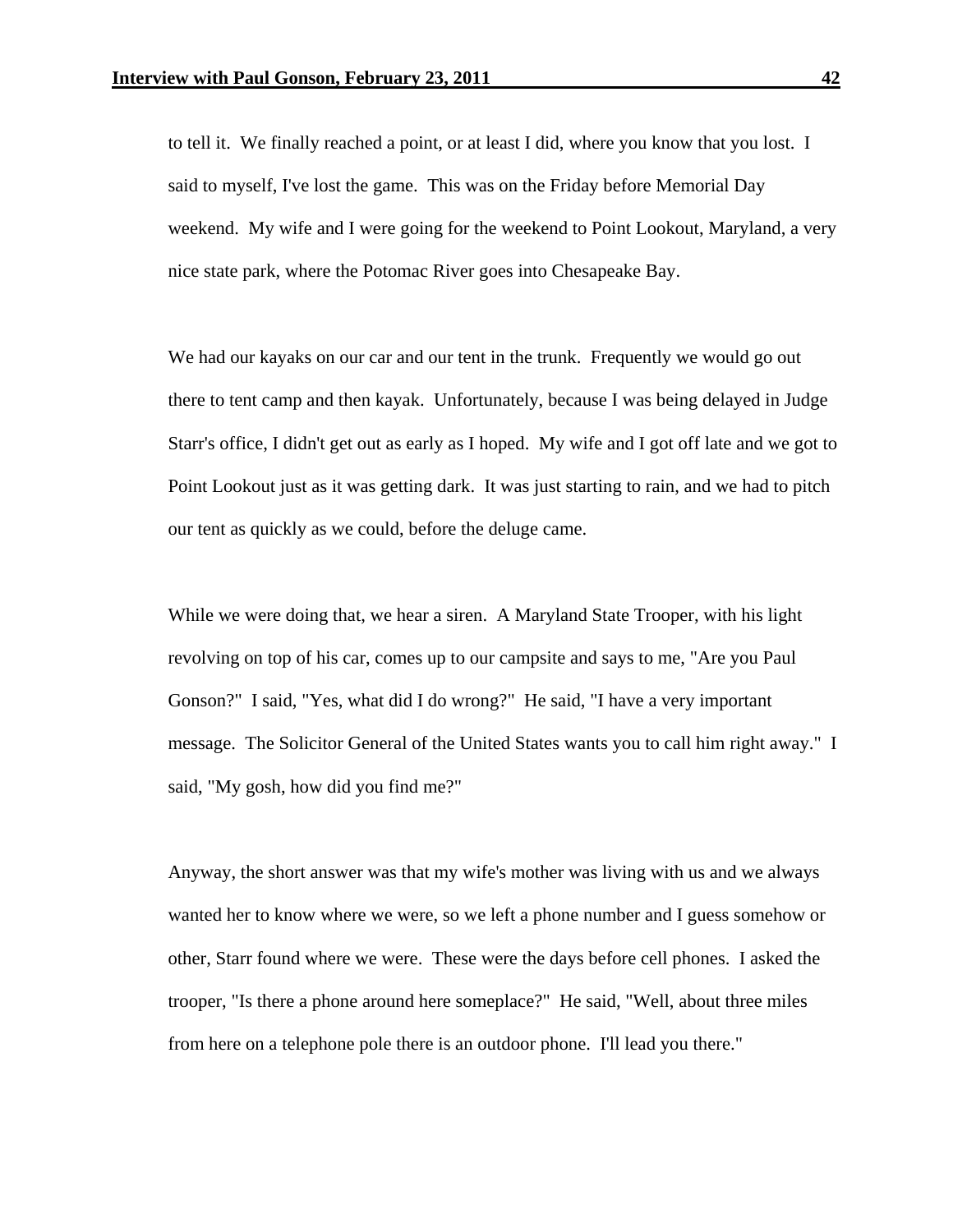I followed him in the car. Now it's pouring rain and it's dark. Judge Starr is still in his office and he's still working on the brief, which, as I said, has to be filed the Monday after Memorial Day. He's made some language changes and he wants to run those language changes by me to make sure I don't have any objections. At that point, of course, I had lost the war. I think that was very gracious of him to offer to do that, but it didn't work well with my wife, who had to put up the tent all by herself in the dark and in the rain. (Laughter.)

- **JS:** That's a great story. Apparently the work of the Solicitor does not end at his office doorstep.
- **PG**: (Laughter.) That's right.
- **JS:** A job never done. Chicago Mercantile was fought in the Seventh Circuit court, correct? Was it Judge Easterbrook that decided the case?
- **PG**: It was Judge Easterbrook, yes, the famous Judge Easterbrook. He was, in an earlier era, a deputy Solicitor General with whom I had worked on a number of cases, including a case called *Edgar v. Mite*, which was a forerunner to the so-called second generation state anti-takeover statutes. He had argued that case. He thereafter became a law professor at the University of Chicago, became part of the so-called Chicago School with Judge Posner, who also taught at that time and they both ended up on the Seventh Circuit, conservative and very good judges.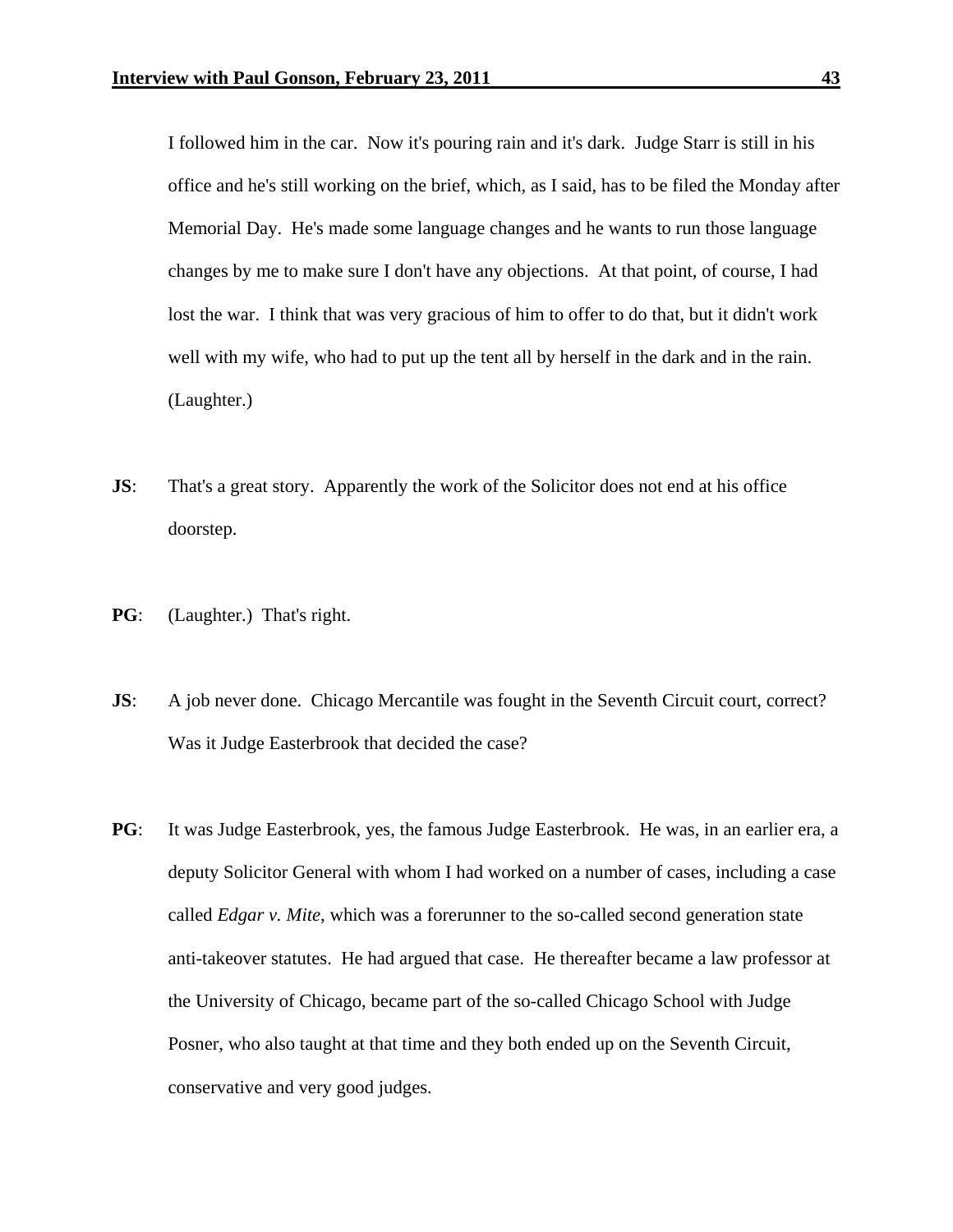- **JS:** Did you find that it made a big difference whether or not a judge had a background in securities law?
- **PG**: Yes, indeed. I thought that was very important. Usually the courts that did tended to get it right. Sometimes I would lose a case and I would reflect and say, in the deepest innermost recesses of my heart and mind, that the decision probably was correct, even though I lost. You have a client, which of course, was the SEC and you try your best to try to support its positions.

I did find that courts in the Second Circuit, where many of these securities cases are held, the trial judges there and in the court of appeals are really sophisticated in the securities laws. They get many of these cases and they're very good.

That's also true generally in the big cities, in Chicago, Los Angeles, Miami, where there are big centers of securities laws, less so out in the hinterlands. Although, I think federal judges act conscientiously; they are generalists. They try every kind of a case imaginable. They try criminal cases, they try patent cases, they try antitrust cases. They do their best in every case they have.

**JS:** We've talked about your long distinguished career at the SEC. Let's talk a little bit about what came afterwards. You entered into private practice. Did you continue working on issues related to the Supreme Court after leaving the SEC?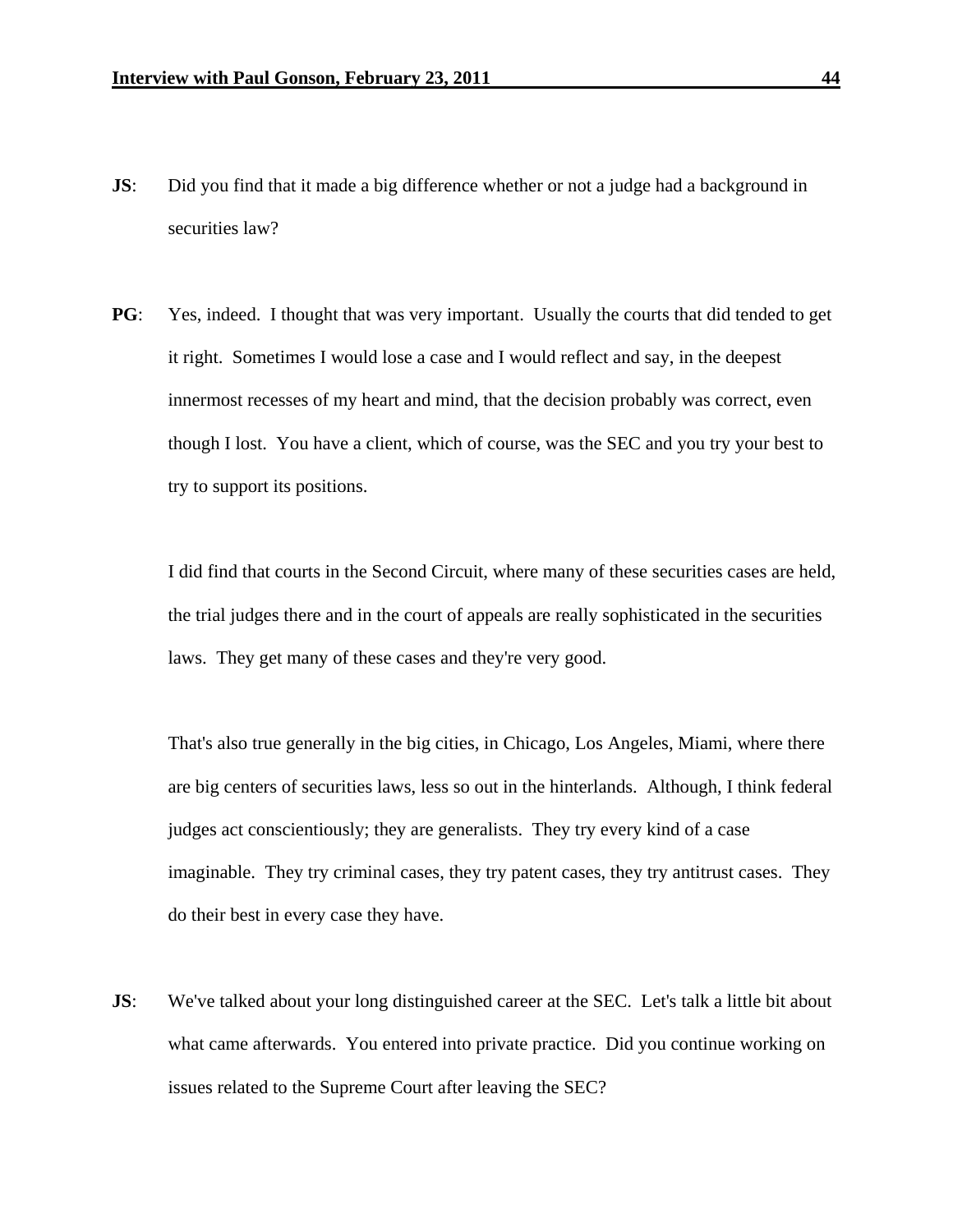**PG**: Well, I did. I had several Supreme Court cases. As I mentioned, I left the SEC in 1998 and went to a private law firm, where I've been for over twelve years and I'm now semiretired. A few years ago there was a very interesting case, and now I'm on the other side, representing a stockbroker. I used to like to say that for many years I sued stockbrokers and now I defend them. But of course, the same law applies.

This case was a case that dealt in its own way with a dispute between the SEC and the Solicitor General, who was Paul Clement. This case was *Credit Suisse v. Billing* case, decided in 2007. In this case, I did not represent the SEC. I represented one of the defendants in the case. The case was brought under the antitrust laws, not the securities laws. But the alleged conduct was all securities-related. It was a very, very big case. It was a class action brought by thousands of investors against ten of the largest investment banking firms in the country.

## **JS**: This case was *Credit Suisse Securities v. Billing*?

**PG**: That's correct. I represented one of these ten firms. The firms had formed underwriting syndicates to sell shares of stock in initial public offerings of hundreds of high tech companies between 1997 and 2000. In early 2000, as I'm sure everyone will recall, this high-tech bubble burst and the market value of these stocks tumbled down, losing trillions of dollars in value.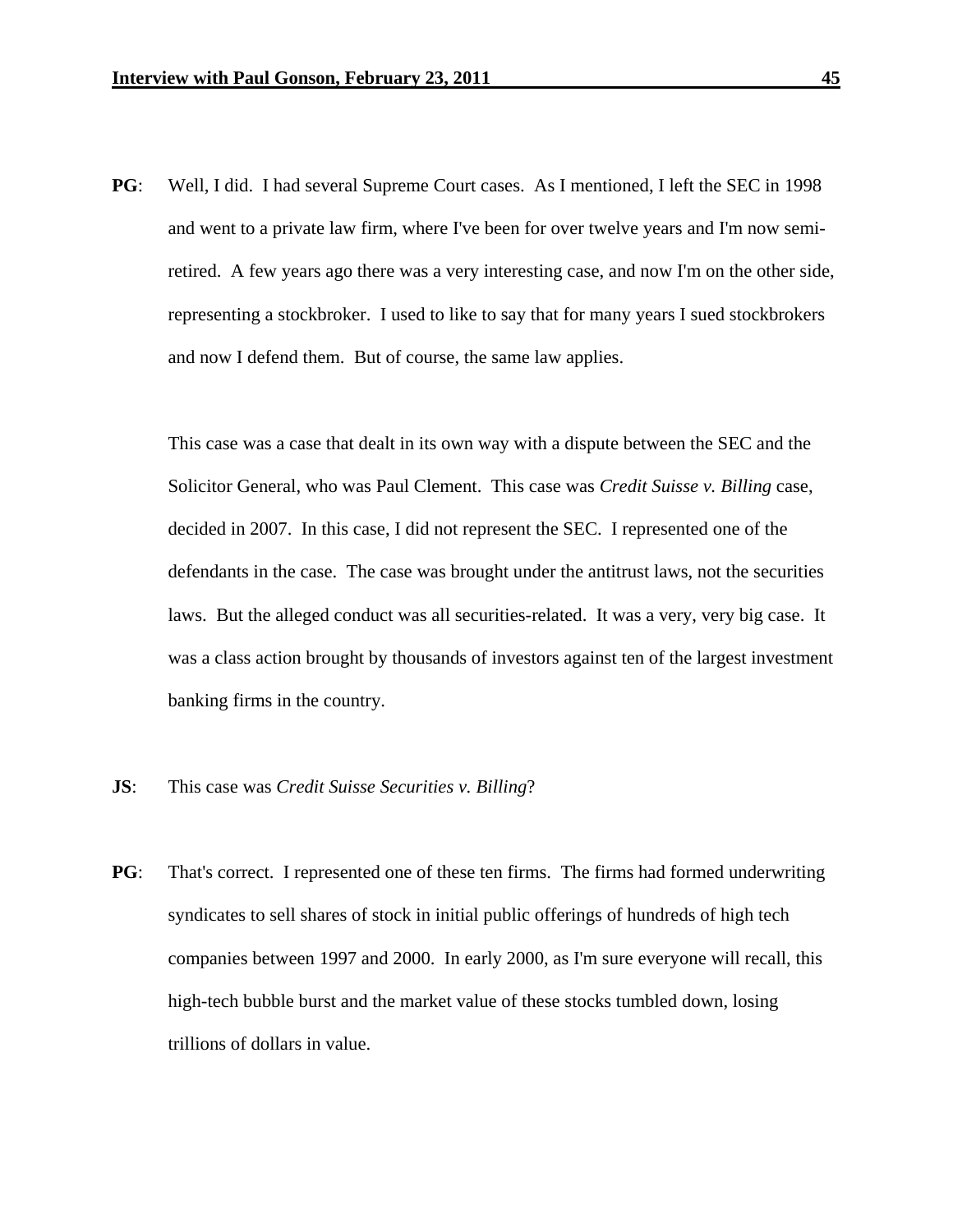These thousands of investors formed a class action and brought this antitrust suit and claimed that these ten underwriting firms had unlawfully conspired with each other in violation of the antitrust laws and that they would not sell shares of a popular new issue of stock, sometimes referred to as a hot issue, unless the buyer agreed to pay so-called anti-competitive charges over and above the share price in one or more of three ways.

 First, the plaintiffs argued in their complaint, the buyer had to agree to buy additional shares of the same security at even higher prices. This is a practice called laddering. Or they had to pay unusually high commissions on subsequent securities purchases from the underwriters. Or three, that they would have to purchase less desirable securities in order to get the desirable ones, a practice in antitrust law called tying. This alleged conspiracy was said to raise the prices artificially.

In the trial court, the defendants made a motion to dismiss the antitrust action on the ground that all of the conduct was securities-related and the federal securities laws outlawed this alleged conduct and dealt effectively with this kind of case. We argued that the securities laws implicitly precluded the application of the antitrust laws to this conduct. We said that if anybody was going to bang the heads of these people, the SEC was supposed to do it, not the antitrust people. Secondly, you could bring these cases under the securities laws. The reason they were brought under the antitrust laws is that under securities laws you get single damages. Under the antitrust laws, if you win, you get treble damages, that is, you get three times the amount of damages.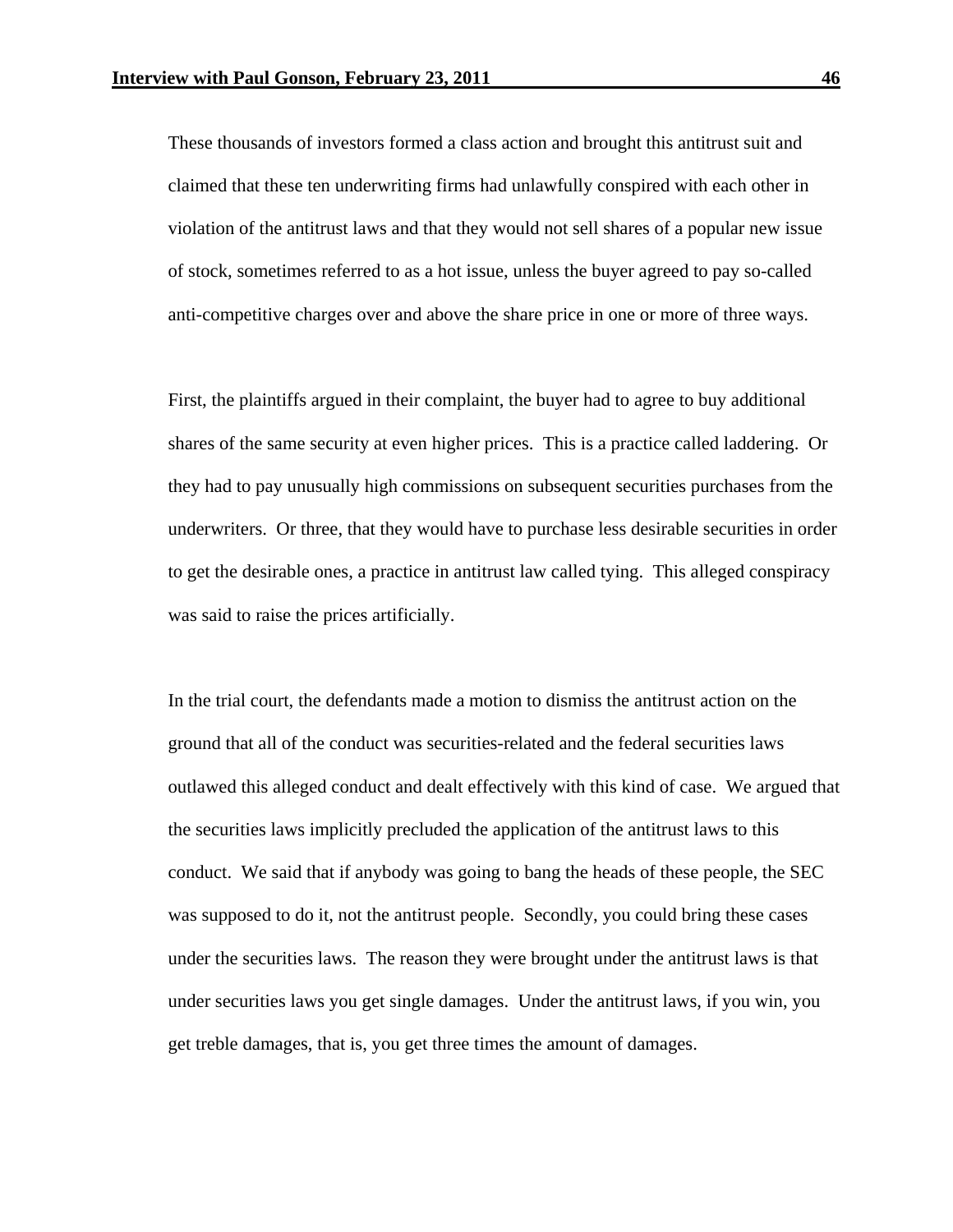Furthermore, the antitrust cases are much easier to pursue than are securities cases, because securities cases have elaborate protections that Congress has given in statutes to prevent perceived abuses. These statutes, of course, would not apply to antitrust cases. It was advantageous to bring the cases in the antitrust field.

When we made the motion to dismiss that the securities laws preempted the antitrust laws, the trial court sent a request to the SEC and a separate request to the Antitrust Division of the Department of Justice, asking each of them to file an amicus brief expressing their views. The SEC's brief said that the motion to dismiss should be granted and it said so to protect its own jurisdiction. The Antitrust Division brief said the motion should be denied and that the case should proceed under the antitrust laws. Their view was that if conduct violates two laws, both laws should apply.

The trial court granted the motion and dismissed the case. On appeal, the Second Circuit Court of Appeals also asked the agencies each to file an amicus brief and they each told the Second Circuit the same position that they had asserted in the trial court. The court of appeals, however, reversed the trial court and held that the case should proceed under the antitrust laws and sent the case back, to be processed under the antitrust laws.

The defendants then asked the Supreme Court to take the case and the Supreme Court did. The Supreme Court reversed the court of appeals and it held that the securities laws did oust the antitrust laws. When the case got to the Supreme Court, the Solicitor General was faced with two agencies already on record asserting opposite positions.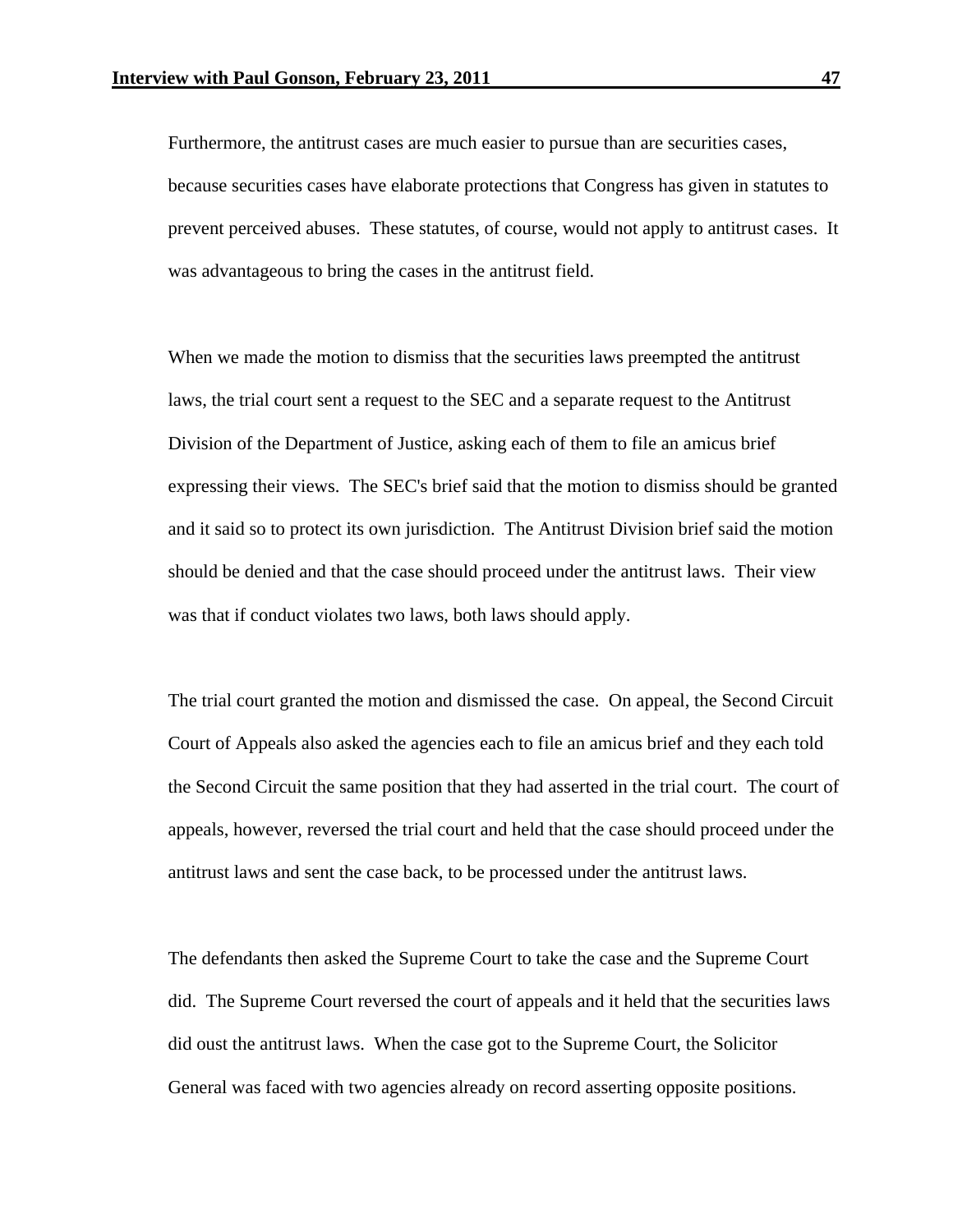Neither agency was a party to the case. The case, of course, was a private action.

After much negotiation, as you can imagine, the Solicitor General refused to let the SEC file its brief in the Supreme Court. Instead, the Solicitor General filed a brief on behalf of the United States, agreeing in part with the SEC, agreeing in part with the Antitrust Division, satisfying neither agency. It attempted to set forth a middle ground.

Even though the SEC could not file a brief in the Supreme Court, its views were already well-known. The Supreme Court in its opinion quoted favorably from the SEC's brief filed in the district court. So even though the SEC didn't get to file a brief in the Supreme Court, it had set forth its views very well in the district courts. We, the defendants, put that entire SEC brief in our appendix, which is a little booklet that gives the opinions of the courts below and the briefs that were filed and so on. When the Supreme Court in its opinion cites to the SEC's brief, it cites to those pages in the appendix where it was set forth, so it worked out very well for the SEC and for the defendents.

With regard to the Solicitor General's brief, the Supreme Court said, and I'm quoting now, "We are aware that the Solicitor General, while recognizing the conflict, suggests a procedural device that he believes will avoid it (in effect, a compromise between the differing positions that the SEC and the Antitrust Division of the Department of Justice took in the courts below)."

Then the Supreme Court says, "The Solicitor General's proposed disposition, however,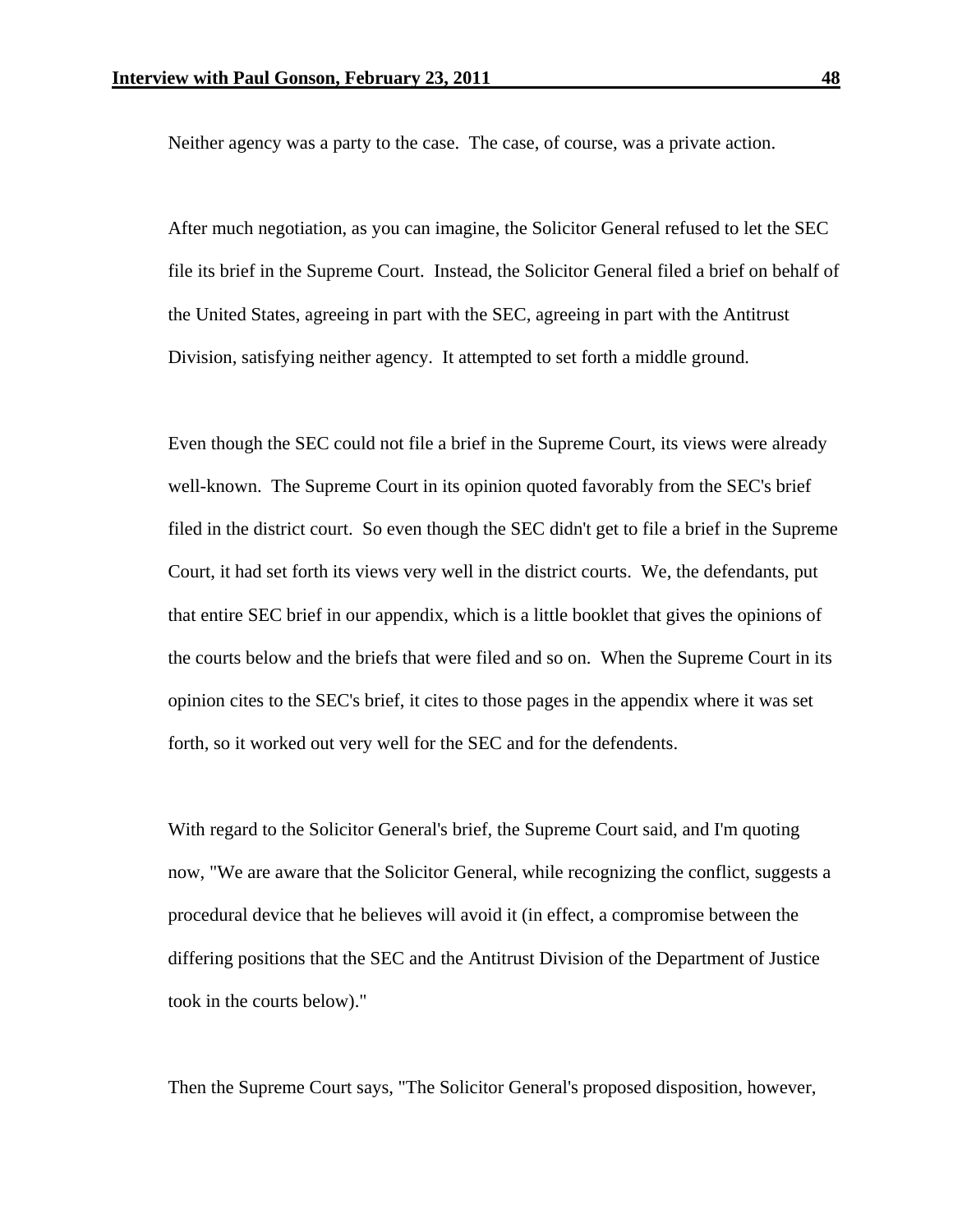does not convincingly address the concerns we have set forth," and then rejects the position. So while this was an attempt, bravely, by the Solicitor General to work out some compromise, it didn't work.

- **JS:** So in your defense, you're able to exploit these differences between the positions between the SG and the SEC?
- **PG**: Yes, we did. And it was interesting that in our negotiations with the SEC, of course, the SEC was at pains to tell us and to tell everyone else that while the SEC and the stock brokers were on the same side, the SEC was not supporting them. The SEC's purpose was its own concerns about which agency should regulate securities-related conduct. I think maybe, to some extent, it could be viewed as a turf battle. That is, if there's going to be regulation of the securities markets, it ought to be done by the SEC and not by the Antitrust Division.
- **JS:** Do you recall any comparable experiences from your time as Solicitor, where you were in negotiations with one side or another of a case and it became clear that the position of the SEC was different from that of the SG? We already talked about cases where that had happened, but I was wondering if it was something that was discussed in negotiations with parties involved?
- **PG**: There were a couple cases with banking agencies. Generally, it never got to the point where we actually were going to file different positions in court. Generally, the SEC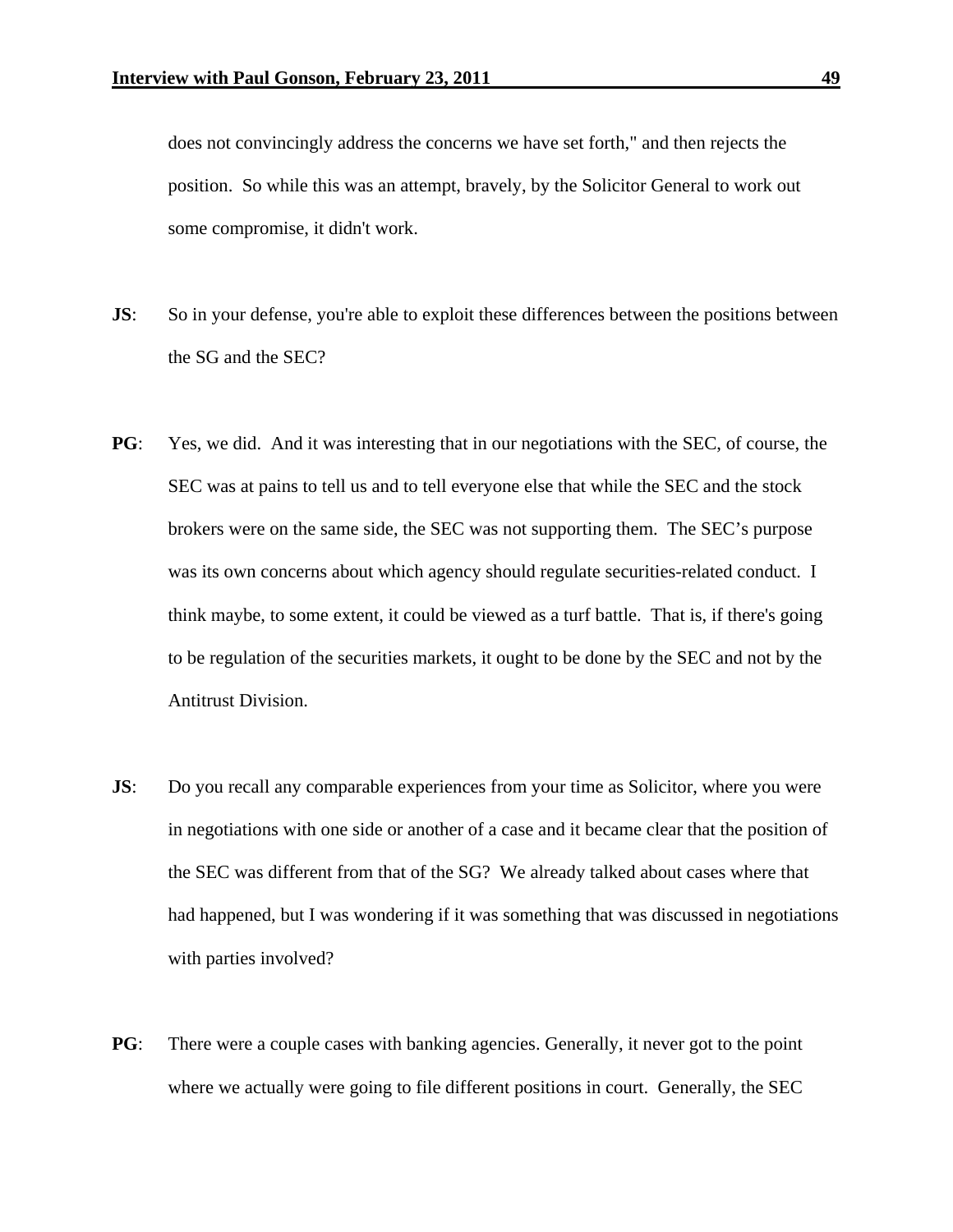would then acquiesce. These were positions of less importance to the SEC. There were times I remember that I was in conferences with general counsels of banking agencies and the Solicitor General and his staff where they would have one position, the SEC would differ somewhat with that, and eventually the SEC just sort of let it go.

 Today, this is less so. Not many years ago, if you went into a bank and you went up to the counter and said, "I want to open a savings account," the teller might say, "Well, have you ever considered buying some mutual funds? You'll get more money with mutual funds than you can a savings account." Now, this teller is not a stock broker. But if you expressed an interest, perhaps you would be sent off to somebody who is sitting at a desk at the bank and who would try to sell you some stock or mutual funds.

 The SEC was concerned that investors might be confused by this, and might believe that the FDIC insurance includes these non-bank investments, which of course, it doesn't. Over the years, compromises were worked out. The SEC wanted this guy at the desk to sit upstairs, on the second floor, not in the bank lobby, so as not to convey the misimpression. The compromise is that if you go to a bank today there usually are little separate offices, closed offices, but still within the bank's lobby. That's where we got with that.

 There were issues like that that were involved with some of the banking agencies. The banking agencies always were concerned about safety and soundness of the bank. If things were not going well with the banks, for example, the banking agencies' positions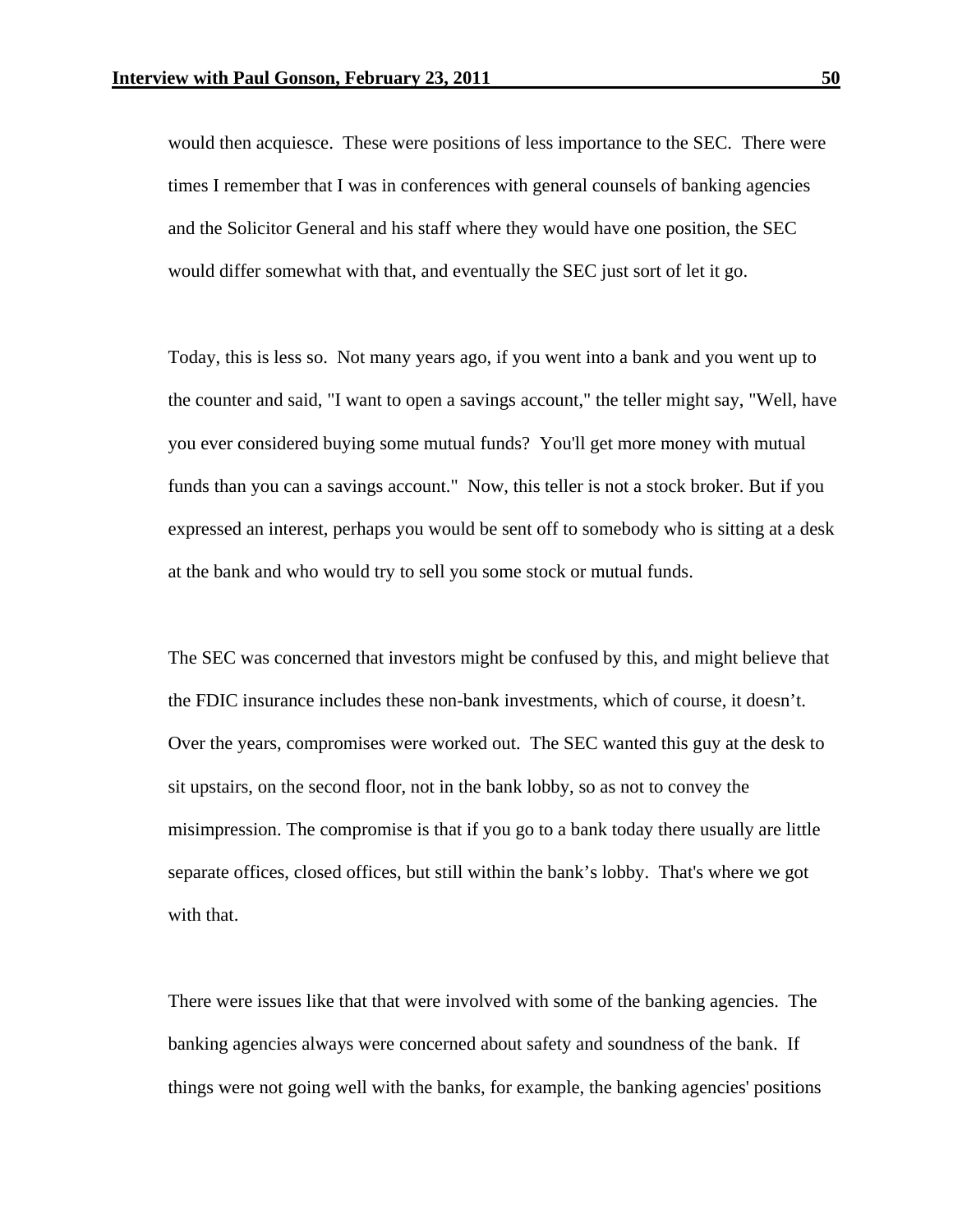were that they did not want it to be public, because they didn't want the so-called run on the bank.

If depositors were concerned that the bank was in trouble, you'd have long lines the next morning as people run in to withdraw their money. Of course, no bank has that much cash. Their money is always invested or out in loans or mortgages, and that would be very bad. Even though the FDIC insurance would cover, most people want to get their money out right away. So, the bank agencies let the banks conceal bad news.

The SEC, on the other hand, is a disclosure agency. If some of these banks were public companies or their holding companies were public companies, there would be public stockholders in these companies, and the SEC would want material adverse information out promptly.

- **JS:** This is very interesting. You're telling me that the layout of the lobbies of banks today is basically a result of negotiations between the securities and banking regulators.
- **PG**: It's a compromise. They're not upstairs on the second floor, where the SEC wanted them. But they're now walled off, if you will, from the tellers. The banking literature has, in big, bold type, "These investments are not insured by the U.S. government," which is another compromise. These things get worked out.
- **JS**: That's really fascinating. Well, let's wrap up with some general reflections. In general,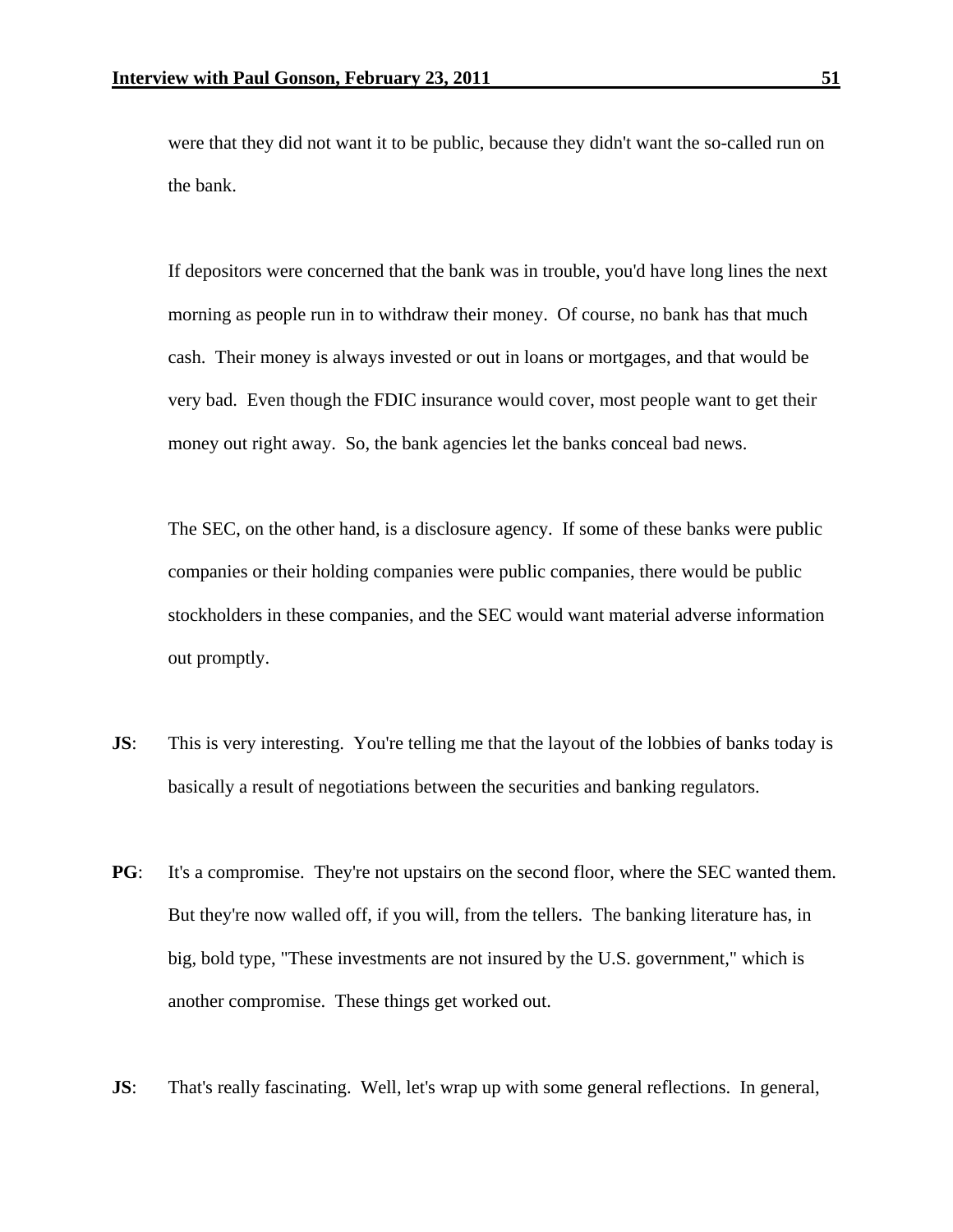what was the attitude of the SEC towards bringing cases before the Supreme Court? Did it generally try to bring as many issues before the court as possible?

**PG**: Generally it's sort of more or less of an appellate strategy to try to get important cases there. But really, it's more of an opportunistic reaction when they're there. After all, the cases get there not because the SEC is pushing them there, but because the Court decides to take those eighty or one hundred cases out of 3,000 that are requested. So when the securities cases would get to the Supreme Court, or other cases, as I mentioned, in the SEC's greater metropolitan neighborhood, the SEC would take an interest in them.

We believe that our goal, which was to try to be influential in shaping policy, has largely been successful, although there were, of course, up and down years. Some cases were successful, some weren't. There were scholars who wrote law review articles on this subject and pointed out that the SEC's won-loss record really was very good in the Supreme Court.

 So I would think that we were quite influential in shaping policy and these policy debates would, of course, begin in the halls of the agency itself, because often these are close cases. You can imagine that if the Supreme Court takes a case, the case often is, by definition, a close case. Reasonable people will argue on both sides of that case. The case where there was the so-called "sale of business" doctrine, was taken by the Court after ten courts of appeals had split five and five.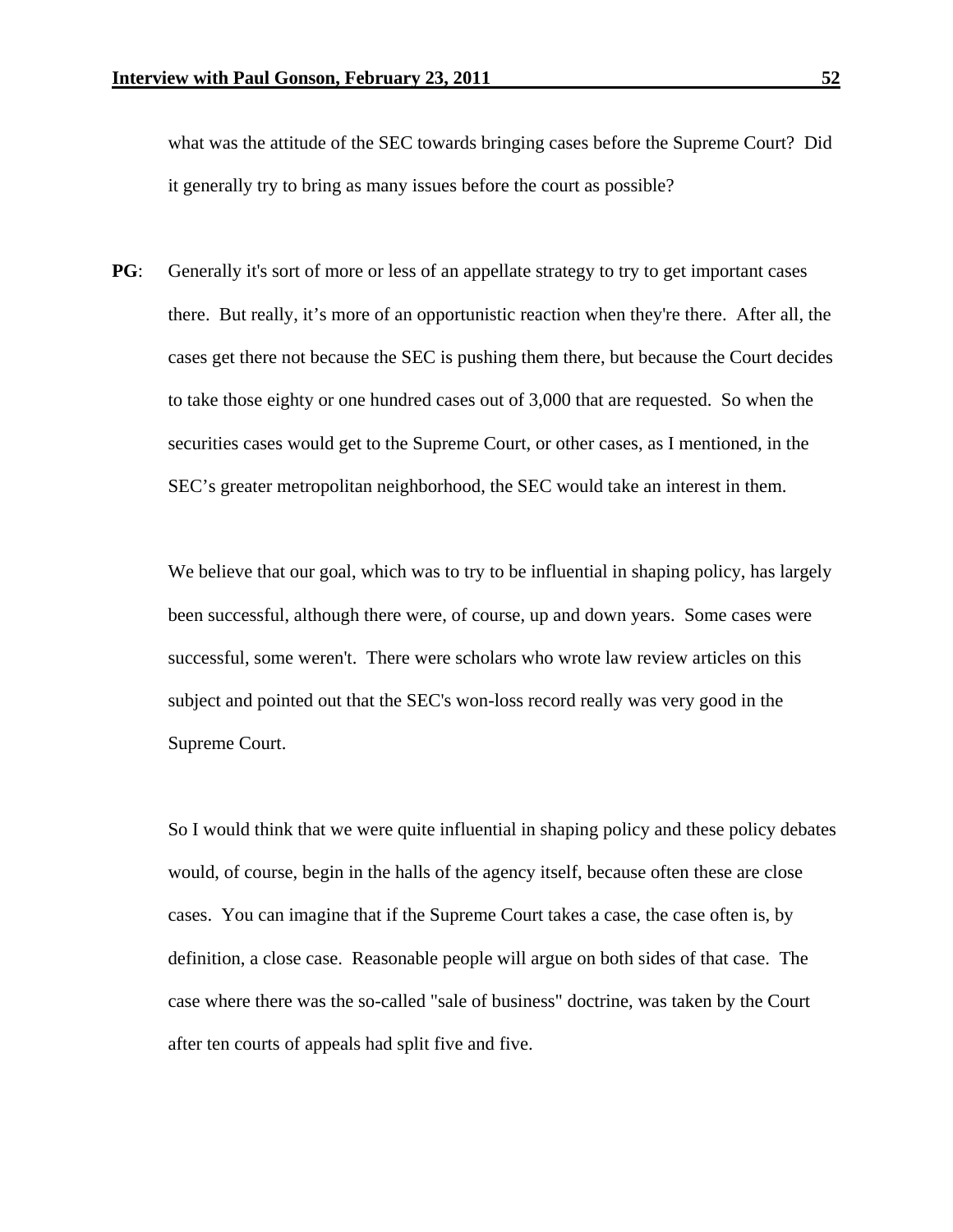## **JS**: That's *Landreth v. Landreth?*

**PG**: Yes, you could easily see that there are differing views. Within the agency, sometimes there were big fights about the positions to take in these cases. I always used to thank God for deadlines. By that, I mean when you're in the Supreme Court and you're up-side, that is, you are the petitioner, you have forty-five days to file your brief from the time certiorari is granted.

 When you're bottom-side, that is, you're defending, then you have thirty days thereafter to file your brief. I think that if it were not for those deadlines, these policy debates would never end. It's like rule-making. Sometimes the SEC takes two years to get a rule passed and that's because the lobbyists come in, the lawyers come in, Congress weighs in, everybody else weighs in, back and forth and back and forth.

 When you've got thirty days or forty-five days to file a brief, you've got to resolve your policy disputes in a hurry. We all go to what is called the Commission table. The Commissioners sit, the five of them on one side, the relevant staff sits on the other side, and we discuss what the policy should be.

Sometimes within the staff, there may be disagreements about what that policy position should be. But for better or worse, you've got to decide right away because you've got to write that brief. And you can't write the brief until you know what the policy is.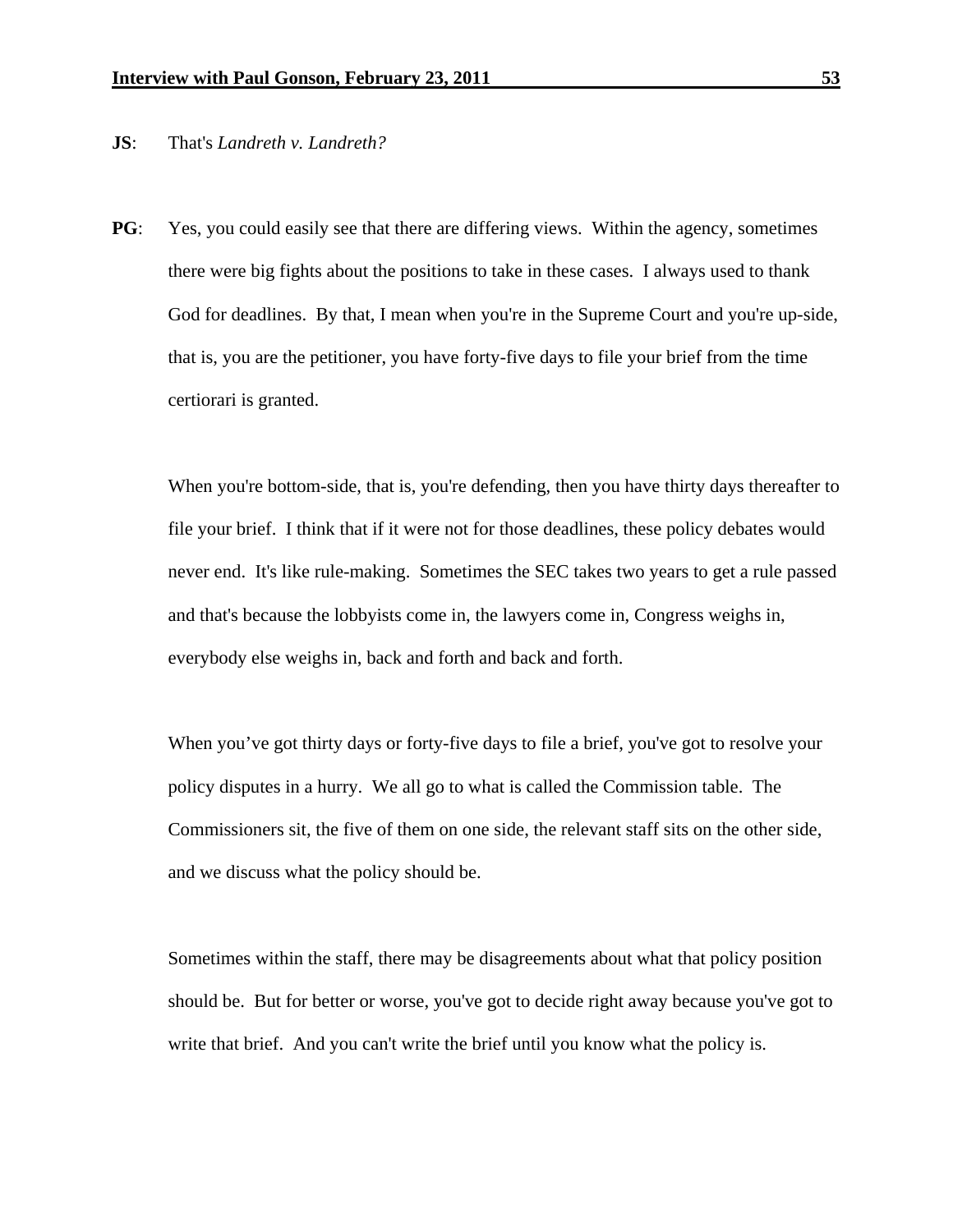- **JS**: Thank God for deadlines. We can't live without them.
- **PG**: Thank God for deadlines. I used to love deadlines.
- **JS:** Can't live without them.
- **PG**: On a personal basis, if I could add a final thought, I loved this work. I found a home doing appellate work at the SEC. From a lawyer's point of view, I don't think there's anything as stimulating or professionally rewarding as Supreme Court practice. While it sometimes takes a long time for a case to get to the high court – an example is the Billing case, this antitrust case -- I was in the case from the trial court to the Supreme Court. The case started in 2003 or 2004 and ends up in 2007. It probably took five years to get to the high court. My personal satisfaction has always been a very high one. I think the SEC has been a great place to work, anyway. I think doing Supreme Court work is the best.

As you pointed out, I was the Solicitor of the agency for the last twenty years. My deputy, Jacob Stillman, succeeded me in that position when I left twelve years ago. In the past twelve years, the SEC has enjoyed a very successful run during his tenure at the helm. Mr. Stillman came to the SEC in 1962, so this year, 2011, he's in his forty-ninth year. Next year, God willing, he will have spent fifty years at the SEC. So here's a guy up in years at the top of his game, doing the work that he loves and very, very successfully. I'm very proud of him.